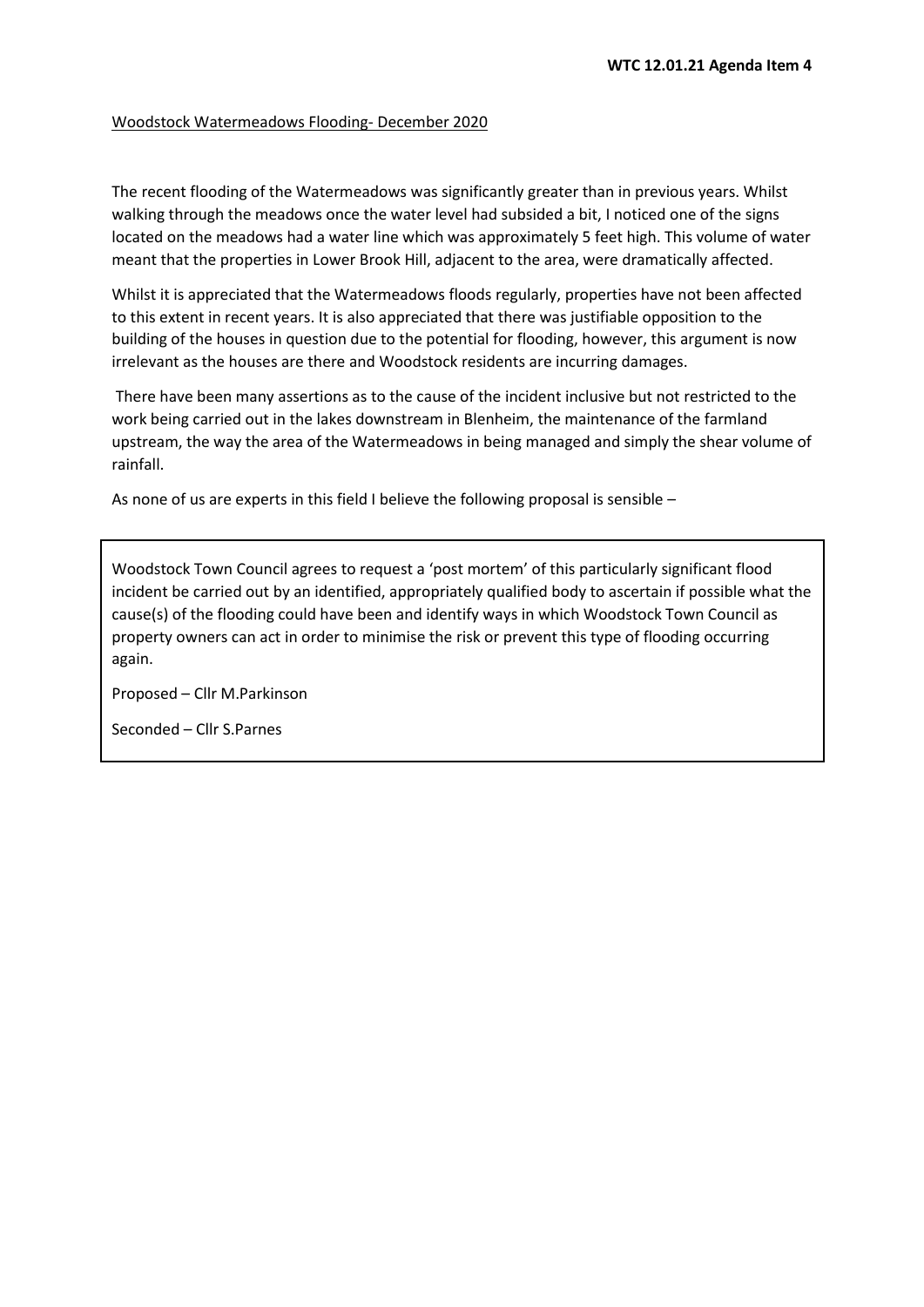# **MINUTES OF THE MEETING OF THE WOODSTOCK TOWN COUNCIL ON TUESDAY 15th DECEMBER 2020 HELD VIRTUALLY VIA ZOOM VIDEO CONFERENCING**

*PRESENT:*

**Cllr M Parkinson (Mayor) Cllr L Burnham Cllr P Jay Cllr U Parkinson Cllr S Rasch Cllr T Redpath**

**Cllr A Grant (Deputy Mayor) Cllr J Cooper Cllr S Parnes Cllr E Poskitt Cllr P Redpath**

**ALSO IN ATTENDANCE:** C Carruthers (Clerk), CCllr Ian Hudspeth and 4 members of the public.

Cllr M Parkinson proposed the following motion which was seconded Cllr A Grant:

Cllr S Parnes requested that the Council suspend Standing Order SO3Bi; he felt this had been breached because not all members had received the agenda papers supporting papers leaving the required three clear working days. C Carruthers advised that this was due to a hand over technicality and unclear instructions within the office, she advised that the hard copy packs had been held up with the Christmas post and she was unaware that the electronic papers needed to be circulated by her. This was rectified on the Friday, she also noted that the Agenda has been issued within the statutory timeframe.

Cllr S Parnes recommended that due to the noncompliance of this Standing Order the meeting should not take place and be rescheduled, he concluded by requesting a named vote.

| <b>VOTE: For:</b>                                     |             |   | Cllrs T Redpath, P Redpath, M Parkinson, L Burnham, U Parkinson,<br>A Grant, S Rasch. |  |  |  |  |  |
|-------------------------------------------------------|-------------|---|---------------------------------------------------------------------------------------|--|--|--|--|--|
|                                                       | Against:    |   | Cllrs P Jay, J Cooper.                                                                |  |  |  |  |  |
|                                                       | Abstaining: | 2 | <b>Cllrs S Parnes, E Poskitt</b>                                                      |  |  |  |  |  |
| RESOLVED: Motion was carried and SO3B1 was suspended. |             |   |                                                                                       |  |  |  |  |  |

# **WTC204/20 APOLOGIES FOR ABSENCE:** Cllr E White.

# **WTC205/20 DISCLOSURES OF INTEREST:**

| Cllr J Cooper  | Item 10 Planning: Personal interest as he is a member of<br>WODC Planning Sub-Committee.<br>Item 12iv (iii) Grant Applications: Personal interest as he is a<br>member of the Youth Club Committee. |
|----------------|-----------------------------------------------------------------------------------------------------------------------------------------------------------------------------------------------------|
| Cllr E Poskitt | Item 10 Planning: Personal interest as she is a member of<br>WODC.                                                                                                                                  |
| Cllr A Grant   | Item 12iv (iii) Grant Applications: Personal interest as she is a<br>member of the Youth Club Committee.                                                                                            |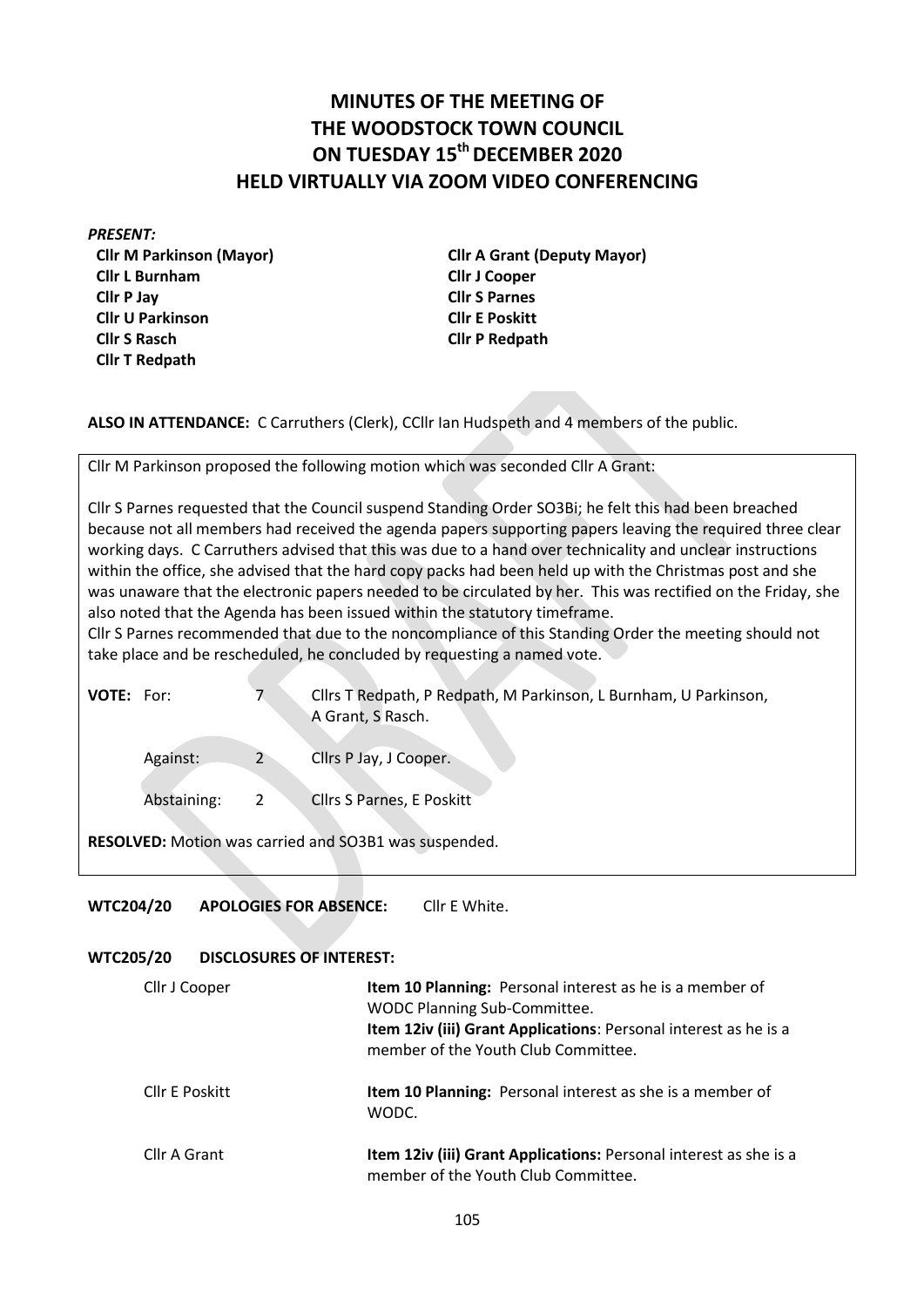Cllr S Parnes **Item 12iv (iii) Grant Applications:** Personal interest as a family member is a member of the Youth Club Committee.

# **WTC206/20 PUBLIC PARTICIPATION SESSION:**

Hilary Brown of Sustainable Woodstock addressed the Council regarding the Grants Applications discussed at a previous meeting.

- *1. Sustainable Woodstock supported housing development by Blenheim: We did not support the development at this level but we did support the provision of affordable and quality housing for people in the community. As did others in the community, we engaged with the consultation process with Community First, an independent charity, because we believed it was the right and constructive thing to do. If you would like a copy of our ideas given to Community First they have always been available and easy to access on their website.*
- *2. Cllr Phillip Redpath suggested that Sustainable Woodstock received money from Blenheim Estate: This is correct and this is similar to other Woodstock community-based groups and local businesses such as the Youth Club and Village Refill … and I'm sure you know of many others. This other grant income of Sustainable Woodstock is requested and declared on the town council's application form.*
- *3. Cllr Phillip Redpath said Sustainable Woodstock have alliances with political affiliations: This is not the case. We are non-political but we support the actions of those who aim to increase awareness of the climate crisis such as XR (who are non-political) along with other organisations such as Friends of the Earth, Greenpeace, WWF, Sir David Attenborough and others.*
- *4. Cllr Phillip Redpath said Sustainable Woodstock has a policy to build cycle tracks and things: This is true we are interested in developing cycle links and improve paths to enable safer active travel including cycling in our area and to reduce carbon emissions. Cllr Redpath then stated that Woodstock town council has a policy of not building cycle tracks around the place. We find this particularly strange at a time when our own Government, district councils and other town councils are all trying to promote cycling and walking to combat global warming. We were not aware of this council policy.*
- *5. And finally, Sustainable Woodstock applied for £660 and not £3000 as stated by Cllr Phillip Redpath (the same figure that we applied for last year and received £300) and this would be used solely for mowing paths and glades in the community woodland and orchard throughout the summer to maintain good access and use by the community.*

# **WTC207/20 MINUTES OF THE BUDGET SETTING MEETING HELD ON TUESDAY 24th NOVEMBER 2020:**

The Council *resolved* that the minutes of the Budget Setting meeting held on Tuesday 24<sup>the</sup> November 2020 were a true record of the meeting with the following amendments:-

| Page 101 | <b>WTC206/20</b> | line $1 - 10$ , be replaced with 8<br>line 3 - 10, be replaced with 8<br>Add in Cllr E White, item 8C, she owns the property in question. |
|----------|------------------|-------------------------------------------------------------------------------------------------------------------------------------------|
| Page 101 | <b>WTC208/20</b> | line 3 - add m, in the November                                                                                                           |
| Page 101 | <b>WTC209/20</b> | line 1 - strikethrough verbal, and replace with oral                                                                                      |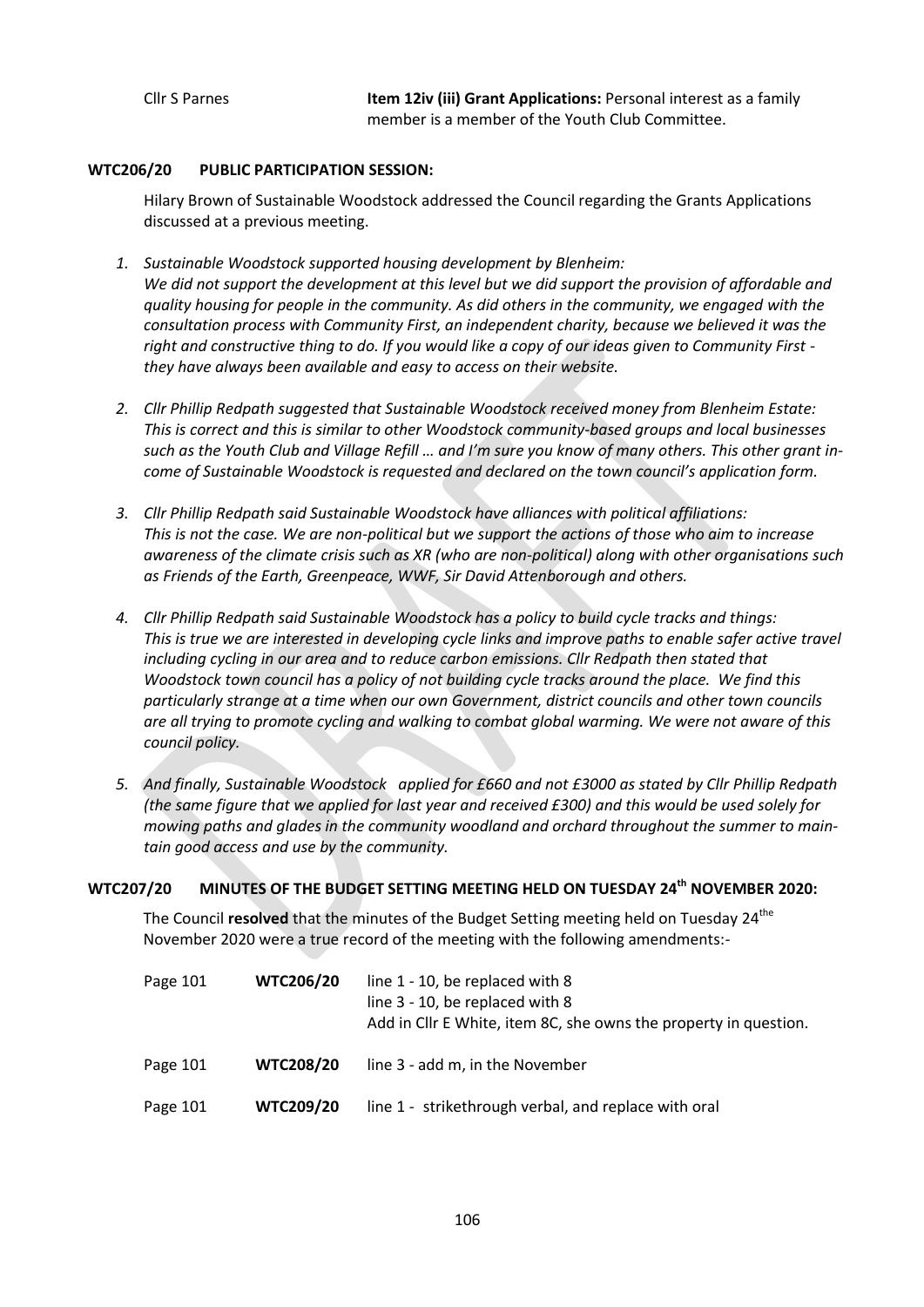### **WTC208/20 REPORT FROM THE TOWN CLERK:**

There was nothing to report to Council.

# **WTC209/20 COUNTY AND DISTRICT COUNCILLORS' UPDATE:**

The monthly Parish report from CCllr I Hudspeth was received by Council without question or comment. CCllr Ian Hudspeth had circulate his thoughts regarding the Parking Review and noted that Cllrs J Cooper and E Poskitt were attending on behalf of WTC.

Cllr P Jay expressed thanks to CCllr I Hudspeth for his comprehensive report on the matter.

The District Councillors' report was received by Council. Cllr J Cooper also reported that the planning application 20/01246/FUL at 24 Park Street, Woodstock was going to appeal and that it will go before the Planning Inspectorate in 2021. Cllr E Poskitt proposed that WTC write to a representation to reaffirm WTC objection.

**RESOLVED:** This motion was carried.

# **WTC210/20 COMMUNICATIONS:**

Cllr S Parnes asked why the supporting papers for the meeting were not published online along with the Agenda and whose decision was this.

C Carruthers responded that she had taken the decision and that it was not a statutory obligation, that they available to the public. She noted that WTC are compliant under regulations inline with the Transparency Code, the Agenda and the approved Minutes.

# **WTC211/20 QUESTIONS:**

There were no questions presented to Council.

# **WTC212/20 MOTIONS PRESENTED TO THE COUNCIL:**

There were no motions presented to Council.

# **WTC213/20 PLANNING:**

Council considered the following applications and their responses are shown below:-

APPLICATION NO: 20/02600/FUL – Bladon Chase Caravan Park, Bladon, Woodstock Re-organisation and upgrade of the existing Caravan Club Site to include the removal of 92 touring caravan pitches and demolition of existing site buildings, construction of replacement facilities and maintenance/housekeeping buildings with provision of static accommodation in the form of 36 Holiday Lodges.

|  | <b>VOTE: For:</b> |  | Cllrs T Redpath, P Redpath, U Parkinson, A Grant, S Rasch, S Parnes, J Cooper |
|--|-------------------|--|-------------------------------------------------------------------------------|
|--|-------------------|--|-------------------------------------------------------------------------------|

Against: 1 Cllrs M Parkinson.

Abstaining: 3 Cllrs L Burnham, E Poskitt, P Jay

**RESOLVED:** that WTC object to the above planning application regarding planning policies EH2 and EH9; in addition we would like to draw attention and refer to Pre-Application Advice Letter - containing some very important observations and OCC submissions (with extensive objections)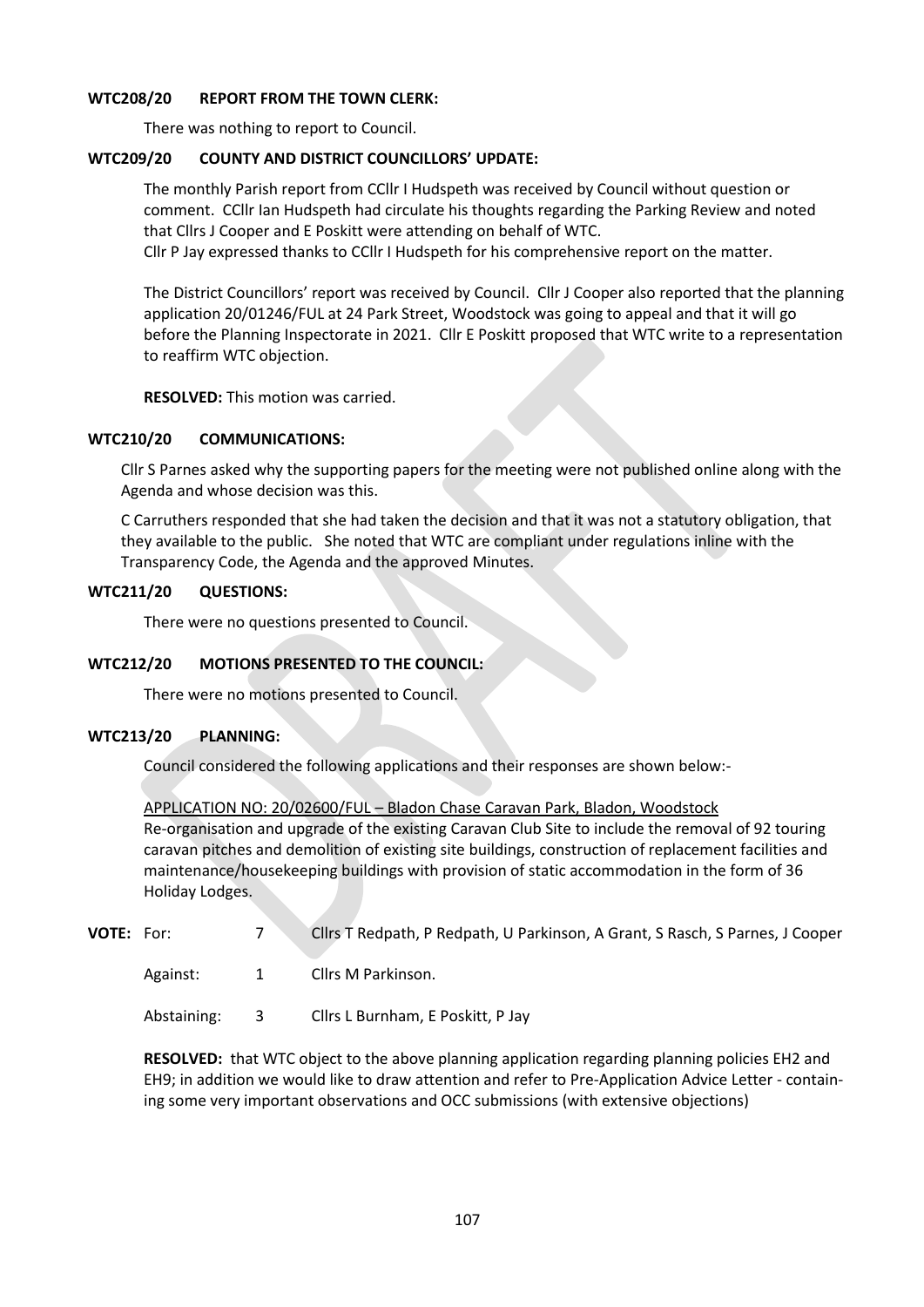Ref: APPLICATION NO: 20/0307/HD – 28 Blackberry Way, Woodstock Formation of habitable room in roof space with front and rear Velux roof lights.

**RESOLVED:** that WTC have no objection to this application.

Ref: APPLIATION NO: 20/03231/HD – 41 Flemings Road, Woodstock Alterations and erection of single story rear extension.

**RESOLVED:** that WTC have no objection to this application.

# **WTC214/20 NEIGHBOURHOOD PLAN – GREEN spaces**:

Cllr T Redpath provided the council with the draft report on Green Spaces prepared by Troy Planning.

**RESOLVED:** The council accepted and approved the report with all voting in favour.

Cllr P Jay expressed personal thanks to Cllr T Redpath for her time and efforts with this

# **WTC215/20 REPORT OF THE RESPONSIBLE FINANCIAL OFFICER – DECEMBER 2020:**

- i. To approve the list of payments totalling £41,338.73 made in the month of November 2020 The Council **RESOLVED** to approve the payments in December 2020.
- ii. To approve the Bank Reconciliation for November 2020 The Council **RESOLVED** to approve the Bank Reconciliation for November 2020
- iii. To receive and consider the summary and detailed income & expenditure statements for November 2020 – The Council **NOTED** the Income and Expenditure statements without query or comment.
- iv. Budget 2021-22 and Setting of the Precept:
	- (i) To approve Additional Budget Paper for 2021-22 with the amendments from the November Budget Setting meeting. C Carruthers proposed that additional finances be made available to update the Councils IT infrastructure. The effect of this was explained to the Members and Cllr P Jay proposed the amended motion, seconded by Cllr M Parkinson.

*"to approve a revised budget to include the additional £22,800 to bring the Precept demand to £122,800. This equates to £78.56 per house per annum charge an increase of £15.20 per house per annum"*

**VOTE:** For: 9 Against: 1 Abstaining: 1

**RESOLVED:** the motion was carried

(ii) To review and approve the quotations received for two new laptops, from Triumph Technologies £ 2,211.12 plus VAT and Horizon Telecom + Data Ltd @ £1,834.80. Cllr M Parkinson proposed to approve Horizon Telecom, seconded by Cllr A Grant.

**RESOLVED**: To proceed with the Horizon Telecom + Data Ltd @ £1,834.80.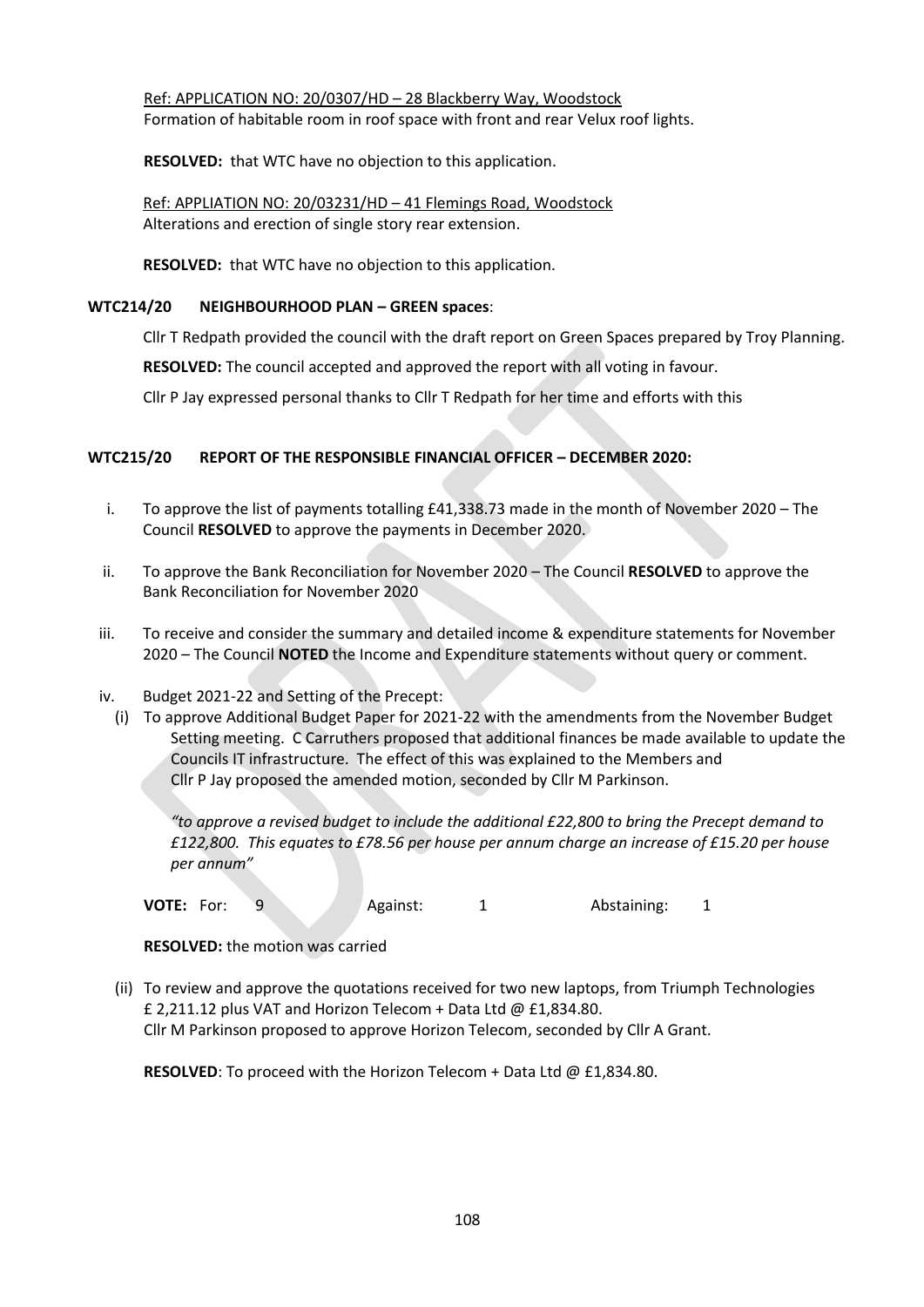| (iii) The following Grant Applications for 2021-22 were received and discussed with |
|-------------------------------------------------------------------------------------|
| Cllr A Grant proposing the following table, seconded by Cllr P Jay.                 |

| <b>Name</b>                              | Amount<br>Donated (£)<br>2020/21 | Amount<br>Requested (£)<br>2021/22 | <b>AGREED</b><br>Amount (£)<br>2020/22 |
|------------------------------------------|----------------------------------|------------------------------------|----------------------------------------|
| <b>Woodstock Scouts and Guides</b><br>1. | 500.00                           | 960.00                             | 600.00                                 |
| 2.<br>Volunteer Link                     | 100.00                           | 200.00                             | 200.00                                 |
| Woodstock Youth Club<br>3.               | 800.00                           | 2000.00                            | 800.00                                 |
| CAB West Oxfordshire<br>4.               | 200.00                           | 300.00                             | 200.00                                 |
| 5.<br>Sustainable Woodstock              | 300.00                           | 660.00                             | 200.00                                 |
| Woodstock Social Club<br>6.              | None                             | 1500.00                            | <b>None</b>                            |
| 7.<br>Mock Mayor                         | 500.00                           | 1000.00                            | 500.00                                 |
| <b>Woodstock Ladies Circle</b><br>8.     | 150.00                           | 850.00                             | 200.00                                 |
| 9.<br>Woodstock Town under 15's FC       | None                             | 300.00                             | 300.00                                 |
|                                          | 2550.00                          | 7770.00                            | 3000.00                                |

It was felt that Woodstock Social Club were categorised as a business and do not qualify for a community grant.

| <b>VOTE:</b> For: |  | Cllrs A Grant, P Jay, U Parkinson, M Parkinson, L Burnham, |
|-------------------|--|------------------------------------------------------------|
|                   |  | E Poskitt, J Cooper                                        |

- Against: 2 Cllrs S Parnes, S Rasch.
- Abstaining: 2 Cllrs T Redpath, P Redpath.

**RESOLVED:** The motion was carried and the amounts in the fourth column be awarded.

# **WTC216/20 REVIEW OF HALL HIRE AND ROOM CHARGES:**

The members had been circulated with the current price list for hiring the facilities. C Carruthers noted that she thought the prices were fairly low in comparison to neighbouring Parishes'.

It was **AGREED** that a full exercise would be carried out to compare rates against other local facilities and to ensure we are charging the correct commercial rates when applicable, in addition to this a full assessment of whether or not a price increase is economically viable.

# **WTC217/20 PROPERTY PORTFOLIO:**

Cllr A Grant proposed the following motion, seconded by Cllr M Parkinson:

*"WTC agrees that Breckon and Breckon be instructed to seek quotes for the necessary remedial works on the Community Centre Car Park with a view to the work being carried out during Spring 2021"*

**RESOLVED**: The motion was carried

# **WTC218/20 POLICIES for ADOPTION:**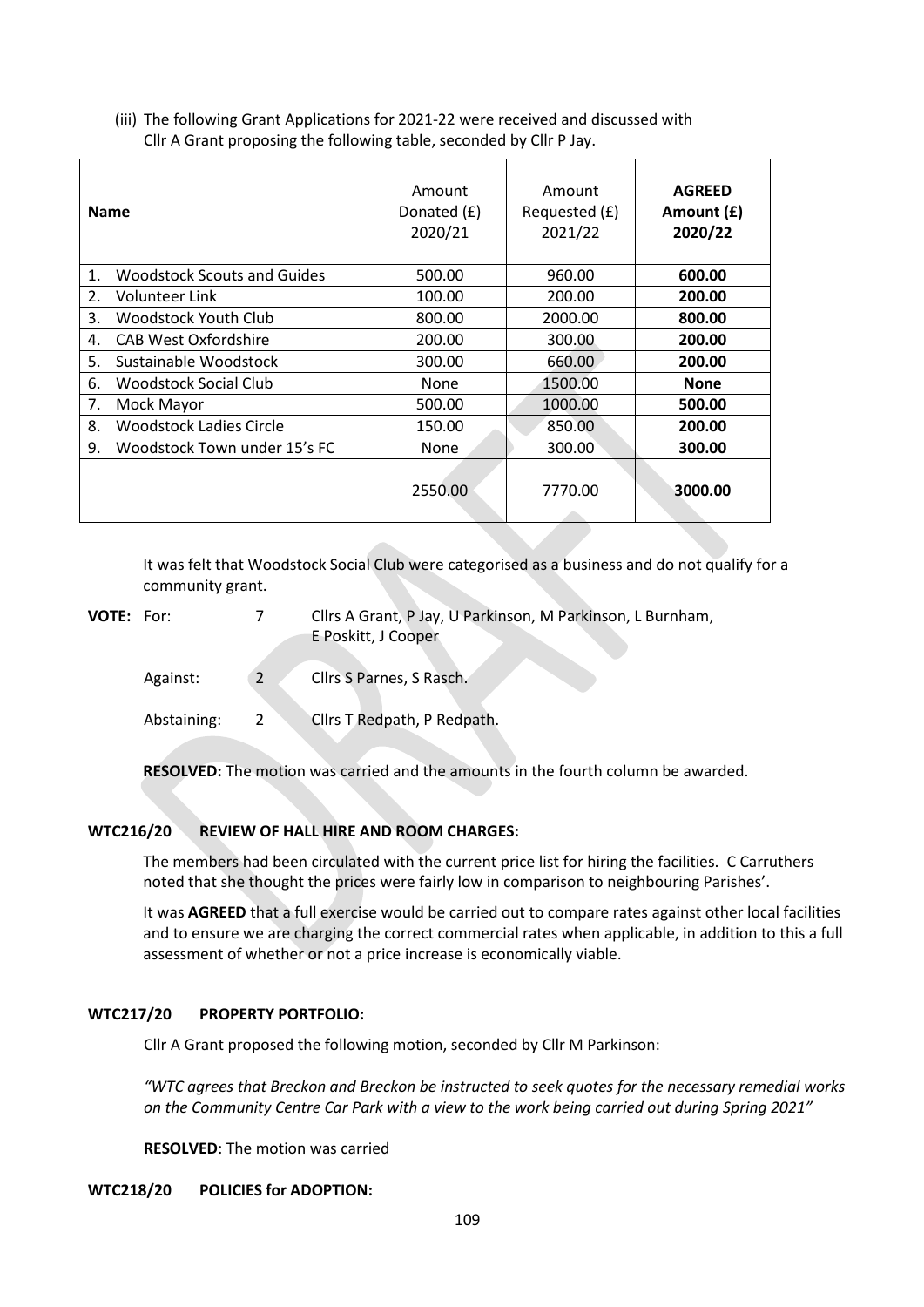Proposer Cllr M Parkinson, seconded by Cllr A Grant.

- (i) *" Annual Leave Policy be approved and adopted"*
- (ii) *"Flexitime Policy for the Clerks position be approved and adopted"*

**RESOLVED**: The motions were carried.

The meeting closed at 9:41pm

Chair: Date: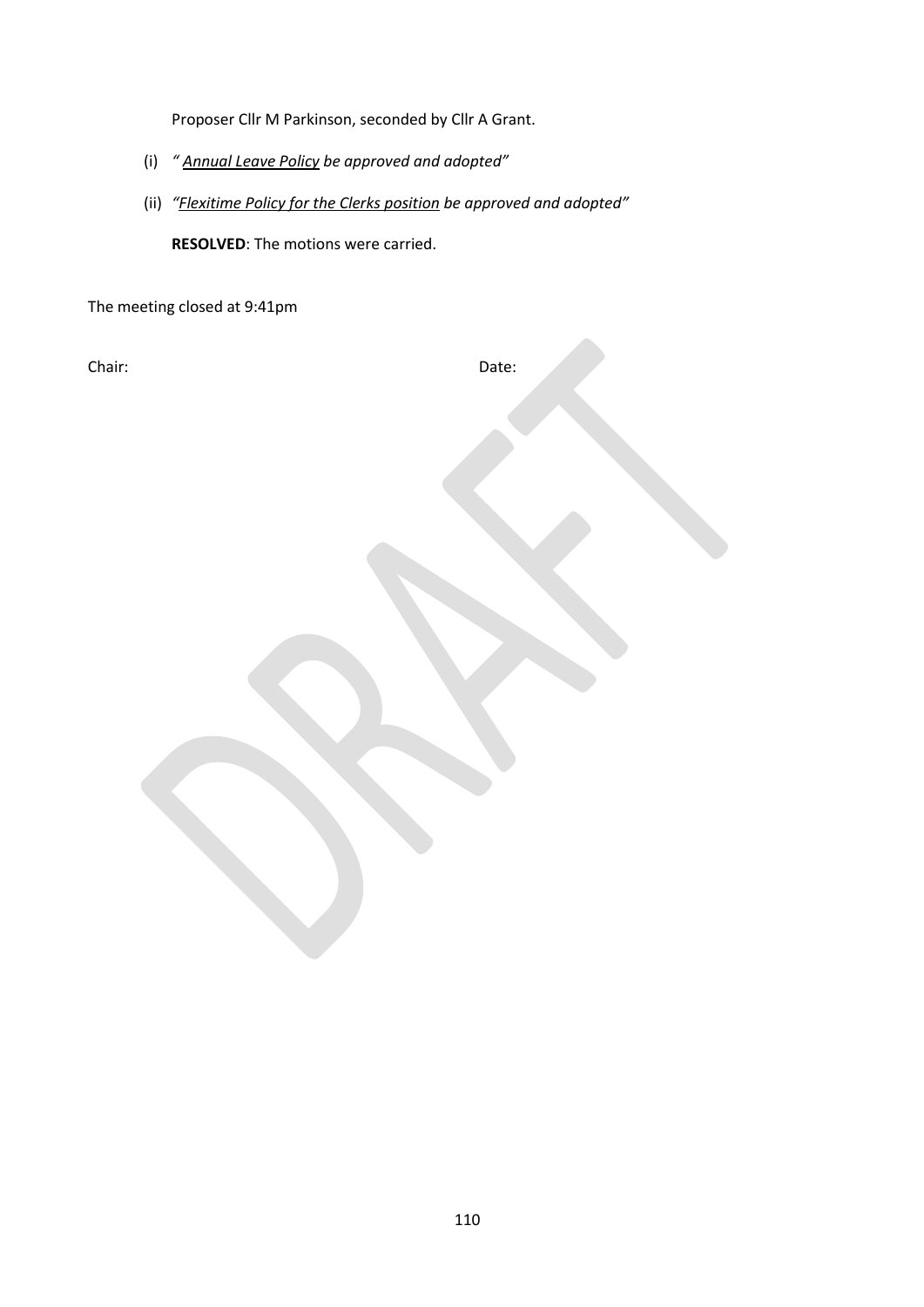# **Report of District Councillors for Bladon, Blenheim and Woodstock to Woodstock Town Council Tuesday January 12th 2021**

# *This comes wishing you a happy, healthy and sociable 2021 despite the beginning of the year looking very far from being that. Let us hope everything is positive and upwards from now on with Lockdown lifted as soon as practical and never to fall again.*

# **Report of Woodstock Parking Review.**

We are very disappointed with WODC's report on the Woodstock Parking Review. After a prolonged wait, the report documents the responses to the various questions in the survey but offers more or less no comment on the significance of the findings in terms of what changes might be considered nor suggestions about possible solutions. The original motion presented at the December Cabinet meeting was to 'note' the report and forward it to OCC. Certainly OCC is responsible for on-street parking but might have preferred to have WODC's interpretation of the feasibility and usefulness of the ideas put forward by residents since WODC officers may well be better versed in the parking issues of Woodstock than some OCC officers. Apart from that, something like 20% of Woodstock's parking spaces – in Hensington Road car park - *are*  within the remit of WODC. We raised these issues at the Cabinet meeting and pointed out that WODC, at the least, should consider what changes to the Hensington Road Car Park might improve the situation. After discussion, we managed to get Cabinet to amend the motion to include a phrase that WODC would consider the report in relation to possible changes on the land owned by WODC which could improve parking opportunities. For example, 60% of respondents thought some short stay spaces at Hensington Road might lead to greater 'churn' there, benefitting those who may come to Woodstock in the middle of the day. That is certainly worth considering further. Following the Cabinet meeting, Cllr Cooper sent a list of nine questions for Cllr Norman MacRae to answer. These covered the matters he had put to Cabinet in relation to the report. So far, he has not had answers (but Cllr MacRae was not very well over the Christmas period).

A meeting on January 18<sup>th</sup> involving OCC officers, WODC officers, Woodstock Town Clerk and representatives from Blenheim will be considering future possibilities on the Hensington Road site.

# **Census 2021**.

A National Census will take place on March  $21<sup>st</sup>$  2021. This year, for the first time, the Census will be primarily digital. All households will receive a letter in early March with a unique access code, allowing them to complete the questionnaire on 21 March using computer, phone or tablet. For some of our residents completing an electronic response could be challenging. The Census team covering Oxfordshire would like to hear about communities and key groups that may need support and where there could be risks over correct completion of forms, so it can provide alternative or adjusted arrangements. It would also like to know about local community groups who already provide help to those who may have difficulty with things such as electronic forms and how Census promotion/engagement might be supported locally.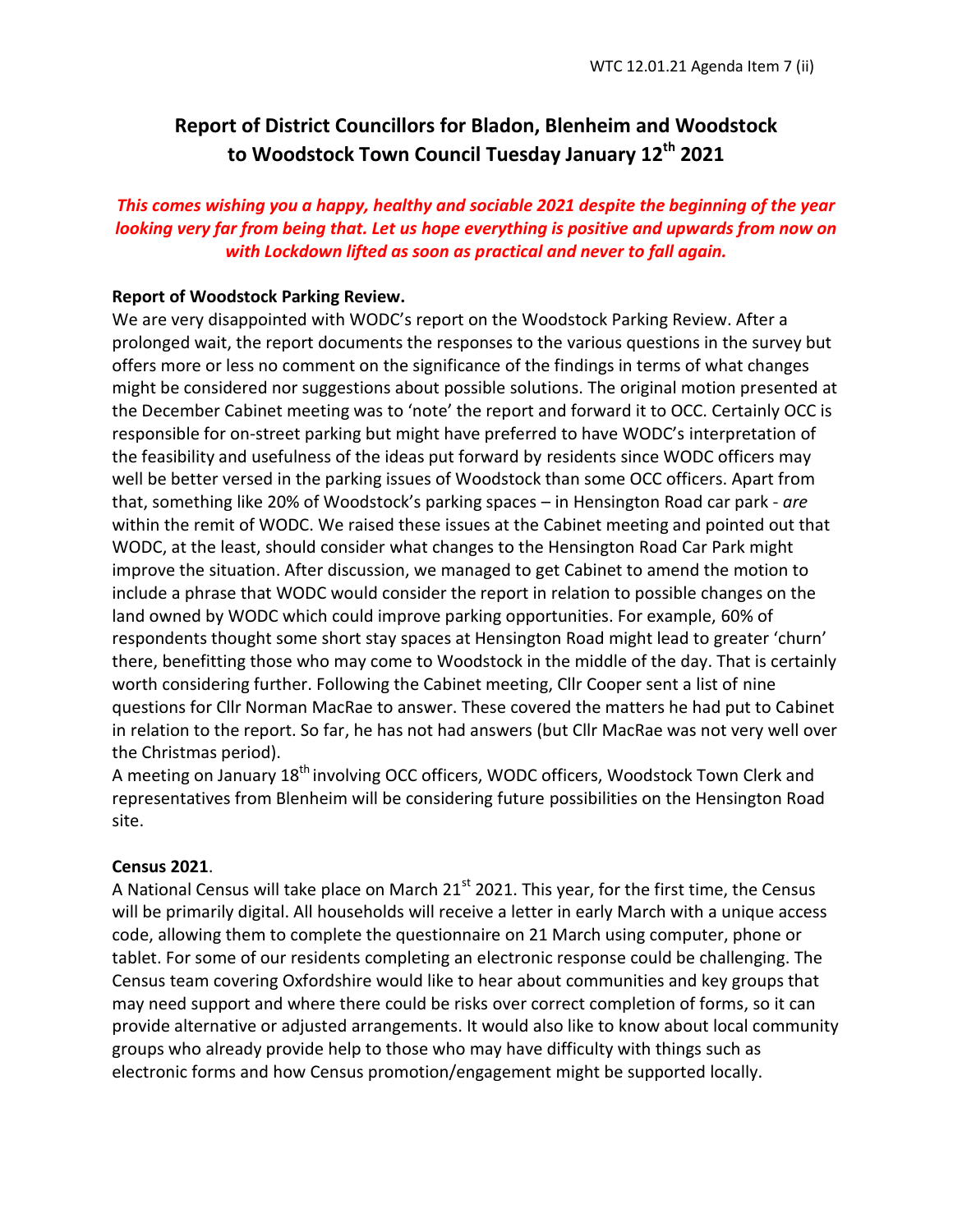Town and parish councillors will be sent a survey very shortly to help gather this information The Census team would value help identifying where extra focus is needed and what resources are available to help.

For further information, contact: lisa.stead58@field.census.gov.uk or 07452 942723.

# **Christmas Tree recycling**

WODC is keen that residents recycle real Christmas trees. Residents already signed up tor garden waste collections can put trees out on their next scheduled garden collection day (Garden collections begin again in the week beginning January 18th). For most of Woodstock the relevant collection date that week will be **Wednesday** January 20<sup>th</sup>. Trees should be either cut up and placed inside garden bins or, if the bin is full, left beside the bin but in pieces no more than 90cm/3 foot long. For those without a garden waste bin, tree collection points were planned (before Lockdown) for the following sites and times over the weekend of January  $16^{th}/17^{th}$ :

- Saturday !6<sup>th</sup> January 1-3 pm New St Car Park Chipping Norton
- Sunday  $17<sup>th</sup>$  January 9-11 am Witan Way Car Park G Witney

At the time of writing, we are not sure if these collection points will remain with the Lockdown.

# **Community 'Bring' recycling sites**

After some to-ing and fro-ing between Cabinet and committees, Cabinet decided to gradually remove 'Bring' sites from towns and villages. However, as there are mixed views on the value of this, sites will not be closed until the matter has been discussed openly with each community. The sites are associated with very unsightly overflowing (often with commercial waste to avoid paying for commercial collection) and associated fly tipping. We are told bin removal in other districts has not led to increased fly tipping elsewhere in the districts. Virtually everything which can be put in the bins can now be recycled in household recycling bins. However, without these sites, communities in the north of West Oxfordshire will have considerable distances to travel if they have material which they cannot recycle in their household bins.

Removal of the Woodstock's 'Bring' site on Hensington Road Car Park would free up two to three car parking spaces.

# **WODC Cllrs Julian Cooper & Elizabeth Poskitt**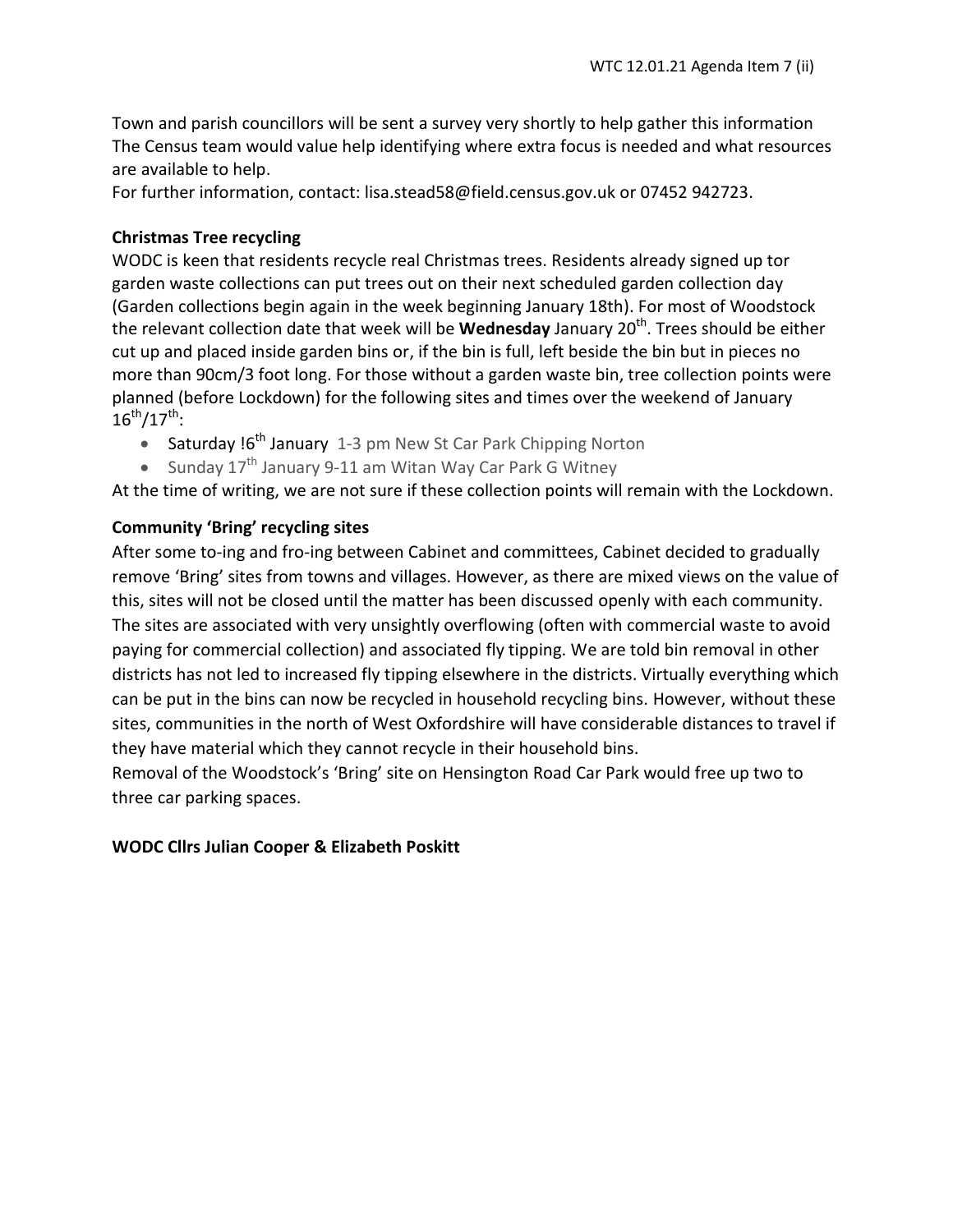#### Report by Cllr S Parnes

#### Resumption of Online Availability of Meeting Background Papers and Reports

#### *To consider a report ; and a motion from Cllr S Parnes, seconded by Cllr M Parkinson*

Woodstock Town Council's initiation of remote meetings under emergency legislation last year evolved to become accompanied by the Town Hall's practice of routinely posting non-confidential meeting background papers and reports online on the Town Council website (in addition to respective Agenda's) towards facilitating easy and direct access by members of the public ondemand. The practice has not continued since the December 2020 Town Council meeting, though Members have yet to consider any advantages or disadvantages of continuity in open session and the motion below is intended to facilitate such consideration and decision.

#### Motion by Cllr S Parnes ; Seconded by Cllr M Parkinson

Woodstock Town Council RESOLVES that: "In view of the intensified emergency restrictions (commonly perceived as a third lockdown) imposed in January - and towards supporting enhanced public access, convenience, accessibility, timeliness, and transparency – the Town Clerk is requested to resume the Town Hall's recent practice of posting background papers and reports alongside Agendas online with the statutory three clear delays before each meeting in accordance with the prescribed time in which Council Members are expected to routinely receive these documents. The Council acknowledges with appreciation the Town Hall staff's previous efforts to facilitate the online availability of these documents and requests the practice continue until and including the beginning of the next municipal year (ie, the May Annual Town Council and May Town Council Meetings) at which time a presumed newly elected full-Council can take a view on continuity of it."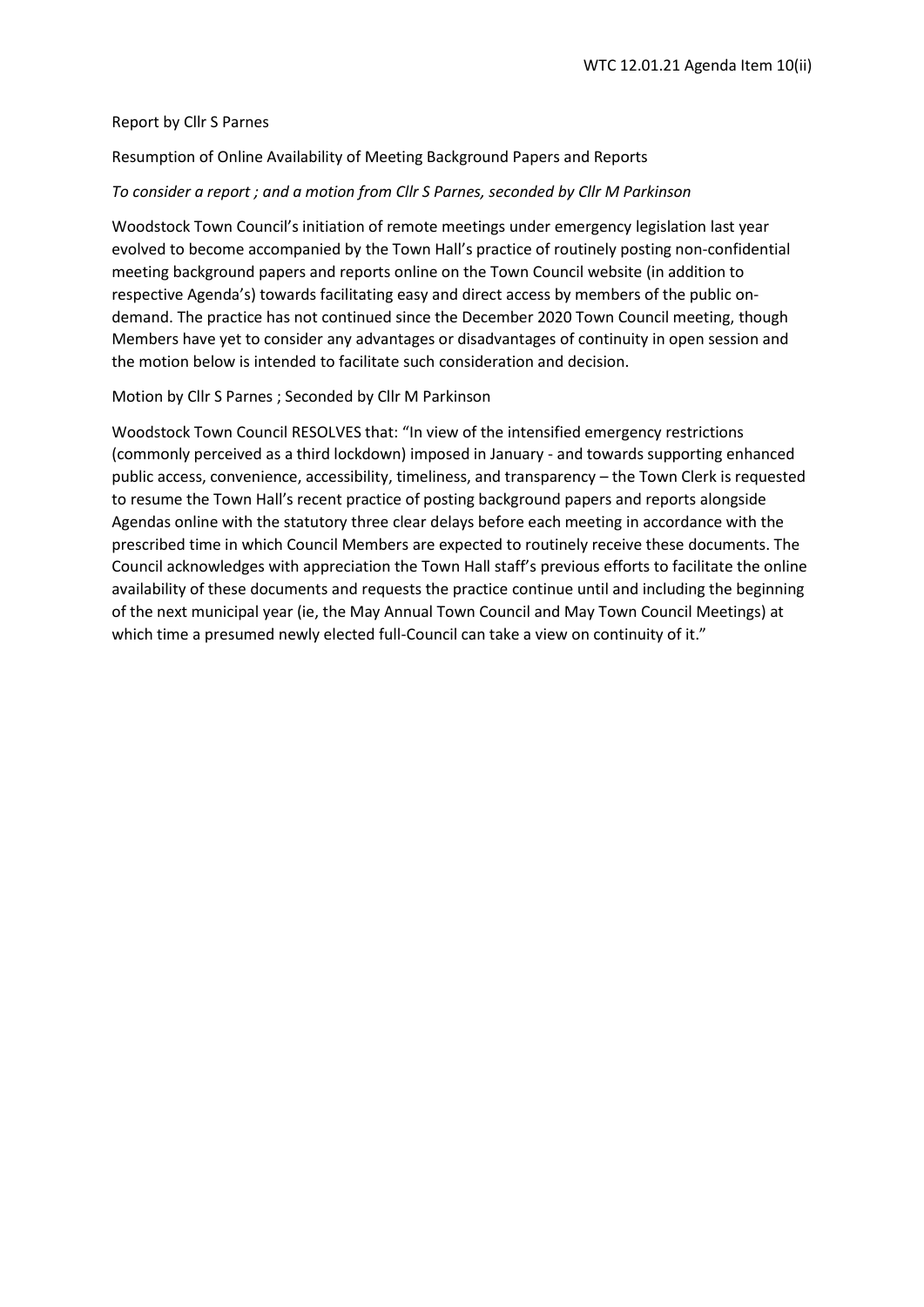Report by Cllr S Parnes

Co-option for Current Casual Vacancies

*To consider a report ; and a motion from Cllr S Parnes, seconded by Cllr M Parkinson*

- 1. Woodstock Town Council at the time of submission of this report has two recently arising casual vacancies in its Membership.
- 2. Woodstock Town Council's Co-option Policy is available online a[t https://woodstock](https://woodstock-tc.gov.uk/wp-content/uploads/2020/08/Woodstock-Town-Council-Co-option-Policy.doc)[tc.gov.uk/wp-content/uploads/2020/08/Woodstock-Town-Council-Co-option-Policy.doc](https://woodstock-tc.gov.uk/wp-content/uploads/2020/08/Woodstock-Town-Council-Co-option-Policy.doc) ).
- 3. Woodstock Town Council's Co-option Policy was resolved as per Minute WTC63/20 from its meeting (copied below) of 9<sup>th</sup> June 2020.
- 4. The Electoral Commission guidance (online at [LGEW MAY RO Part B -](https://www.electoralcommission.org.uk/sites/default/files/2020-01/LGEW%20MAY%20RO%20Part%20B%20-%20Planning%20and%20Organisation.pdf) Planning and [organisation \(electoralcommission.org.uk\)](https://www.electoralcommission.org.uk/sites/default/files/2020-01/LGEW%20MAY%20RO%20Part%20B%20-%20Planning%20and%20Organisation.pdf) at page 48 :

Parish and community council elections

Where a casual vacancy occurs at a parish or community council in the six months before the date on which that elected member would have ordinarily retired, the parish or community council, may still fill the vacancy by co-option for the remaining term of office. This co-option should take place as soon as is practicable.<sup>67</sup>

"Where a casual vacancy occurs at a parish or community council in the six months before the date on which that elected member would have ordinarily retired, the parish or community council, may still fill the vacancy by co-option for the remaining term of office. This co-option should take place as soon as is practicable. 67"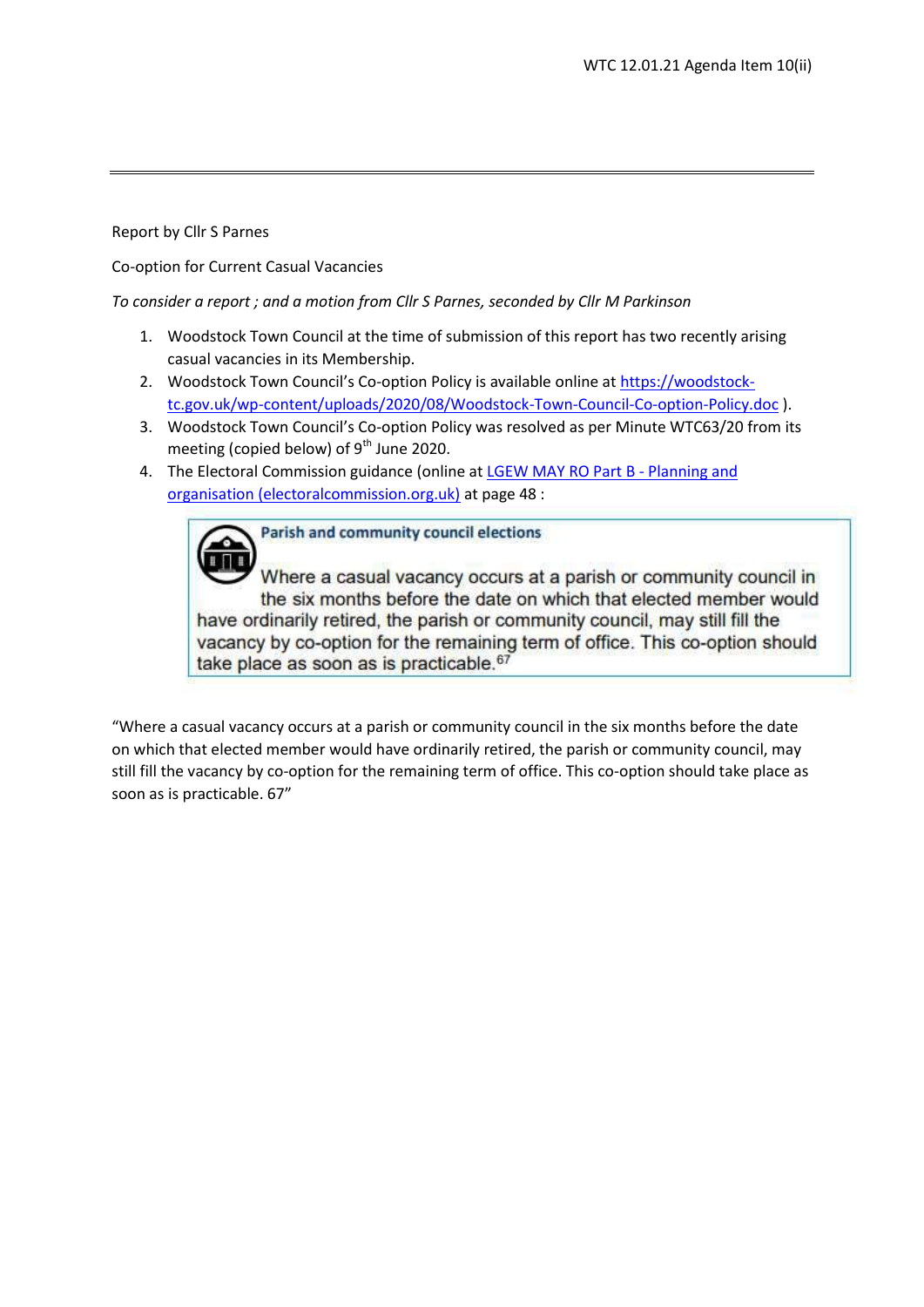#### WTC63/20 INTRODUCTION OF A POLICY & PROCEDURE DOCUMENT FOR FORMALISATION & CONSISTENCY OF COUNCIL CO-OPTIONS:

After some discussion Cllr S Parnes proposed the motion below which was seconded by Cllr M Parkinson:-

that Woodstock Town Council Resolves - towards endeavouring to enhance clarity, consistency and transparency in its co-option processes and procedures - to establish its Co-Option Policy by adopting the content of the circulated example 'Nelson Town Council Appendix A' document, adapting the respective Councils' details where relevant, and including the Application Form, Eligibility Form, and Person Specification. The Council also notes, and accepts as a matter of good practice, provision of advertising the co-option for at least 21 days (excluding publication date, Saturdays and Sundays) after Electoral Services confirmation that the Council can co-opt following confirmation that a by-election will not be held.

The following amendments to the Nelson Town Council Appendix a document were agreed:-

- To remove point 6 regarding the candidates having 5 minutes to introduce themselves and giving information on their background and experience and explaining why they wish to become a member of the Council.
- Remove the requirement for a proposer and seconder within the Co-option Application Form.
- Add the option for a signed ballot to be requested into the policy.

The Mayor called for a vote on the motion, a named vote was requested.

| <b>VOTE</b> | For:        |   | Clirs M Parkinson, L Burnham, S Rasch, S Parnes &<br>E Poskitt |
|-------------|-------------|---|----------------------------------------------------------------|
|             | Against:    | 5 | Clirs P Jay, T Redpath, P Redpath, A Grant &<br>J Cooper       |
|             | Abstaining: |   | <b>Cllr U Parkinson</b>                                        |

Motion by Cllr S Parnes ; Seconded by Cllr M Parkinson

Woodstock Town Council RESOLVES: "Noting the two recently arising casual vacancies in the Town Council Membership, and the legislated and practical opportunity to co-opt in the remainder of the current 4-year term, towards heightened opportunity for wide representation the Council requests Town Hall progression of the Co-option Policy process without delay, with a view to enabling any applications to be considered in time for a new Councillor to take office for the February meeting (even if an ETC will be required for this purpose).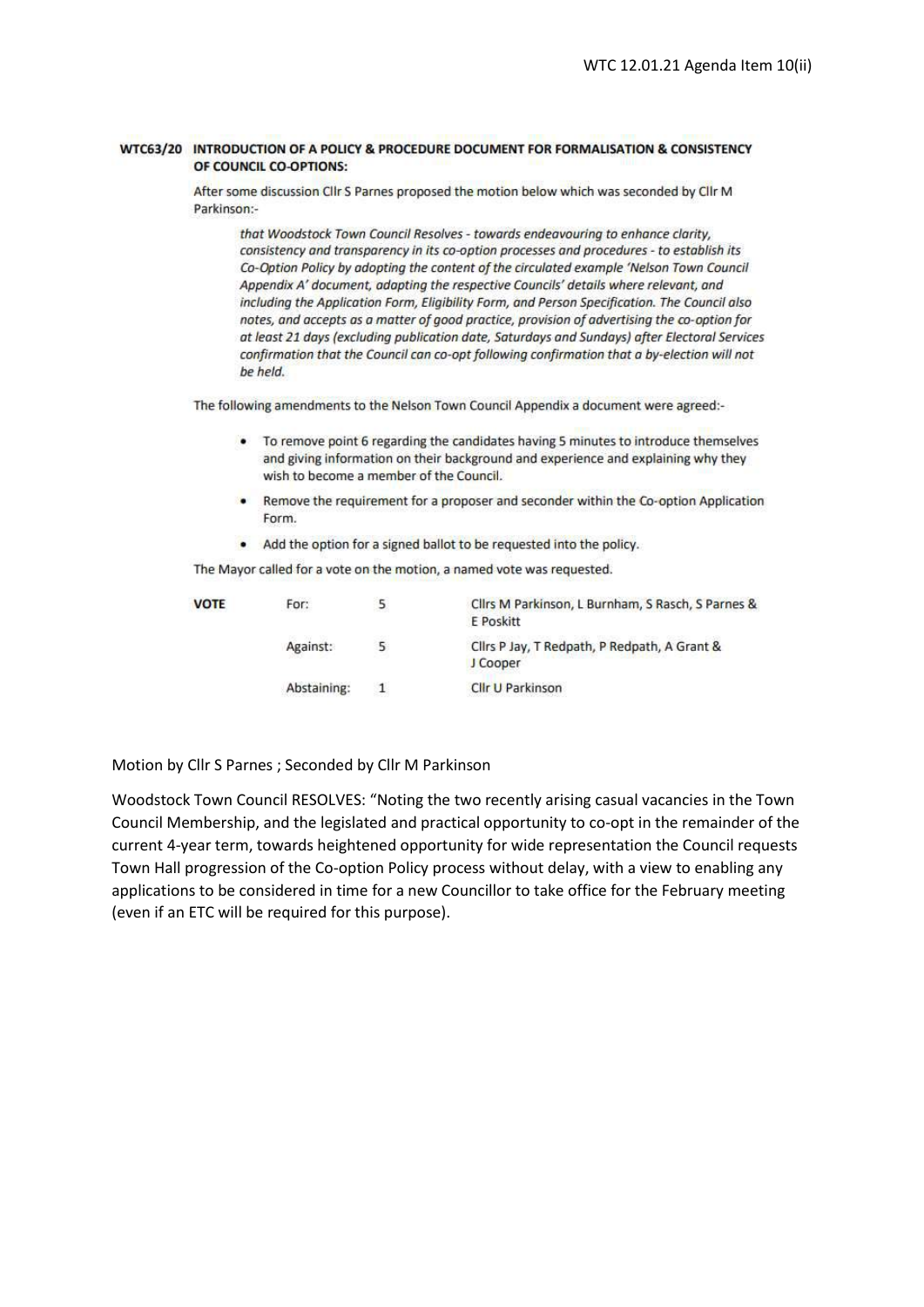Christmas Lights in Woodstock

Proposal –

Woodstock Town Council resolves to formally approach Blenheim Estates and in turn their supplier of the 'Christmas Lights Trail' to discuss whether they would be able to aid in the decoration of the Town for the next festive period.

Proposed – Cllr M. Parkinson

Seconded – Cllr A. Grant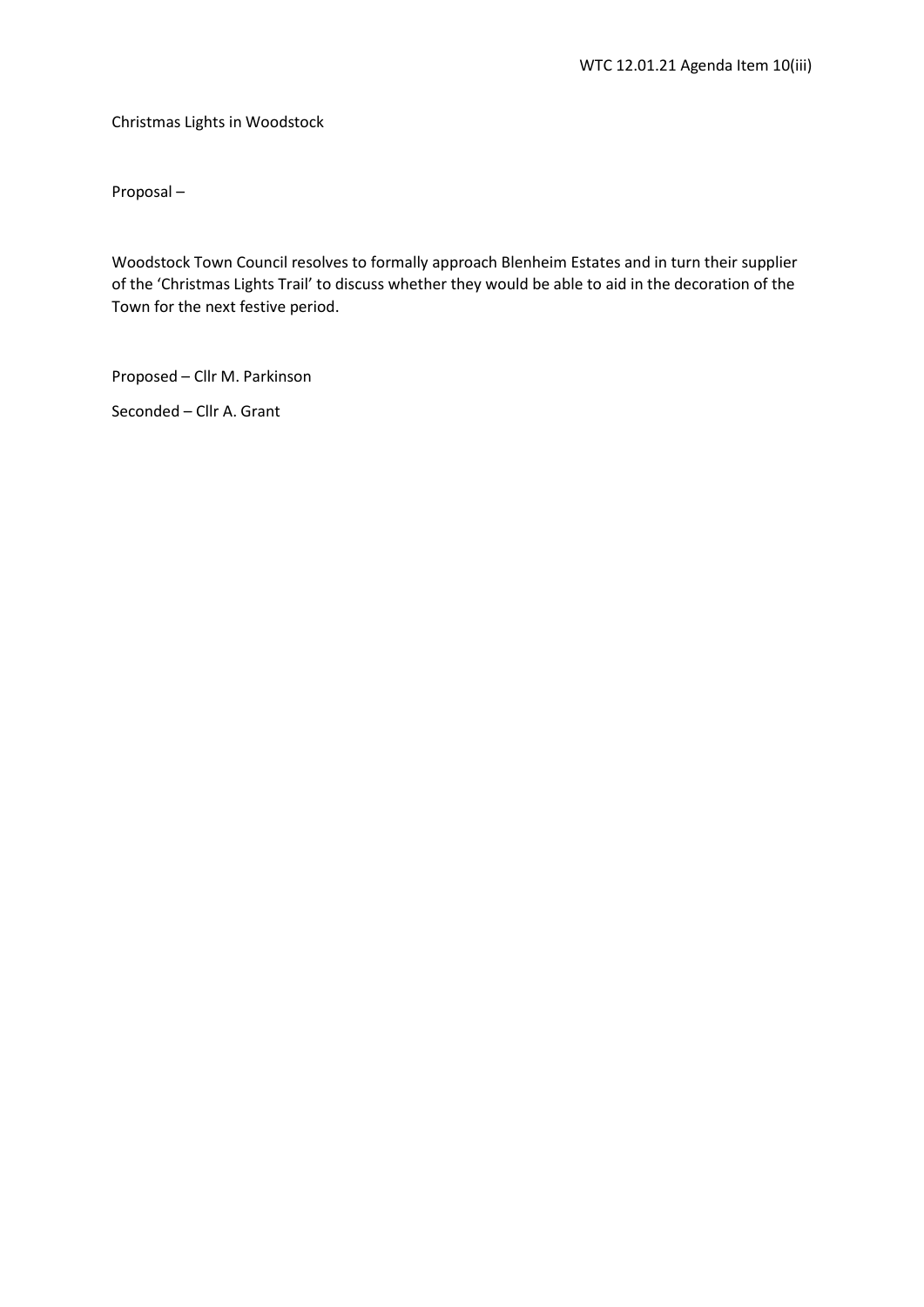Open Air Gym –

Several residents have independently recommended the idea of an open air gym in Woodstock in order to promote exercise and aid the battle against obesity.

Many examples of such things can be seen across Europe in parks and along sea fronts. I am also reliably told that they can be found in Cambridge in small parks.



# Proposal –

- 1) Woodstock Town Council investigates the initial and maintenance costs of an open air gym from (if possible ) 3 companies with a view to putting this into the budget for 2022. This may come back to the council for confirmation at a later date.
- 2) Woodstock Town Council consults with WODC and other relevant parties to ascertain an appropriate location for an open air gym to be established on Town Council land. This may come back to council for confirmation at a later date.

Proposed – Cllr M.Parkinson

Seconded – Cllr A.Grant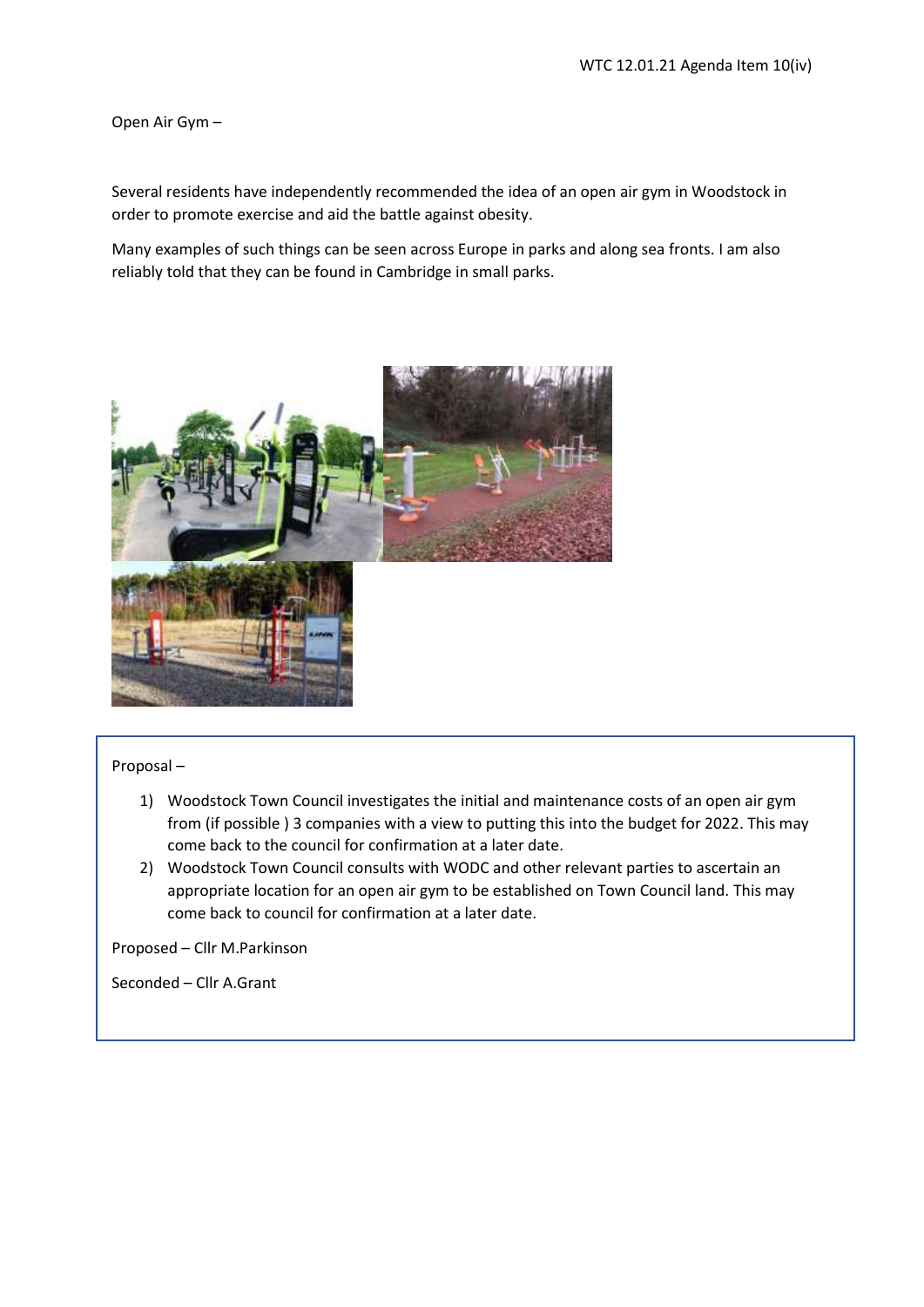**Elmfield** New Yatt Road, WITNEY. Oxfordshire, OX28 IPB Tel: 01993 861000 www.westoxon.gov.uk

![](_page_14_Picture_2.jpeg)

Mrs Janine Saxton Town Hall **Woodstock** OX20 1SL

Date: 16th December 2020 Our Ref: 20/03057/HHD Please ask for: Sarah Hegerty Telephone: 01993 861713 Email: sarah.hegerty@westoxon.gov.uk

Dear Mrs Janine Saxton

# **CONSULTATION**

**Deadline: Please send me your comments by: 6th January 2021.**

### APPLICATION NO: 20/03057/HHD

PROPOSAL: Alterations and erection of single storey rear and side extension

Town and Country Planning Act

LOCATION: 26 Banbury Road Woodstock Oxfordshire APPLICANT: Mr Nick Harris REGISTERED: 11th December 2020

I have received this application for permission to develop under the above act. If your council would like to comment on this application, please do so as soon as possible before the end of the consultation deadline above. You can view details of this application on the [Consultee](http://publicaccess.westoxon.gov.uk/online-applications/) Access where you can make comments online and keep up to date with the progress of the application. Alternatively you can email your comments to [planning@westoxon.gov.uk](mailto:planning@westoxon.gov.uk) or write to Planning at the above address.

Please note that your comments are not confidential and will be made public on our website. For further guidance on commenting on planning applications, see our website [www.westoxon.gov.uk/planning](http://www.westoxon.gov.uk/planning).

Yours faithfully

Sarah Hegerty

Planner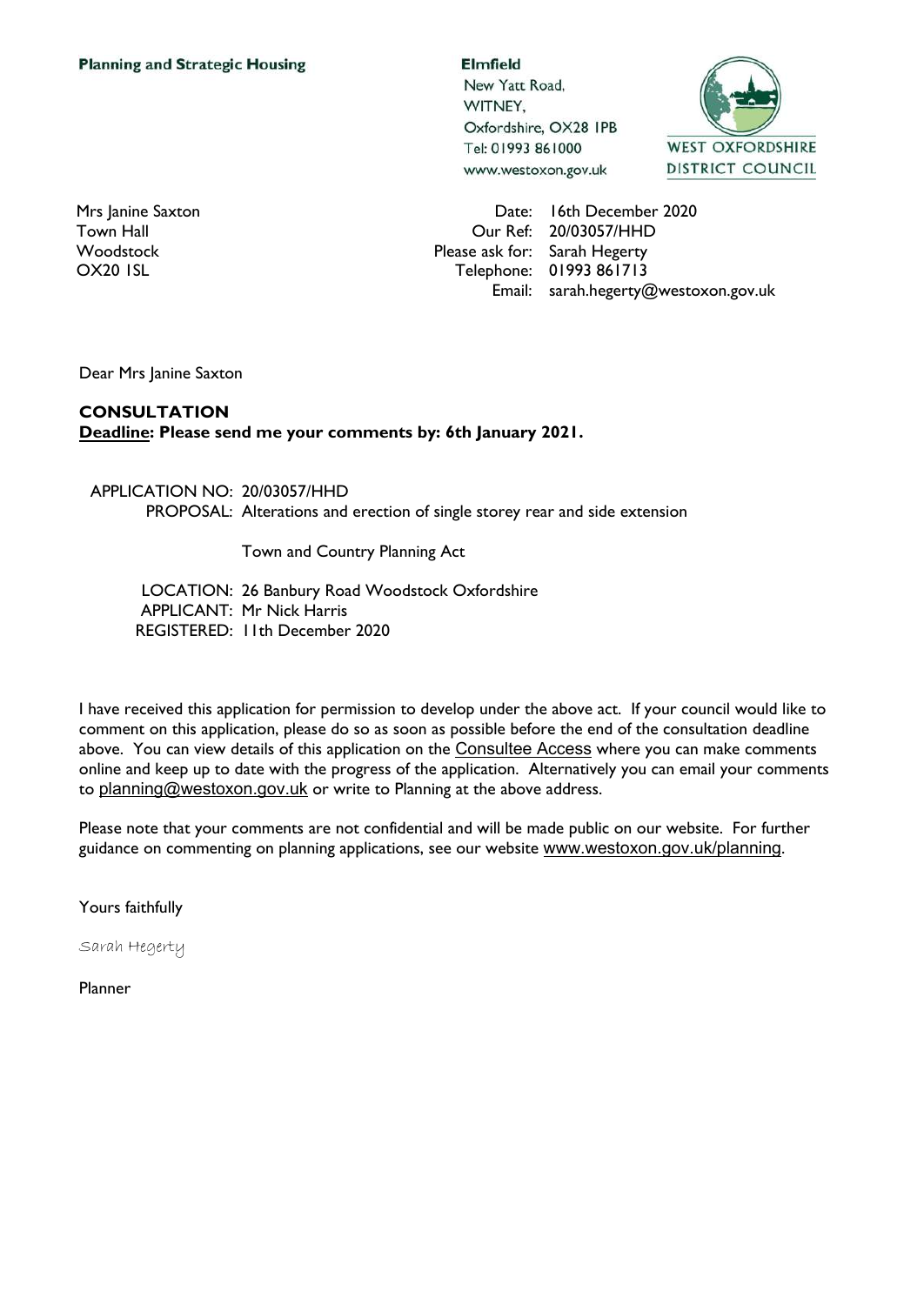**Elmfield** New Yatt Road, WITNEY. Oxfordshire, OX28 IPB Tel: 01993 861000 www.westoxon.gov.uk

![](_page_15_Picture_2.jpeg)

Mrs Janine Saxton Town Hall **Woodstock** OX20 1SL

Date: 11th December 2020 Our Ref: 20/03223/HHD Please ask for: Sarah Hegerty Telephone: 01993 861713 Email: sarah.hegerty@westoxon.gov.uk

Dear Mrs Janine Saxton

# **CONSULTATION**

**Deadline: Please send me your comments by: 1st January 2021.**

### APPLICATION NO: 20/03223/HHD

PROPOSAL: Two storey side extension and alterations to existing building.

Town and Country Planning Act

LOCATION: 34 Westland Way Woodstock Oxfordshire APPLICANT: Dan & Victoria Woodcock REGISTERED: 21st November 2020

I have received this application for permission to develop under the above act. If your council would like to comment on this application, please do so as soon as possible before the end of the consultation deadline above. You can view details of this application on the [Consultee](http://publicaccess.westoxon.gov.uk/online-applications/) Access where you can make comments online and keep up to date with the progress of the application. Alternatively you can email your comments to [planning@westoxon.gov.uk](mailto:planning@westoxon.gov.uk) or write to Planning at the above address.

Please note that your comments are not confidential and will be made public on our website. For further guidance on commenting on planning applications, see our website [www.westoxon.gov.uk/planning](http://www.westoxon.gov.uk/planning).

Yours faithfully

Sarah Hegerty

Planner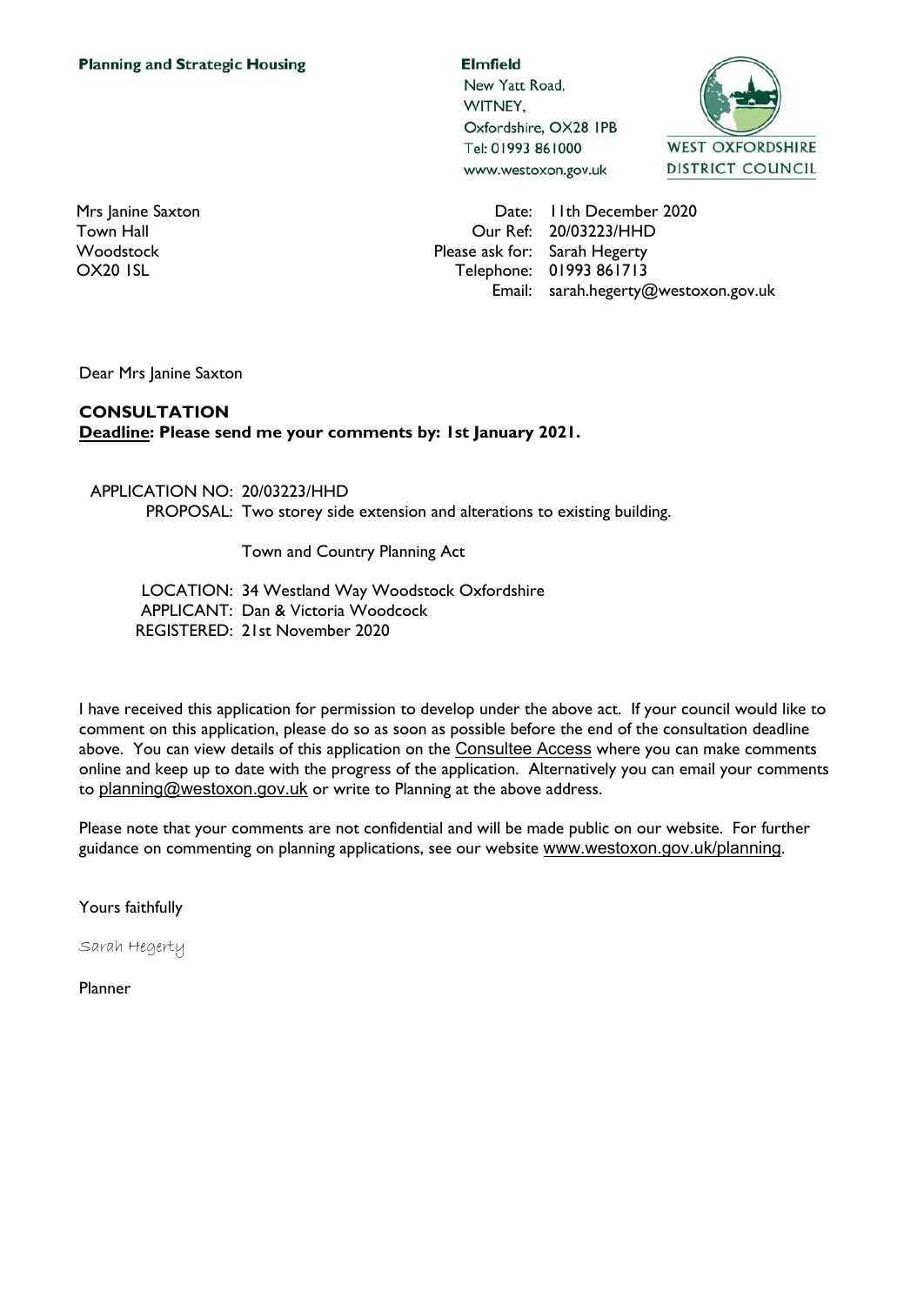# Date: 23/12/2020 **Woodstock Town Council 2020/21** Page 1

**Cashbook 3** Time:11:06 User: RMJ

# **Unity Trust Bank**

**Payments made between 01/12/2020 and 23/12/2020**

|                      |                                      |             |              |             |        |          |            | <b>Nominal Ledger Analysis</b> |                                             |
|----------------------|--------------------------------------|-------------|--------------|-------------|--------|----------|------------|--------------------------------|---------------------------------------------|
| Date                 | Payee Name                           | Reference   | £ Total Amnt | £ Creditors | £ VAT  |          | A/c Centre |                                | £ Amount Transaction Details                |
| 01/12/2020 WODC      |                                      | DD          | 54.00        |             |        | 4400     | 201        |                                | 54.00 Rates - 8th of 8                      |
|                      | 10/12/2020 Lloyds bank CC            | DD          | 17.39        |             |        | 204      |            |                                | 17.39 CC mthly statment                     |
| 14/12/2020 A Grant   |                                      | <b>BACS</b> | 40.98        |             |        | 4060     | 101        |                                | 40.98 Flowers for Cherie                    |
|                      | 14/12/2020 N R Prickett              | <b>BACS</b> | 1,395.60     |             | 232.60 | 4401     | 201        |                                | 650.00 Cut back and top<br>Hedges - Nov     |
|                      |                                      |             |              |             |        | 4410 201 |            |                                | 154.50 Side up + top<br>leylandii - Nov     |
|                      |                                      |             |              |             |        | 4410     | 201        |                                | 154.50 Cut shrubs and tree<br>canopy        |
|                      |                                      |             |              |             |        | 4412 201 |            |                                | 134.00 Cut back veg +<br>branches           |
|                      |                                      |             |              |             |        | 4412 201 |            |                                | 70.00 Clear overhang                        |
|                      | 14/12/2020 Chubb Fire & Security Ltd | <b>BACS</b> | 424.63       |             | 70.77  | 4200     | 301        |                                | 117.95 Fire Safety<br>Contract - 4mth       |
|                      |                                      |             |              |             |        | 110      |            |                                | 235.91 Fire safety-TH-Apr-<br><b>Nov 21</b> |
| 14/12/2020 M Hinkley |                                      | <b>BACS</b> | 150.00       |             |        | 503      |            |                                | 150.00 Inv 6121- DD Return                  |
|                      | 14/12/2020 Triumph Technologies Ltd  | <b>BACS</b> | 499.16       |             | 83.19  | 4070     | 101        |                                | 112.00 Offsite back up -<br>Jan             |
|                      |                                      |             |              |             |        | 4070     | 101        |                                | 135.00 Email hosting - Jan                  |
|                      |                                      |             |              |             |        | 4070 101 |            |                                | 150.00 Network support -<br>Jan             |
|                      |                                      |             |              |             |        | 4070 101 |            |                                | 18.97 IT Support - 2 wks<br>of Jan          |
| 14/12/2020 CDWA      |                                      | <b>BACS</b> | 2,000.00     |             |        | 506      |            |                                | 1,525.00 Legal fees - CDWA<br>Donation      |
|                      |                                      |             |              |             |        | 4056     | 101        |                                | 475.00 Legal fees - CDWA<br>Donation        |
|                      | 14/12/2020 South East Employers      | <b>BACS</b> | 264.00       |             | 44.00  | 4026     | 101        |                                | 220.00 Associate<br>Membership 2020-<br>21  |
| 14/12/2020 WODC      |                                      | DD          | 1.036.00     |             |        | 4211     | 301        |                                | 1,036.00 Rates - 8th of 10                  |
| 17/12/2020 R Johnson |                                      | <b>BACS</b> | 26.00        |             |        | 4003 101 |            |                                | 26.00 Home office - Dec -<br><b>RJ</b>      |
| 17/12/2020 A Hibberd |                                      | <b>BACS</b> | 126.96       |             |        | 4000 401 |            |                                | 30.00 December payroll -<br>AH              |
|                      |                                      |             |              |             |        | 4000 301 |            |                                | 48.48 December payroll -<br>AH              |
|                      |                                      |             |              |             |        | 4000 305 |            |                                | 48.48 December payroll -<br>AH              |
| 17/12/2020 C I nker  |                                      | <b>BACS</b> | 986.35       |             |        | 4000 101 |            |                                | 986.35 December payroll -<br>CI             |
|                      | 17/12/2020 HM Customs & Revenue      | <b>BACS</b> | 986.78       |             |        | 4000 301 |            |                                | 32.53 December PAYE -<br>AH                 |
|                      |                                      |             |              |             |        | 4000 305 |            |                                | 32.53 December PAYE -<br>AH                 |
|                      |                                      |             |              |             |        | 4000 101 |            |                                | 82.69 December PAYE - CI                    |
|                      | <b>Subtotal Carried Forward:</b>     |             | 8,007.85     | 0.00        | 430.56 |          |            | 6,738.26                       |                                             |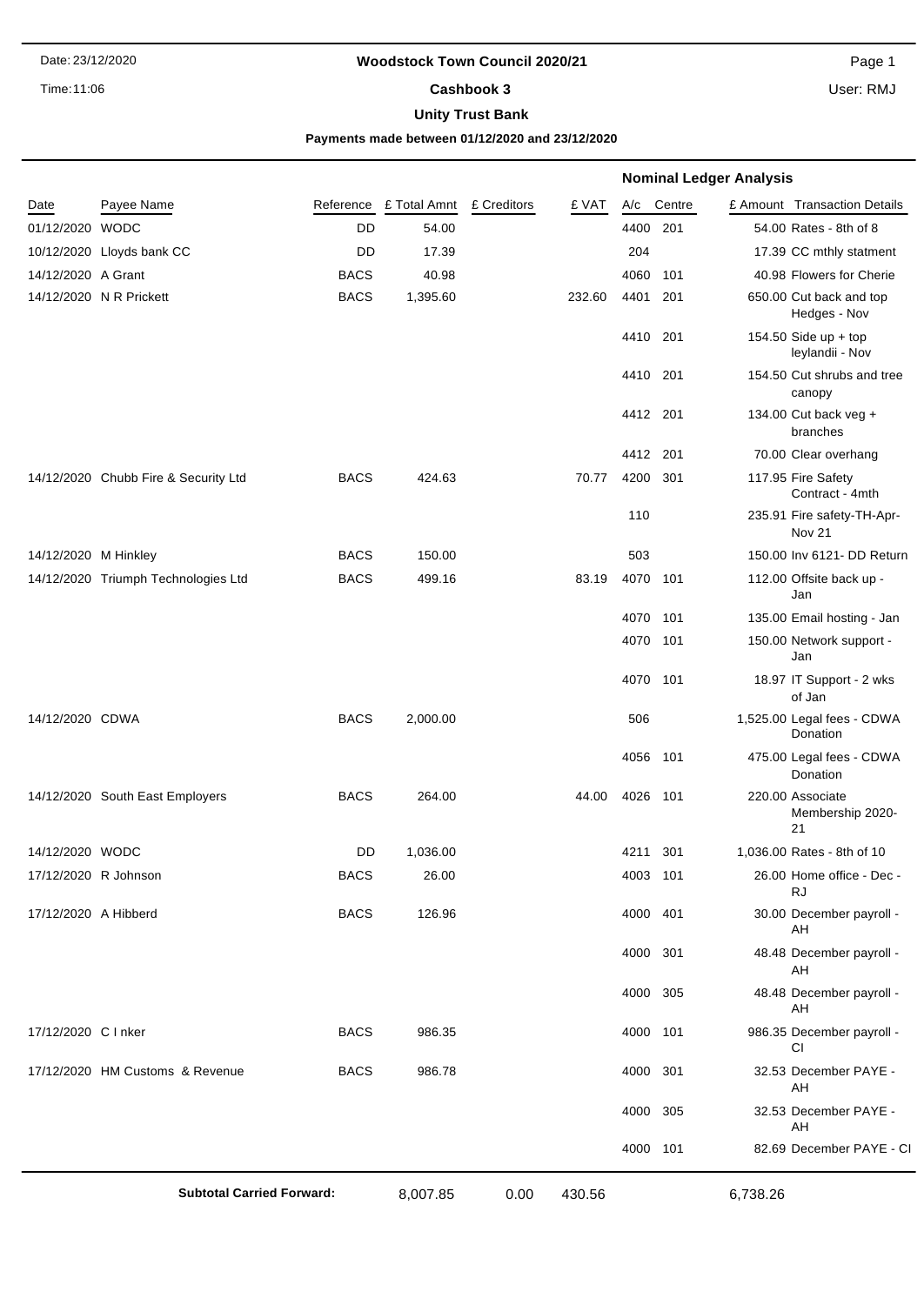**Cashbook 3** Time:11:06 User: RMJ

# Date: 23/12/2020 **Woodstock Town Council 2020/21** Page 2

# **Unity Trust Bank**

**Payments made between 01/12/2020 and 23/12/2020**

|                      |                                         |             |                                    |      |        |          |            | <b>Nominal Ledger Analysis</b> |                                        |
|----------------------|-----------------------------------------|-------------|------------------------------------|------|--------|----------|------------|--------------------------------|----------------------------------------|
| Date                 | Payee Name                              |             | Reference £ Total Amnt £ Creditors |      | £ VAT  |          | A/c Centre |                                | £ Amount Transaction Details           |
|                      |                                         |             |                                    |      |        | 4000 101 |            |                                | 33.14 December PAYE -<br><b>RJ</b>     |
|                      |                                         |             |                                    |      |        | 4000 101 |            |                                | 281.49 December PAYE -<br><b>JS</b>    |
|                      |                                         |             |                                    |      |        | 4000 101 |            |                                | 524.40 December PAYE -<br>CC           |
| 17/12/2020   Watkins |                                         | <b>BACS</b> | 324.45                             |      |        | 4000     | 301        |                                | 74.62 December payroll -<br>IW         |
|                      |                                         |             |                                    |      |        | 4000     | 305        |                                | 74.62 December payroll -<br>IW         |
|                      |                                         |             |                                    |      |        | 4000 101 |            |                                | 19.47 December payroll -<br>IW         |
|                      |                                         |             |                                    |      |        | 4000 201 |            |                                | 155.74 December payroll -<br>IW        |
|                      | 17/12/2020 C Carruthers                 | <b>BACS</b> | 1,117.88                           |      |        | 4000 101 |            |                                | 1,117.88 December payroll -<br>cc      |
|                      | 17/12/2020 R Johnson                    | <b>BACS</b> | 799.38                             |      |        | 4000 101 |            |                                | 799.38 December payroll -<br><b>RJ</b> |
|                      | 17/12/2020 OCC re Pension Contributions | <b>BACS</b> | 1,673.25                           |      |        | 4000     | 101        |                                | 89.15 December Pension -<br>JS         |
|                      |                                         |             |                                    |      |        | 4001     | 101        |                                | 333.52 December Pension -<br>JS        |
|                      |                                         |             |                                    |      |        | 4000 101 |            |                                | 59.43 December Pension -<br>CI         |
|                      |                                         |             |                                    |      |        | 4001 101 |            |                                | 234.44 December Pension -<br>CI        |
|                      |                                         |             |                                    |      |        | 4000 101 |            |                                | 47.41 December Pension -<br><b>RJ</b>  |
|                      |                                         |             |                                    |      |        | 4001 101 |            |                                | 187.05 December Pension -<br><b>RJ</b> |
|                      |                                         |             |                                    |      |        | 4000 101 |            |                                | 93.63 December Pension -<br>CC         |
|                      |                                         |             |                                    |      |        | 4001 101 |            |                                | 350.28 December Pension -<br>CС        |
|                      |                                         |             |                                    |      |        | 4000 301 |            |                                | 29.35 December Pension -<br>AH         |
|                      |                                         |             |                                    |      |        | 4000     | 305        |                                | 29.36 December Pension -<br>AH         |
|                      |                                         |             |                                    |      |        | 4001     | 301        |                                | 109.81 December Pension -<br>AH        |
|                      |                                         |             |                                    |      |        | 4001     | 305        |                                | 109.82 December Pension -<br>AH        |
| 17/12/2020 J Saxton  |                                         | <b>BACS</b> | 1,277.45                           |      |        | 4000 101 |            |                                | 1,277.45 December payroll -<br>JS      |
|                      | 17/12/2020 Thames Valley Copiers        | <b>BACS</b> | 19.61                              |      | 3.27   | 4022 101 |            |                                | 16.34 Nov Photocopy                    |
|                      | 17/12/2020 Moore Stephens               | <b>BACS</b> | 720.00                             |      | 120.00 | 4057 101 |            |                                | 600.00 External Audit<br>2019/20       |
|                      | 17/12/2020 P E Mitchell                 | <b>BACS</b> | 150.00                             |      |        | 503      |            |                                | 150.00 Inv 6150 - DD                   |
|                      | <b>Subtotal Carried Forward:</b>        |             | 14,089.87                          | 0.00 | 553.83 |          |            | 13,386.04                      |                                        |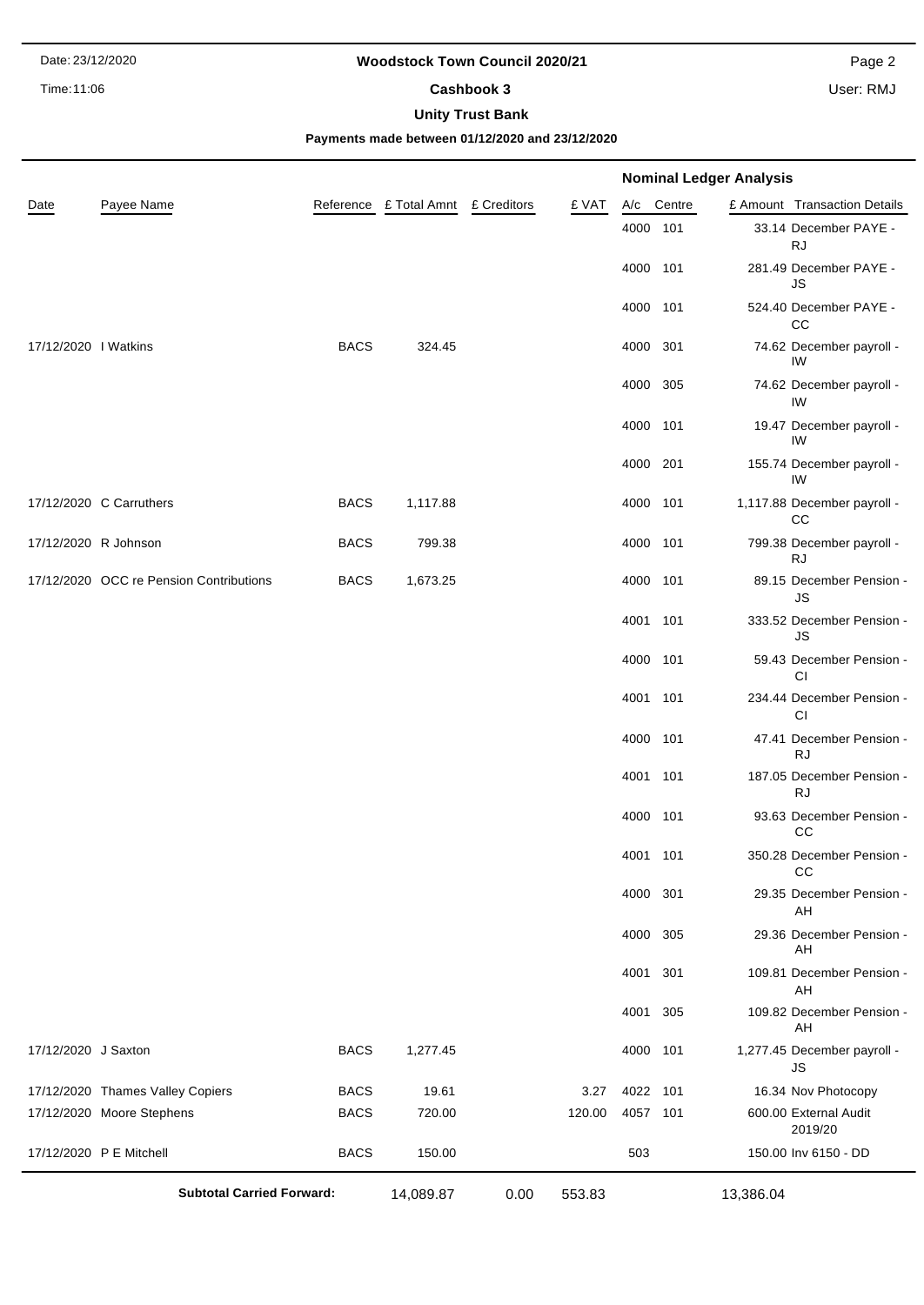#### **Cashbook 3** Time:11:06 User: RMJ

# Date: 23/12/2020 **Woodstock Town Council 2020/21 Page 3**

# **Unity Trust Bank**

**Payments made between 01/12/2020 and 23/12/2020**

|                      |                                     |             |              |             |        |             | <b>Nominal Ledger Analysis</b> |                                     |
|----------------------|-------------------------------------|-------------|--------------|-------------|--------|-------------|--------------------------------|-------------------------------------|
| Date                 | Payee Name                          | Reference   | £ Total Amnt | £ Creditors | £ VAT  | A/c         | Centre                         | £ Amount Transaction Details        |
|                      |                                     |             |              |             |        |             |                                | refund                              |
| 17/12/2020 WODC      |                                     | <b>BACS</b> | 834.04       |             | 139.01 | 4410 201    |                                | 300.46 Playground inspect -<br>Sept |
|                      |                                     |             |              |             |        | 4412 201    |                                | 185.31 Playground inspect -<br>Sept |
|                      |                                     |             |              |             |        | 4411<br>201 |                                | 125.11 Playground inspect -<br>Sept |
|                      |                                     |             |              |             |        | 4420<br>201 |                                | 84.15 Inspections - Sept            |
| 17/12/2020 WODC      |                                     | <b>BACS</b> | 742.56       |             | 123.76 | 4410 201    |                                | 277.86 Playground Inspect -<br>Oct  |
|                      |                                     |             |              |             |        | 4412 201    |                                | 163.90 Playground Inspect -<br>Oct  |
|                      |                                     |             |              |             |        | 4411<br>201 |                                | 109.72 Playground Inspect -<br>Oct  |
|                      |                                     |             |              |             |        | 4420<br>201 |                                | 67.32 Inspections - Oct             |
| 17/12/2020 WODC      |                                     | <b>BACS</b> | 758.94       |             | 126.49 | 4410<br>201 |                                | 286.04 Playground Inspect -<br>Nov  |
|                      |                                     |             |              |             |        | 4412 201    |                                | 155.21 Playground Inspect -<br>Nov  |
|                      |                                     |             |              |             |        | 201<br>4411 |                                | 107.05 Playground Inspect -<br>Nov  |
|                      |                                     |             |              |             |        | 4420 201    |                                | 84.15 Inspections - Nov             |
|                      | 17/12/2020 Green Thumb              | <b>BACS</b> | 17.50        |             | 2.91   | 4445<br>201 |                                | 14.59 Winter weed spray             |
|                      | 17/12/2020 Viking Direct            | <b>BACS</b> | 103.86       |             | 17.31  | 4022<br>101 |                                | 86.55 Ink, Env, Scissors            |
|                      | 17/12/2020 Triumph Technologies Ltd | <b>BACS</b> | 58.80        |             | 9.80   | 4070<br>101 |                                | 49.00 Broadband - Nov               |
|                      | 17/12/2020 K Southgate              | <b>BACS</b> | 150.00       |             |        | 503         |                                | 150.00 Inv 6154 - DD<br>refund      |
| 17/12/2020 H Barrett |                                     | <b>BACS</b> | 90.00        |             |        | 1000 401    |                                | 90.00 Inv 6114 - deposit<br>refund  |
| 17/12/2020 A Hibberd |                                     | S/O         | 800.00       |             |        | 4000<br>301 |                                | 400.00 December payroll -<br>AH     |
|                      |                                     |             |              |             |        | 4000<br>305 |                                | 400.00 December payroll -<br>AH     |
|                      | <b>Total Payments:</b>              |             | 17,645.57    | 0.00        | 973.11 |             | 16,672.46                      |                                     |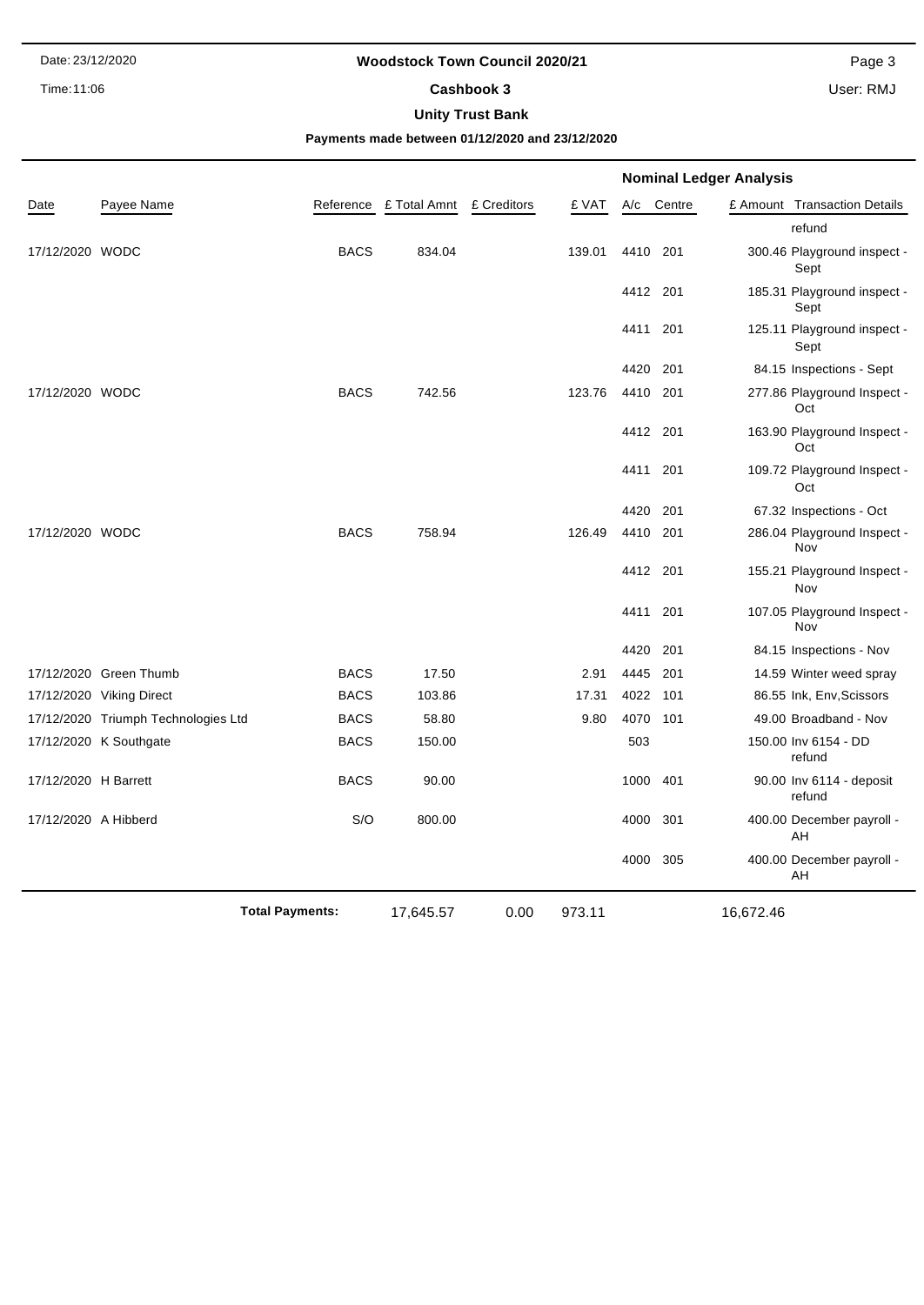Date: 23/12/2020

#### Time: 11:03

#### 23/12/2020 **Woodstock Town Council 2020/21**

Page 1

# User: RMJ **Bank Reconciliation Statement as at 23/12/2020 for Cashbook 3 - Unity Trust Bank**

| <b>Bank Statement Account Name (s)</b>    | <b>Statement Date</b> | Page No                            | <b>Balances</b> |
|-------------------------------------------|-----------------------|------------------------------------|-----------------|
| <b>Unity Trust Bank</b>                   | 23/12/2020            | 1                                  | 133,864.75      |
|                                           |                       |                                    | 133,864.75      |
| <b>Unpresented Cheques (Minus)</b>        |                       | Amount                             |                 |
|                                           |                       | 0.00                               |                 |
|                                           |                       |                                    | 0.00            |
|                                           |                       |                                    | 133,864.75      |
| <b>Receipts not Banked/Cleared (Plus)</b> |                       |                                    |                 |
|                                           |                       | 0.00                               |                 |
|                                           |                       |                                    | 0.00            |
|                                           |                       |                                    | 133,864.75      |
|                                           |                       | <b>Balance per Cash Book is :-</b> | 133,864.75      |
|                                           |                       | Difference is :-                   | 0.00            |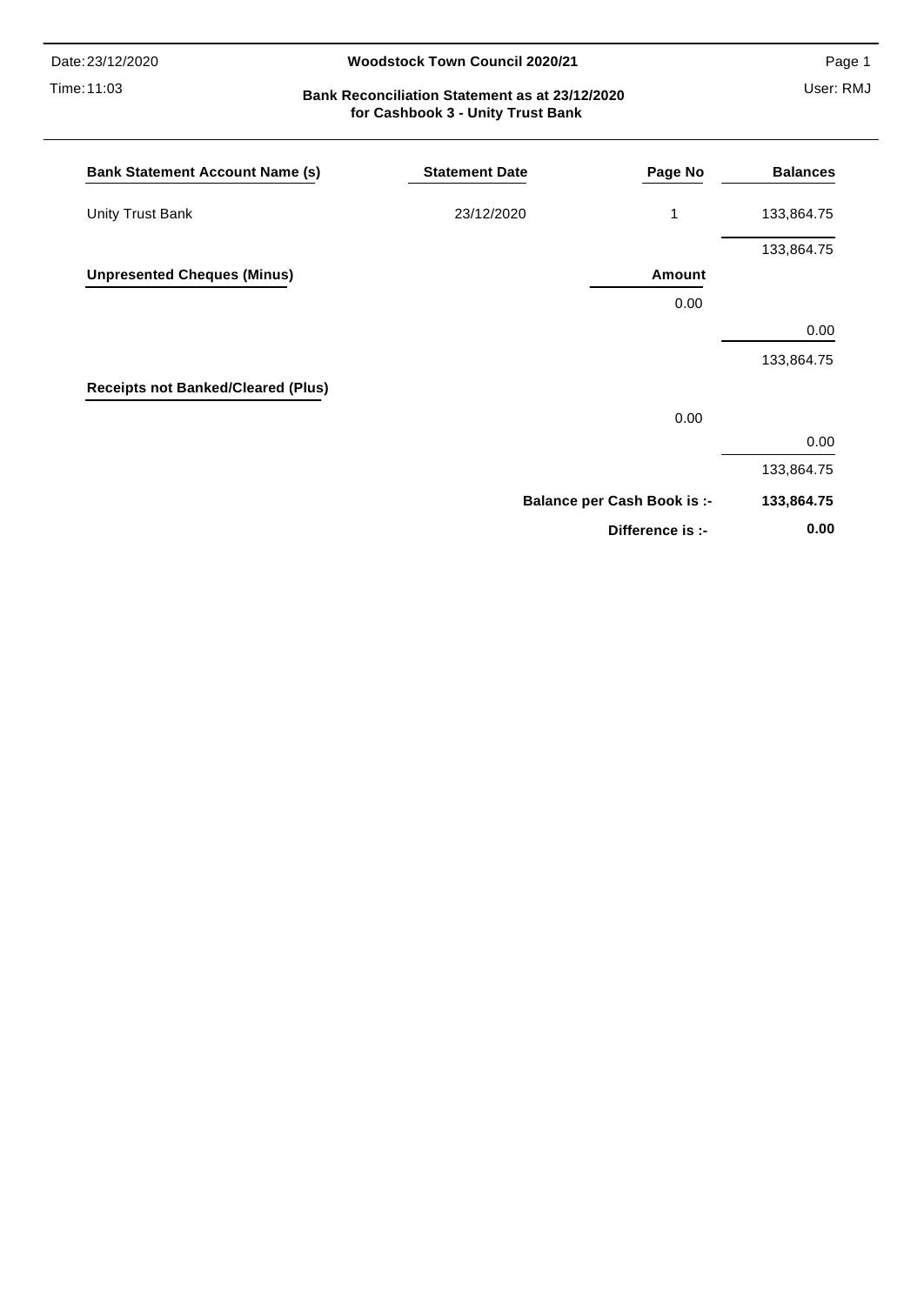![](_page_20_Picture_2.jpeg)

# **Transactions**

**Customer details** 

**Customer: Woodstock Town Council** Account: 20346388 - Unity Current Account T2 Owner: Woodstock Town Council **Currency: GBP** 

Below you will find a list of transactions for the selected account.

|           |                    | List of Transactions |               | <b>Credits</b> | <b>Balance</b> |
|-----------|--------------------|----------------------|---------------|----------------|----------------|
| Date      | <b>Description</b> | <b>Serial No</b>     | <b>Debits</b> |                |                |
| 23Dec2020 | REEVES MEM CO LT A |                      |               | 65.00          | 133.864.75     |
|           |                    |                      |               |                |                |

Page Generated at 10:52 on 23 Dec 2020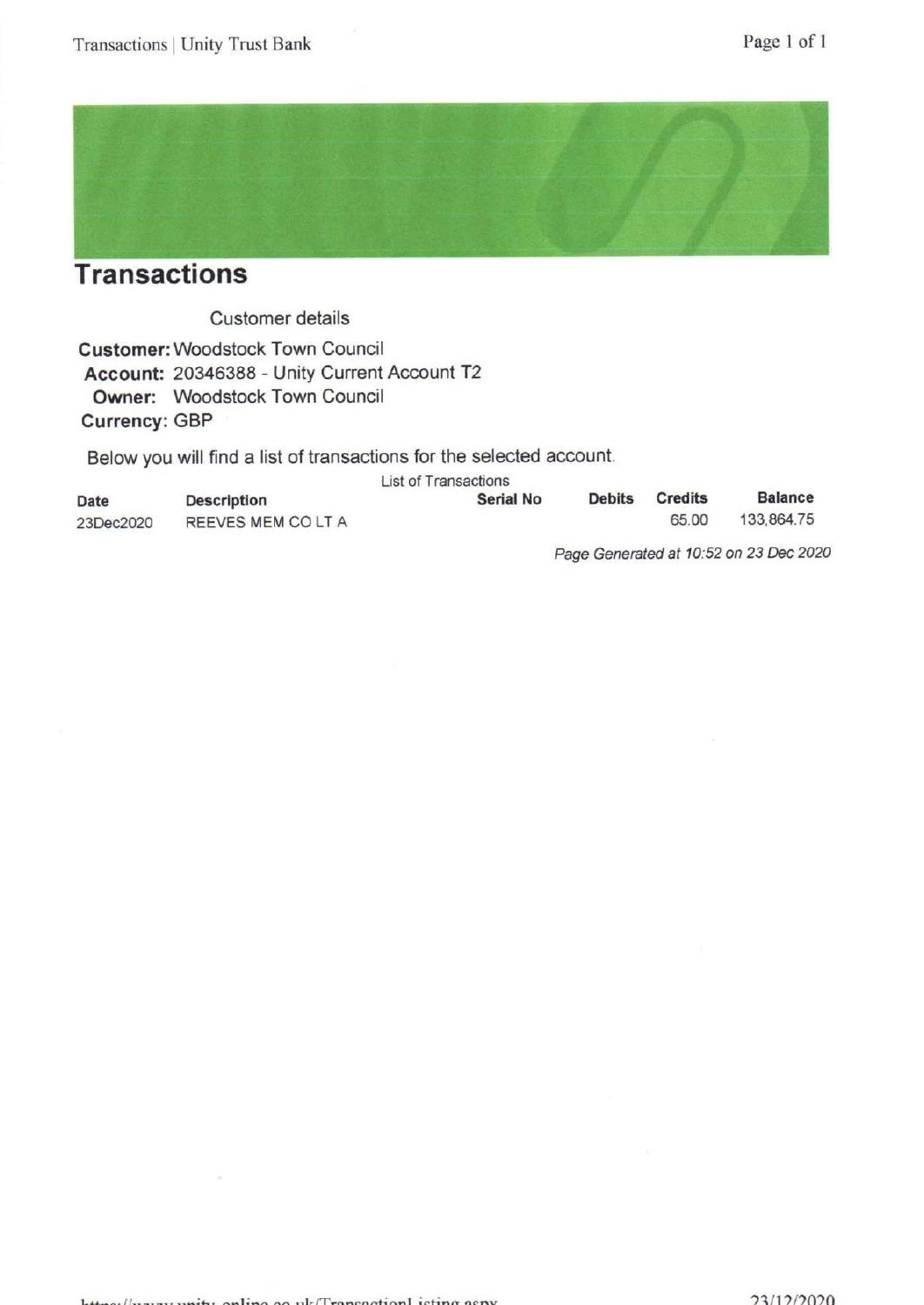### **Woodstock Town Council 2020/21**

11:22

#### **Month No: 9**

# **Summary Income & Expenditure by Budget Heading 23/12/2020**

#### **Cost Centre Report**

|     |                                     |                                | Current<br>Month Actual | Current<br>Month Budget | <b>Current Month</b><br>Variance | Year To<br>Date Actual | Year To Date<br><b>Budget</b> | Year To Date<br>Variance | <b>Total Annual</b><br><b>Budget</b> | Committed<br>Expenditure | Funds<br>Available |
|-----|-------------------------------------|--------------------------------|-------------------------|-------------------------|----------------------------------|------------------------|-------------------------------|--------------------------|--------------------------------------|--------------------------|--------------------|
| 101 | <b>General &amp; Administration</b> | Income                         | $\overline{4}$          | 10                      | 6                                | 145,765                | 145,163                       | (602)                    | 145,240                              |                          |                    |
|     |                                     | Expenditure                    | 8,462                   | 5,950                   | (2, 512)                         | 56,752                 | 52,318                        | (4, 434)                 | 88,864                               |                          | 32,112             |
|     |                                     | Movement to/(from) Gen Reserve | (8, 458)                |                         |                                  | 89,013                 |                               |                          |                                      |                          |                    |
| 120 | <b>Donations and Grants</b>         | Expenditure                    | 0                       | $\mathbf 0$             | $\mathbf 0$                      | 2,500                  | 2,500                         | 0                        | 3,000                                |                          | 500                |
| 201 | Environment                         | Income                         | 65                      | 500                     | 435                              | 20,120                 | 13,567                        | (6, 553)                 | 15,067                               |                          |                    |
|     |                                     | Expenditure                    | 3,334                   | 2,138                   | (1, 196)                         | 27,638                 | 28,432                        | 794                      | 71,491                               |                          | 43,853             |
|     |                                     | Movement to/(from) Gen Reserve | (3,269)                 |                         |                                  | (7, 519)               |                               |                          |                                      |                          |                    |
|     | 301 Town Hall                       | Income                         | 228                     | 364                     | 136                              | 11,112                 | 14,122                        | 3,010                    | 15,221                               |                          |                    |
|     |                                     | Expenditure                    | 1,849                   | 2,846                   | 997                              | 21,533                 | 27,880                        | 6,347                    | 36,386                               |                          | 14,853             |
|     |                                     | Movement to/(from) Gen Reserve | (1,621)                 |                         |                                  | (10, 421)              |                               |                          |                                      |                          |                    |
|     | 305 Community Centre                | Income                         | 4,570                   | 583                     | (3,987)                          | 18,373                 | 18,500                        | 127                      | 29,836                               |                          |                    |
|     |                                     | Expenditure                    | 695                     | 1,991                   | 1,296                            | 11,897                 | 18,099                        | 6,202                    | 27,756                               |                          | 15,859             |
|     |                                     | Movement to/(from) Gen Reserve | 3,875                   |                         |                                  | 6,477                  |                               |                          |                                      |                          |                    |
|     | 310 Corporate Property              | Income                         | $\mathbf 0$             | 10,375                  | 10,375                           | 46,740                 | 54,739                        | 7,999                    | 84,193                               |                          |                    |
|     |                                     | Expenditure                    | (518)                   | 1,333                   | 1,851                            | 17,060                 | 15,328                        | (1,732)                  | 27,579                               |                          | 10,519             |
|     |                                     | Movement to/(from) Gen Reserve | 518                     |                         |                                  | 29,680                 |                               |                          |                                      |                          |                    |
|     | 401 Weddings                        | Income                         | 110                     | 375                     | 265                              | 8,130                  | 3,375                         | (4, 755)                 | 4,500                                |                          |                    |
|     |                                     | Expenditure                    | 30                      | 30                      | 0                                | 330                    | 240                           | (90)                     | 450                                  |                          | 120                |
|     |                                     | Movement to/(from) Gen Reserve | 80                      |                         |                                  | 7,800                  |                               |                          |                                      |                          |                    |
| 601 | <b>Capital Projects</b>             | Expenditure                    | $\mathbf 0$             | $\mathbf 0$             | $\mathbf 0$                      | 43,357                 | 43,358                        | $\mathbf{1}$             | 137,260                              |                          | 93,903             |
|     |                                     | less Transfer to Reserves      | $\mathbf 0$             |                         |                                  | 0                      |                               |                          |                                      |                          |                    |
|     |                                     | Movement to/(from) Gen Reserve | 0                       |                         |                                  | (43, 357)              |                               |                          |                                      |                          |                    |

Page 1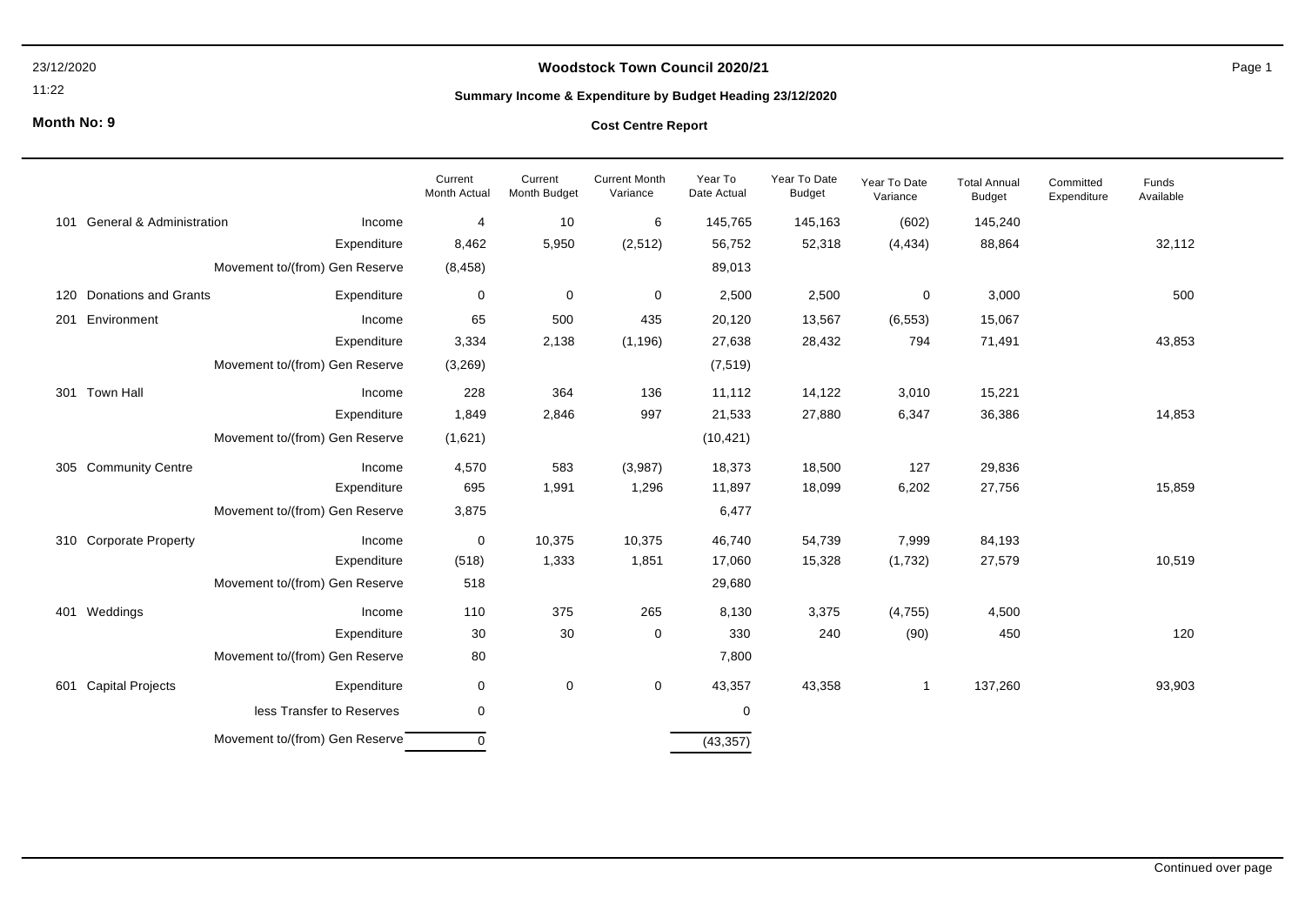### **Woodstock Town Council 2020/21**

11:22

# **Summary Income & Expenditure by Budget Heading 23/12/2020**

**Month No: 9**

#### **Cost Centre Report**

|                                | Current<br>Month Actual | Current<br>Month Budget | <b>Current Month</b><br>Variance | Year To<br>Date Actual | Year To Date<br><b>Budget</b> | Year To Date<br>Variance | <b>Total Annual</b><br><b>Budget</b> | Committed<br>Expenditure | Funds<br>Available |
|--------------------------------|-------------------------|-------------------------|----------------------------------|------------------------|-------------------------------|--------------------------|--------------------------------------|--------------------------|--------------------|
| Grand Totals:- Income          | 4,977                   | 12,207                  | 7,230                            | 250,239                | 249,466                       | (773)                    | 294,057                              |                          |                    |
| Expenditure                    | 13,851                  | 14,288                  | 437                              | 181,067                | 188,155                       | 7,088                    | 392,786                              | $\bf{0}$                 | 211,719            |
| Net Income over Expenditure    | (8, 874)                | (2,081)                 | 6,793                            | 69,172                 | 61,311                        | (7, 861)                 | (98, 729)                            |                          |                    |
| less Transfer to Reserves      | 0                       |                         |                                  | 0                      |                               |                          |                                      |                          |                    |
| Movement to/(from) Gen Reserve | (8, 874)                |                         |                                  | 69,172                 |                               |                          |                                      |                          |                    |

Page 2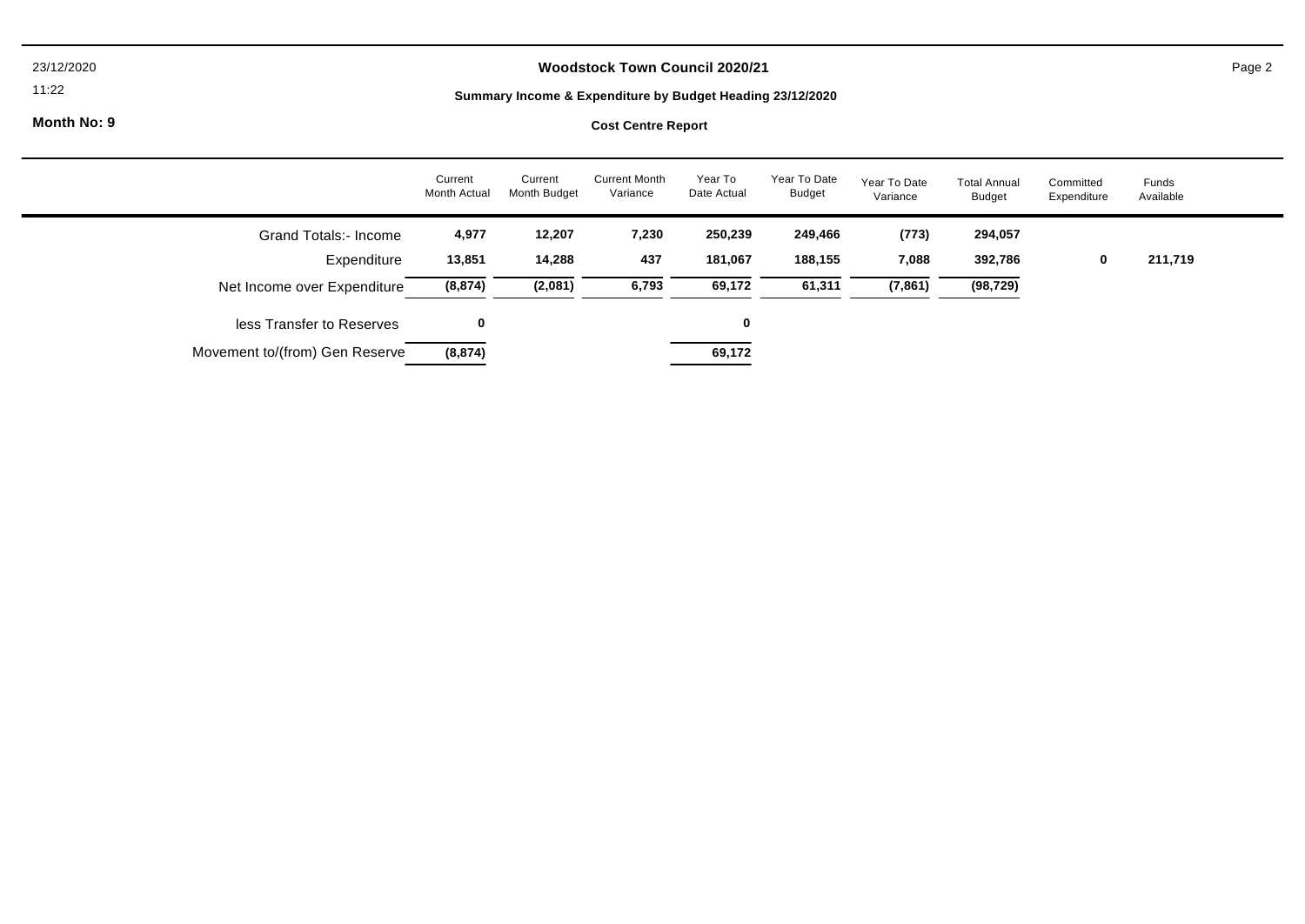#### 11:22

### **Woodstock Town Council 2020/21** Page 1

#### **Detailed Income & Expenditure by Phased Budget Heading 23/12/2020**

|                                      | Current<br>Month Actual | Current<br>Month Budget | <b>Current Month</b><br>Variance | Year To<br>Date Actual | Year To Date<br><b>Budget</b> | Year To Date<br>Variance | <b>Total Annual</b><br><b>Budget</b> | Committed<br>Expenditure | Funds<br>Available |
|--------------------------------------|-------------------------|-------------------------|----------------------------------|------------------------|-------------------------------|--------------------------|--------------------------------------|--------------------------|--------------------|
| General & Administration<br>101      |                         |                         |                                  |                        |                               |                          |                                      |                          |                    |
| 1140 Public Works Loan Drawdown      | 0                       | 0                       | 0                                | 44,975                 | 45,000                        | 25                       | 45,000                               |                          | 0                  |
| 1200 Interest Received               | 4                       | 10                      | 6                                | 152                    | 163                           | 11                       | 240                                  |                          | 0                  |
| 1275 Precept Received                | 0                       | 0                       | 0                                | 98,842                 | 98,842                        | 0                        | 98,842                               |                          | 0                  |
| 1276 Council Tax Support Grant       | 0                       | 0                       | 0                                | 1,158                  | 1,158                         | 0                        | 1,158                                |                          | 0                  |
| 1277 S106 Money                      | 0                       | 0                       | 0                                | 638                    | 0                             | (638)                    | 0                                    |                          | 0                  |
| General & Administration :- Income   |                         |                         |                                  |                        |                               |                          |                                      |                          |                    |
|                                      | 4                       | 10                      | 6                                | 145,765                | 145,163                       | (602)                    | 145,240                              |                          |                    |
| 4000 Staff Costs                     | 5,412                   | 3,500                   | (1, 912)                         | 34,524                 | 31,500                        | (3,024)                  | 42,000                               |                          | 7,476              |
| <b>Pension Costs</b><br>4001         | 1,105                   | 750                     | (355)                            | 7,094                  | 6,750                         | (344)                    | 9,000                                |                          | 1,906              |
| Temporary Holiday cover<br>4002      | 0                       | 0                       | 0                                | 0                      | 0                             | 0                        | 100                                  |                          | 100                |
| 4003 Working from home allowance     | 26                      | 0                       | (26)                             | 350                    | 260                           | (90)                     | 260                                  |                          | (90)               |
| Travel (Clerk & Councillors)<br>4007 | 0                       | 0                       | 0                                | 0                      | 0                             | 0                        | 100                                  |                          | 100                |
| 4008<br>Training                     | 0                       | 0                       | 0                                | 0                      | 0                             | 0                        | 500                                  |                          | 500                |
| Telephone<br>4020                    | $\Omega$                | 0                       | 0                                | 1,178                  | 1,380                         | 202                      | 1,800                                |                          | 622                |
| 4021 Postage                         | 0                       | 92                      | 92                               | 204                    | 297                           | 93                       | 400                                  |                          | 196                |
| 4022 Office equipment + Stationery   | 115                     | 300                     | 185                              | 1,312                  | 2,248                         | 936                      | 3,000                                |                          | 1,688              |
| 4023 Supplies purchased re: covid    | 0                       | 0                       | 0                                | 628                    | 0                             | (628)                    | 0                                    |                          | (628)              |
| 4025 Insurance                       | 0                       | 0                       | 0                                | 2,586                  | 2,586                         | 0                        | 2,586                                |                          | 0                  |
| 4026 Memberships / Subscriptions     | 220                     | 220                     | 0                                | 978                    | 1,020                         | 42                       | 1,200                                |                          | 222                |
| <b>Staff Advertising</b><br>4031     | 0                       | 0                       | 0                                | 1,320                  | 0                             | (1,320)                  | 0                                    |                          | (1,320)            |
| 4056 Legal Fees                      | 475                     | 475                     | 0                                | 475                    | 475                           | 0                        | 2,000                                |                          | 1,525              |
| 4057 Audit                           | 600                     | 0                       | (600)                            | 0                      | 0                             | 0                        | 1,220                                |                          | 1,220              |
| 4059 Bank Charges                    | 3                       | 53                      | 50                               | 107                    | 174                           | 67                       | 300                                  |                          | 193                |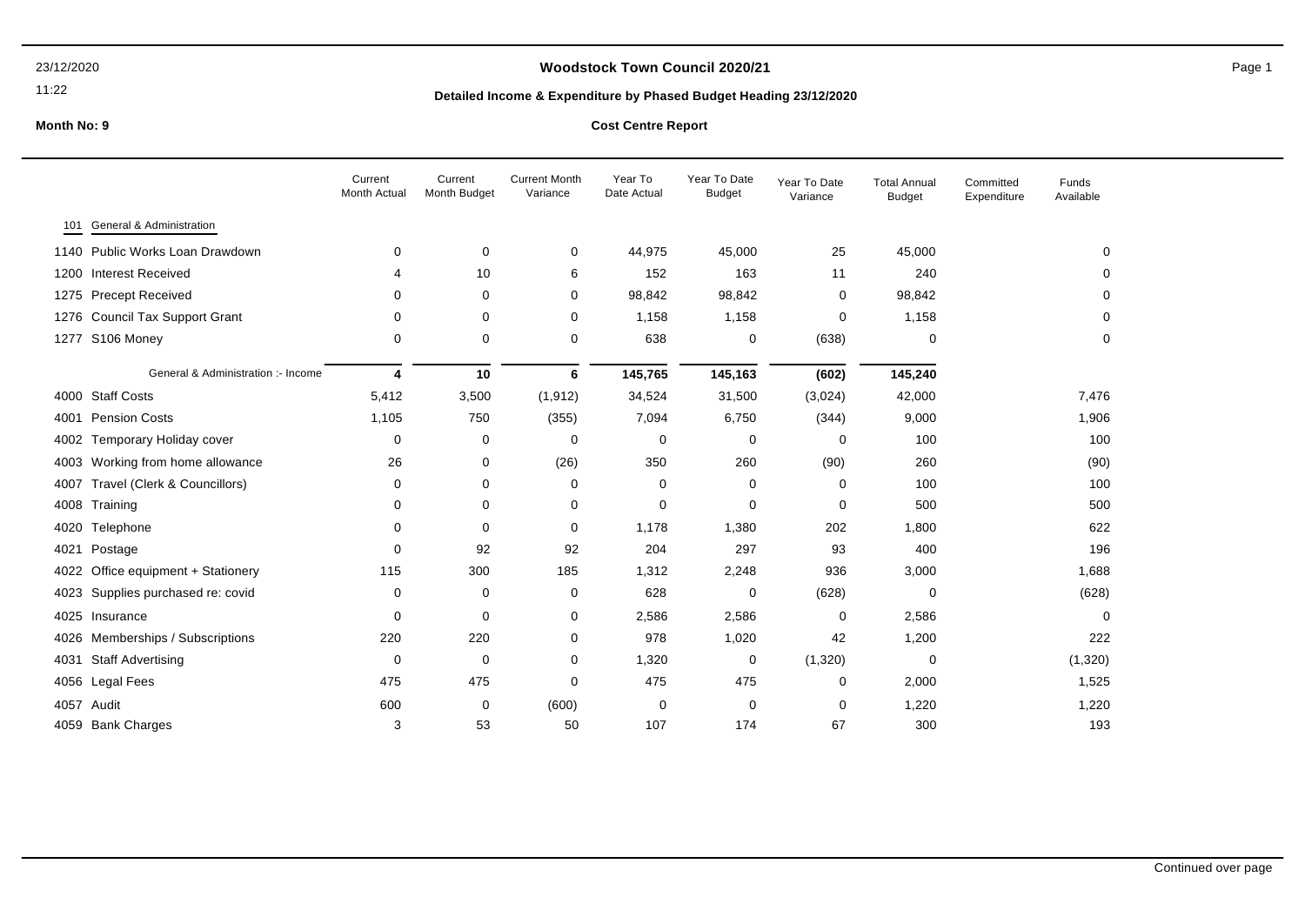11:22

### **Woodstock Town Council 2020/21** Page 2

# **Detailed Income & Expenditure by Phased Budget Heading 23/12/2020**

|                                                  | Current<br>Month Actual | Current<br>Month Budget | <b>Current Month</b><br>Variance | Year To<br>Date Actual | Year To Date<br><b>Budget</b> | Year To Date<br>Variance | <b>Total Annual</b><br>Budget | Committed<br>Expenditure | Funds<br>Available |
|--------------------------------------------------|-------------------------|-------------------------|----------------------------------|------------------------|-------------------------------|--------------------------|-------------------------------|--------------------------|--------------------|
| Civic<br>4060                                    | 41                      | 41                      | $\mathbf 0$                      | 274                    | 274                           | 0                        | 3,000                         |                          | 2,726              |
| 4062 PWLB Loan Interest                          | 0                       | 0                       | 0                                | 0                      | 0                             | 0                        | 482                           |                          | 482                |
| 4063 Public Works Loan Repayt                    | $\Omega$                | 0                       | 0                                | $\mathbf 0$            | 0                             | $\mathbf 0$              | 4,500                         |                          | 4,500              |
| Licence for Marriage<br>4065                     | $\Omega$                | 0                       | 0                                | 683                    | 683                           | (0)                      | 683                           |                          | (0)                |
| 4066 Town Pictorial Maps+plan +Feas              | $\Omega$                | $\mathbf 0$             | 0                                | $\mathbf 0$            | $\mathbf 0$                   | $\mathbf 0$              | 5,500                         |                          | 5,500              |
| <b>Computer System/IT Support</b><br>4070        | 465                     | 519                     | 54                               | 5,038                  | 4,671                         | (367)                    | 6,233                         |                          | 1,195              |
| Covid -19 Support<br>4091                        | 0                       | $\mathbf 0$             | $\mathbf 0$                      | $\mathbf 0$            | 0                             | 0                        | 2,000                         |                          | 2,000              |
| 4496<br>Communications                           | $\Omega$                | 0                       | 0                                | $\mathbf 0$            | $\Omega$                      | $\mathbf 0$              | 2,000                         |                          | 2,000              |
| General & Administration :- Indirect Expenditure | 8,462                   | 5,950                   | (2,512)                          | 56,752                 | 52,318                        | (4, 434)                 | 88,864                        | 0                        | 32,112             |
| Net Income over Expenditure                      | (8, 458)                | (5,940)                 | 2,518                            | 89,013                 | 92,845                        | 3,832                    | 56,376                        |                          |                    |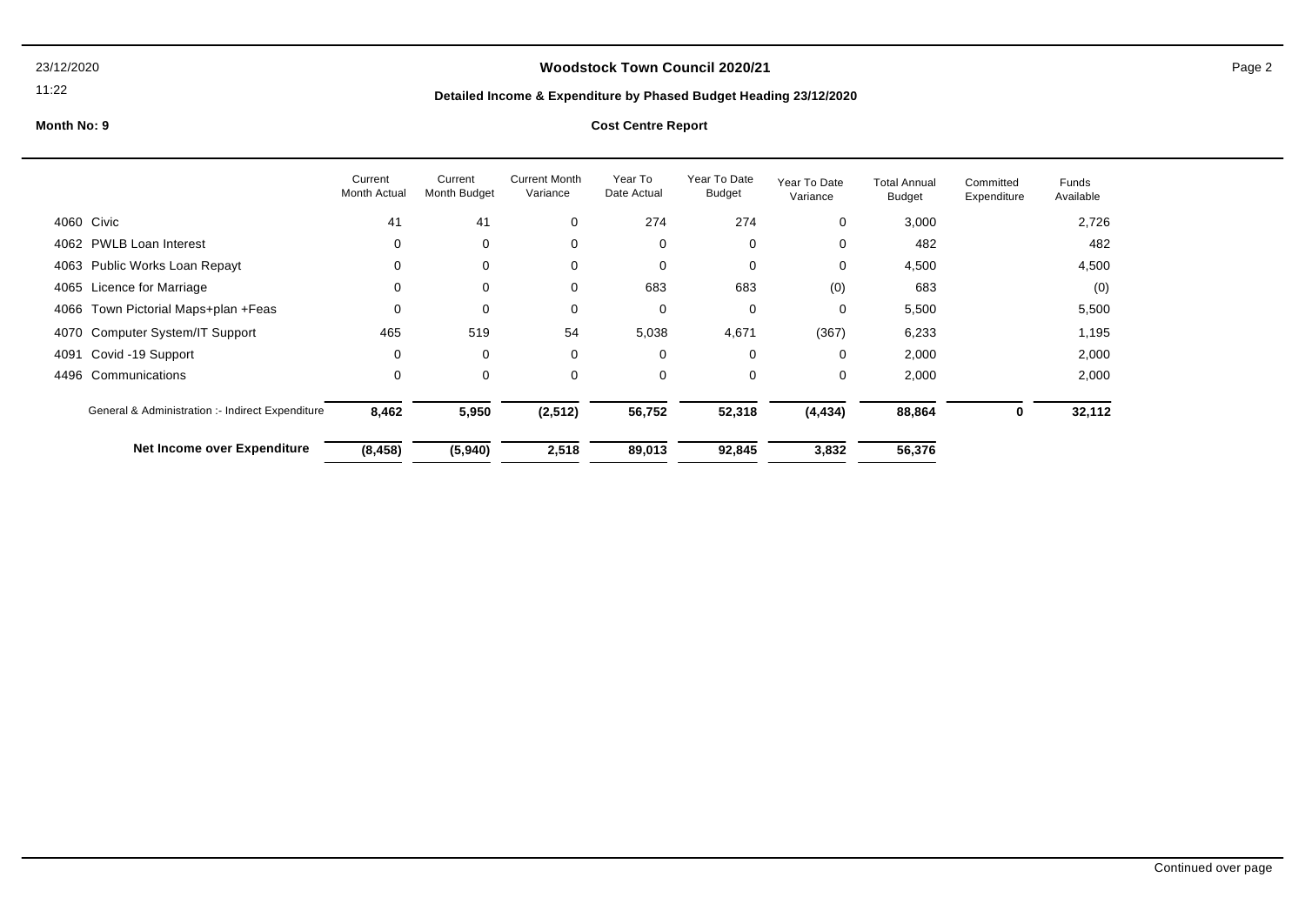#### 11:22

### **Woodstock Town Council 2020/21** Page 3

#### **Detailed Income & Expenditure by Phased Budget Heading 23/12/2020**

|                                              | Current<br>Month Actual | Current<br>Month Budget | <b>Current Month</b><br>Variance | Year To<br>Date Actual | Year To Date<br>Budget | Year To Date<br>Variance | <b>Total Annual</b><br><b>Budget</b> | Committed<br>Expenditure | Funds<br>Available |  |
|----------------------------------------------|-------------------------|-------------------------|----------------------------------|------------------------|------------------------|--------------------------|--------------------------------------|--------------------------|--------------------|--|
| Donations and Grants<br>120                  |                         |                         |                                  |                        |                        |                          |                                      |                          |                    |  |
| 4500 Grant-Sustainable Woodstock             | 0                       | $\mathbf 0$             | 0                                | 300                    | 300                    | 0                        | 300                                  |                          | 0                  |  |
| Grant-Old Woodstock Mock Mayor<br>4501       | $\mathbf 0$             | $\mathbf 0$             | 0                                | 0                      | 0                      | 0                        | 500                                  |                          | 500                |  |
| 4502 Grant-Ladies Circle                     | 0                       | $\Omega$                | $\mathbf 0$                      | 150                    | 150                    | 0                        | 150                                  |                          | 0                  |  |
| 4503 Grant-Citizens Advice                   | 0                       | 0                       | 0                                | 200                    | 200                    | 0                        | 200                                  |                          | $\Omega$           |  |
| 4512 Grant - Wdsk Exhibition Founda          | 0                       | $\Omega$                | 0                                | 200                    | 200                    | 0                        | 200                                  |                          | $\Omega$           |  |
| 4513 Grant-Memorial Garden                   | 0                       | $\Omega$                | 0                                | 150                    | 150                    | 0                        | 150                                  |                          | $\Omega$           |  |
| Grant-Oxfordshire Assn for the<br>4514       | 0                       | 0                       | 0                                | 100                    | 100                    | 0                        | 100                                  |                          | $\Omega$           |  |
| 4525 Grant-Youth Club                        | 0                       | 0                       | 0                                | 800                    | 800                    | 0                        | 800                                  |                          | $\Omega$           |  |
| 4536 Woodstock Guide/Scout Hut               | $\Omega$                | $\Omega$                | $\mathbf 0$                      | 500                    | 500                    | 0                        | 500                                  |                          | $\Omega$           |  |
| Volunteer Link-Up<br>4537                    | 0                       | $\mathbf 0$             | 0                                | 100                    | 100                    | $\mathbf 0$              | 100                                  |                          | $\mathbf 0$        |  |
| Donations and Grants :- Indirect Expenditure | 0                       | 0                       | 0                                | 2,500                  | 2,500                  | 0                        | 3,000                                | 0                        | 500                |  |
| <b>Net Expenditure</b>                       | 0                       | 0                       | 0                                | (2,500)                | (2,500)                | 0                        | (3,000)                              |                          |                    |  |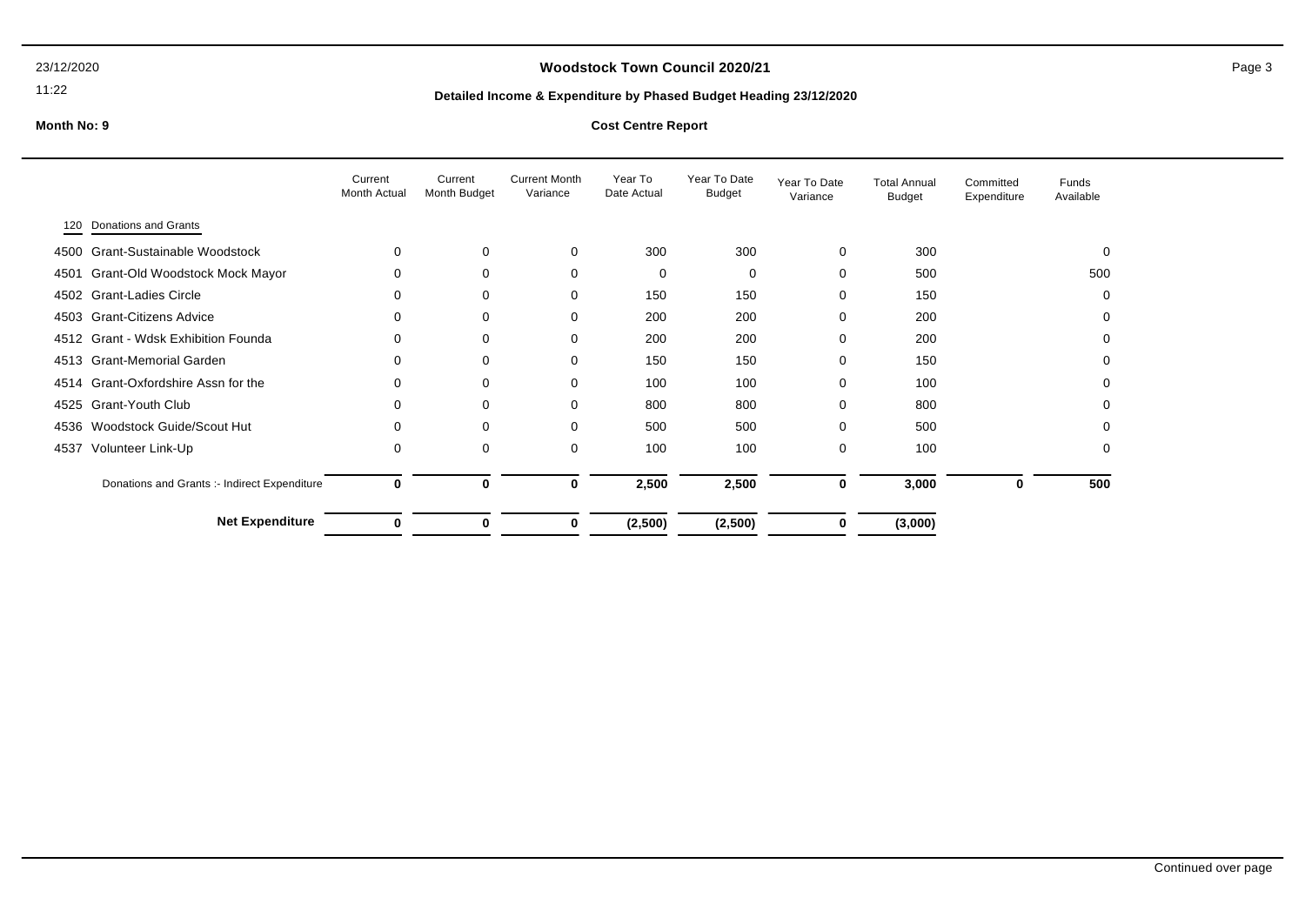#### 11:22

### **Woodstock Town Council 2020/21** Page 4

#### **Detailed Income & Expenditure by Phased Budget Heading 23/12/2020**

|                                      | Current<br>Month Actual | Current<br>Month Budget | <b>Current Month</b><br>Variance | Year To<br>Date Actual | Year To Date<br>Budget | Year To Date<br>Variance | <b>Total Annual</b><br><b>Budget</b> | Committed<br>Expenditure | Funds<br>Available |
|--------------------------------------|-------------------------|-------------------------|----------------------------------|------------------------|------------------------|--------------------------|--------------------------------------|--------------------------|--------------------|
| 201 Environment                      |                         |                         |                                  |                        |                        |                          |                                      |                          |                    |
| 1151 Cemetery Income                 | 65                      | 500                     | 435                              | 10,395                 | 4,500                  | (5,895)                  | 6,000                                |                          | 0                  |
| 1160 WB & T Club Rent                | 0                       | 0                       | 0                                | 1,875                  | 1,652                  | (223)                    | 1,652                                |                          | 0                  |
| 1180 Grant - Designated Green Spaces | 0                       | 0                       | 0                                | 7,415                  | 7,415                  | 0                        | 7,415                                |                          | 0                  |
| 1501 P.Richardson Legacy             | 0                       | 0                       | 0                                | 435                    | 0                      | (435)                    | 0                                    |                          | 0                  |
| Environment :- Income                | 65                      | 500                     | 435                              | 20,120                 | 13,567                 | (6, 553)                 | 15,067                               |                          |                    |
| 4000 Staff Costs                     | 156                     | 83                      | (73)                             | 769                    | 747                    | (22)                     | 1,000                                |                          | 231                |
| 4400 Hensington Rd Cemetery          | 54                      | 250                     | 196                              | 2,395                  | 2,250                  | (145)                    | 3,000                                |                          | 605                |
| 4401 Lawn Cemetery                   | 650                     | 333                     | (317)                            | 3,359                  | 2,997                  | (362)                    | 4,463                                |                          | 1,104              |
| 4402 Churchyard                      | 0                       | 58                      | 58                               | 690                    | 522                    | (168)                    | 700                                  |                          | 10                 |
| 4403 Lawn Cemetery - Extension       | $\mathbf 0$             | 0                       | 0                                | $\mathbf 0$            | 0                      | 0                        | 7,218                                |                          | 7,218              |
| 4409 Old Wdstk Twn FC Grass Cut      | $\mathbf 0$             | 0                       | 0                                | 0                      | 0                      | $\mathbf 0$              | 750                                  |                          | 750                |
| 4410 Recreation Ground-New Road      | 1,173                   | 375                     | (798)                            | 2,795                  | 3,375                  | 580                      | 4,500                                |                          | 1,705              |
| 4411 Recreation Ground-OW            | 342                     | 167                     | (175)                            | 1,207                  | 1,503                  | 296                      | 2,000                                |                          | 793                |
| 4412 Recreation Ground-Budds Close   | 708                     | 250                     | (458)                            | 1,849                  | 2,250                  | 401                      | 3,000                                |                          | 1,151              |
| 4420 Watermeadows Maintenance        | 236                     | 524                     | 288                              | 5,630                  | 6,000                  | 370                      | 15,500                               |                          | 9,870              |
| 4425 Millstream Bank Repairs         | 0                       | 0                       | 0                                | 0                      | 0                      | 0                        | 5,000                                |                          | 5,000              |
| 4427 OWL Maintenance                 | 0                       | 83                      | 83                               | 302                    | 747                    | 445                      | 1,000                                |                          | 698                |
| 4430 Legal Liability for Mill Strea  | 0                       | 0                       | 0                                | 0                      | 0                      | 0                        | 600                                  |                          | 600                |
| 4440 Street Furniture                | $\Omega$                | 0                       | 0                                | 17                     | 20                     | 3                        | 200                                  |                          | 183                |
| 4442 Bus Shelters                    | $\Omega$                | 0                       | 0                                | 0                      | 0                      | 0                        | 200                                  |                          | 200                |
| 4445 War Memorial                    | 15                      | 15                      | 0                                | 443                    | 445                    | 2                        | 1,000                                |                          | 557                |
| 4455 Allotments                      | $\mathbf 0$             | 0                       | 0                                | 400                    | 0                      | (400)                    | $\mathbf 0$                          |                          | (400)              |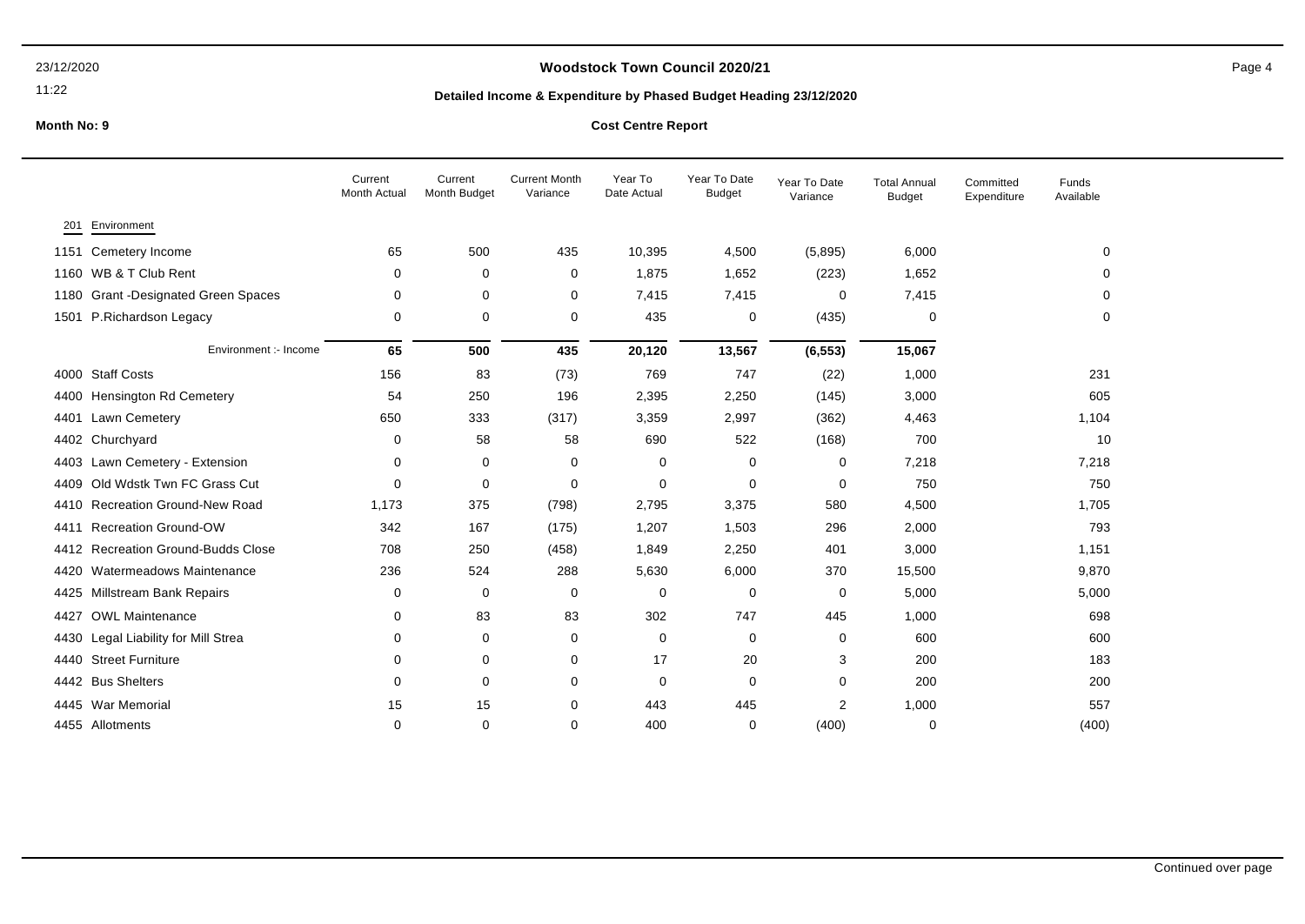### **Woodstock Town Council 2020/21** Page 5

11:22

#### **Detailed Income & Expenditure by Phased Budget Heading 23/12/2020**

|                                               | Current<br>Month Actual | Current<br>Month Budget | <b>Current Month</b><br>Variance | Year To<br>Date Actual | Year To Date<br><b>Budget</b> | Year To Date<br>Variance | <b>Total Annual</b><br>Budget | Committed<br>Expenditure | <b>Funds</b><br>Available |
|-----------------------------------------------|-------------------------|-------------------------|----------------------------------|------------------------|-------------------------------|--------------------------|-------------------------------|--------------------------|---------------------------|
| Waste collection<br>4460                      | 0                       | 0                       | 0                                | 1,403                  | 1,240                         | (163)                    | 1,240                         |                          | (163)                     |
| Weed Clearance<br>4471                        | 0                       | 0                       | 0                                | 1,315                  | 1,275                         | (40)                     | 1,275                         |                          | (40)                      |
| <b>Winter Maintenance</b><br>4472             | 0                       | 0                       | 0                                | 19                     | 19                            | 0                        | 200                           |                          | 181                       |
| <b>Green Spaces Grant Expenditure</b><br>4473 | 0                       | 0                       | 0                                | 3,970                  | 3,970                         | 0                        | 7,415                         |                          | 3,445                     |
| Christmas Lights<br>4480                      | 0                       | 0                       | 0                                | 98                     | 98                            | (0)                      | 7,500                         |                          | 7,402                     |
| Town in Bloom<br>4485                         | 0                       | 0                       | 0                                | 594                    | 594                           | (0)                      | 1,500                         |                          | 906                       |
| Church Clock<br>4487                          | 0                       | 0                       | $\mathbf 0$                      | 234                    | 230                           | (4)                      | 230                           |                          | (4)                       |
| 4495<br>Noticeboards                          | 0                       | 0                       | 0                                | 150                    | 150                           | 0                        | 2,000                         |                          | 1,850                     |
| Environment :- Indirect Expenditure           | 3,334                   | 2,138                   | (1, 196)                         | 27,638                 | 28,432                        | 794                      | 71,491                        | 0                        | 43,853                    |
| Net Income over Expenditure                   | (3, 269)                | (1,638)                 | 1,631                            | (7, 519)               | (14, 865)                     | (7, 346)                 | (56, 424)                     |                          |                           |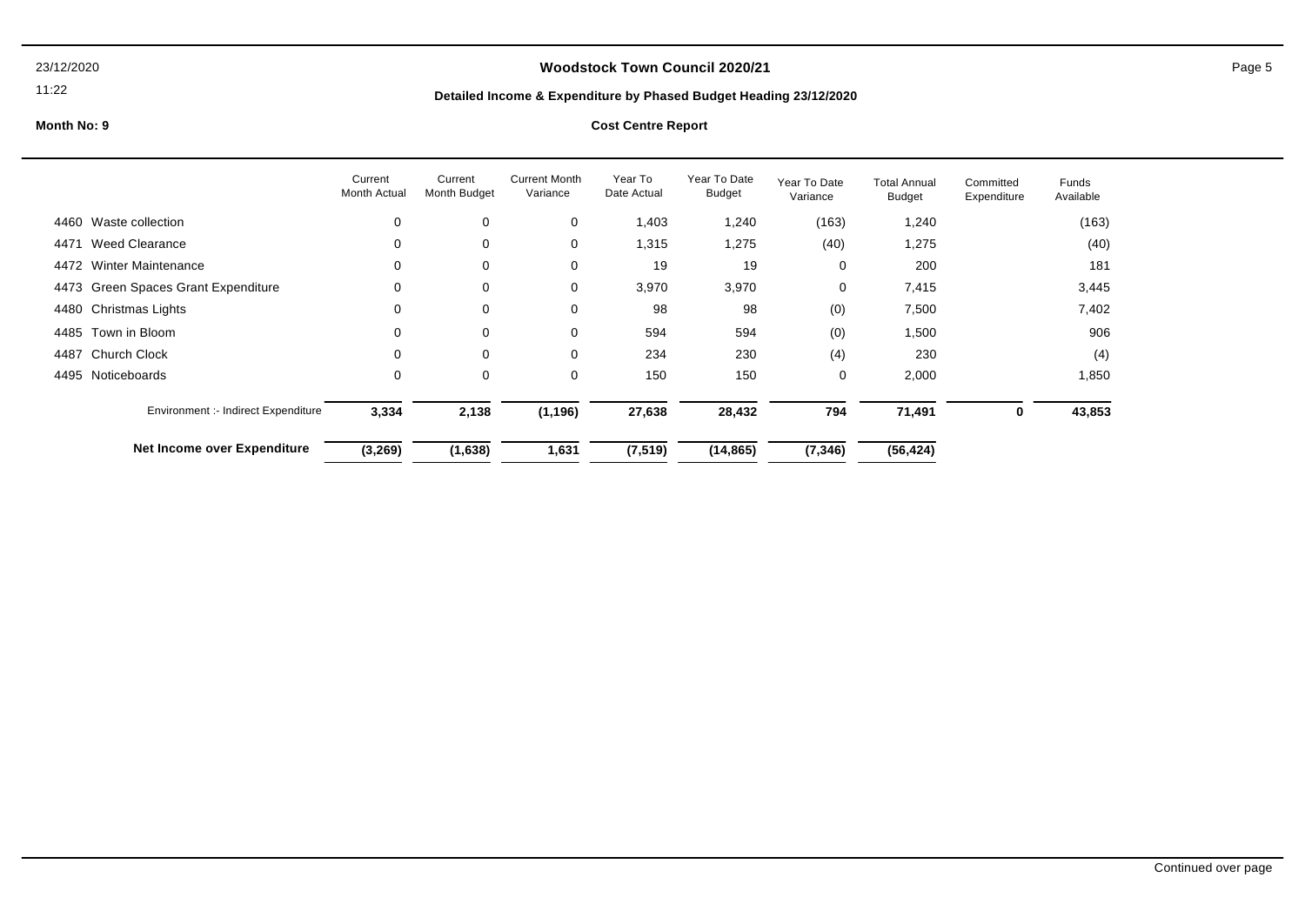#### 11:22

### **Woodstock Town Council 2020/21** Page 6

# **Detailed Income & Expenditure by Phased Budget Heading 23/12/2020**

|                  |                                   | Current<br>Month Actual | Current<br>Month Budget | <b>Current Month</b><br>Variance | Year To<br>Date Actual | Year To Date<br>Budget | Year To Date<br>Variance | <b>Total Annual</b><br><b>Budget</b> | Committed<br>Expenditure | Funds<br>Available |  |
|------------------|-----------------------------------|-------------------------|-------------------------|----------------------------------|------------------------|------------------------|--------------------------|--------------------------------------|--------------------------|--------------------|--|
| Town Hall<br>301 |                                   |                         |                         |                                  |                        |                        |                          |                                      |                          |                    |  |
| 1005             | Daily/Commercial Lettings         | 228                     | 364                     | 136                              | 256                    | 3,276                  | 3,020                    | 4,375                                |                          | 0                  |  |
| 1010             | Rent 24 Market Place              | $\mathbf 0$             | 0                       | 0                                | 10,856                 | 10,846                 | (10)                     | 10,846                               |                          | 0                  |  |
|                  | Town Hall :- Income               | 228                     | 364                     | 136                              | 11,112                 | 14,122                 | 3,010                    | 15,221                               |                          |                    |  |
| 4000             | <b>Staff Costs</b>                | 585                     | 750                     | 165                              | 5,857                  | 6,750                  | 893                      | 9,000                                |                          | 3,143              |  |
| 4001             | <b>Pension Costs</b>              | 110                     | 145                     | 35                               | 1,056                  | 1,305                  | 249                      | 1,736                                |                          | 680                |  |
| 4200             | <b>Routine Maintenance</b>        | 118                     | 333                     | 215                              | 764                    | 2,997                  | 2,233                    | 4,000                                |                          | 3,236              |  |
|                  | 4202 Gutter Maintenance           | 0                       | 0                       | 0                                | 0                      | 0                      | 0                        | 650                                  |                          | 650                |  |
|                  | 4203 Alarm (Fire, Security BT)    | 0                       | 0                       | 0                                | 610                    | 642                    | 32                       | 1,000                                |                          | 390                |  |
|                  | 4210 Operating Costs              | $\Omega$                | 583                     | 583                              | 2,388                  | 5,256                  | 2,868                    | 7,000                                |                          | 4,612              |  |
| 4211             | Insurance and Rates               | 1,036                   | 1,035                   | (1)                              | 10,858                 | 10,855                 | (3)                      | 12,925                               |                          | 2,067              |  |
| 4220             | Caretakers' Telephone             | 0                       | 0                       | 0                                | 0                      | 75                     | 75                       | 75                                   |                          | 75                 |  |
|                  | Town Hall :- Indirect Expenditure | 1,849                   | 2,846                   | 997                              | 21,533                 | 27,880                 | 6,347                    | 36,386                               | 0                        | 14,853             |  |
|                  | Net Income over Expenditure       | (1,621)                 | (2, 482)                | (861)                            | (10, 421)              | (13, 758)              | (3, 337)                 | (21, 165)                            |                          |                    |  |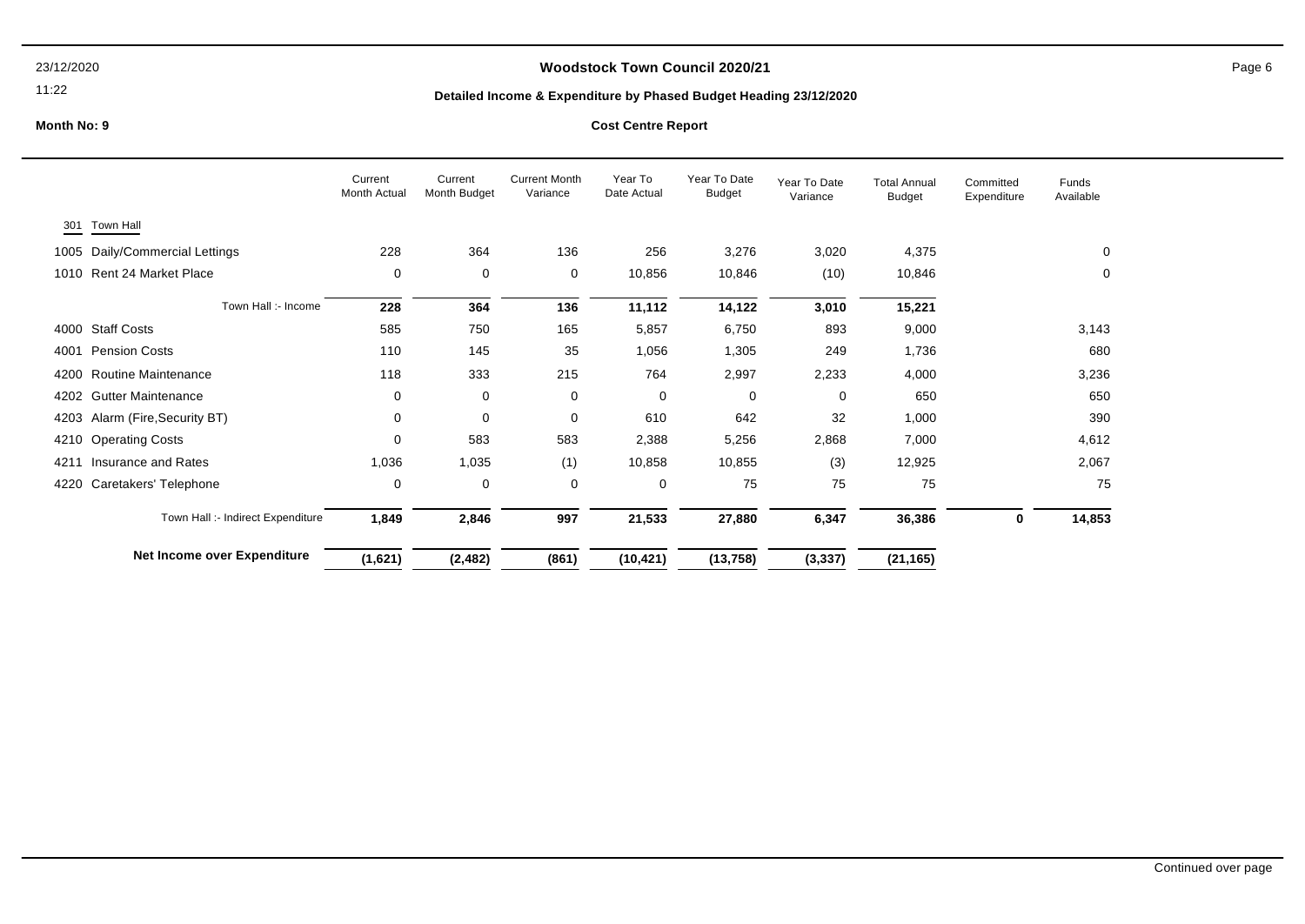#### 11:22

### **Woodstock Town Council 2020/21** Page 7

#### **Detailed Income & Expenditure by Phased Budget Heading 23/12/2020**

|                                          |                            | Current<br>Month Actual | Current<br>Month Budget | <b>Current Month</b><br>Variance | Year To<br>Date Actual | Year To Date<br><b>Budget</b> | Year To Date<br>Variance | <b>Total Annual</b><br><b>Budget</b> | Committed<br>Expenditure | Funds<br>Available |
|------------------------------------------|----------------------------|-------------------------|-------------------------|----------------------------------|------------------------|-------------------------------|--------------------------|--------------------------------------|--------------------------|--------------------|
| 305 Community Centre                     |                            |                         |                         |                                  |                        |                               |                          |                                      |                          |                    |
| 1005 Daily/Commercial Lettings           |                            | 270                     | 583                     | 313                              | 321                    | 5,247                         | 4,926                    | 7,000                                |                          | 0                  |
| <b>Commercial Office Rents</b><br>1050   |                            | $\mathbf 0$             | 0                       | 0                                | 12,131                 | 12,132                        |                          | 20,710                               |                          | 0                  |
| <b>CC Service Charges</b><br>1051        |                            | 0                       | 0                       | 0                                | 895                    | 895                           | (0)                      | 1,900                                |                          | 0                  |
| 1052 CC Office Insurance                 |                            | 0                       | $\mathbf 0$             | 0                                | 226                    | 226                           | (0)                      | 226                                  |                          | 0                  |
| 1502 Blenheim Legacy                     |                            | $\Omega$                | 0                       | 0                                | 500                    | 0                             | (500)                    | 0                                    |                          | 0                  |
| 1504 CC bequeath receipt                 |                            | 4,300                   | 0                       | (4,300)                          | 4,300                  | 0                             | (4,300)                  | 0                                    |                          | 0                  |
|                                          | Community Centre :- Income | 4,570                   | 583                     | (3,987)                          | 18,373                 | 18,500                        | 127                      | 29,836                               |                          |                    |
| <b>Staff Costs</b><br>4000               |                            | 585                     | 833                     | 248                              | 5,838                  | 7,497                         | 1,659                    | 10,000                               |                          | 4,162              |
| <b>Pension Costs</b><br>4001             |                            | 110                     | 158                     | 48                               | 1,056                  | 1,422                         | 366                      | 1,900                                |                          | 844                |
| <b>Routine Maintenance</b><br>4200       |                            | 0                       | 500                     | 500                              | 2,121                  | 3,200                         | 1,079                    | 5,000                                |                          | 2,879              |
| Alarm (Fire, Security BT)<br>4203        |                            | 0                       | $\mathbf 0$             | 0                                | 623                    | 624                           |                          | 1,000                                |                          | 377                |
| <b>Operating Costs</b><br>4210           |                            | 0                       | 500                     | 500                              | 1,478                  | 4,500                         | 3,022                    | 6,000                                |                          | 4,522              |
| Insurance and Rates<br>4211              |                            | $\Omega$                | 0                       | 0                                | 780                    | 781                           |                          | 781                                  |                          |                    |
| Caretakers' Telephone<br>4220            |                            | $\Omega$                | 0                       | 0                                | 0                      | 75                            | 75                       | 75                                   |                          | 75                 |
| 4256 Fees Commercial Lease               |                            | 0                       | $\mathbf 0$             | $\mathbf 0$                      | $\mathbf 0$            | 0                             | $\mathbf 0$              | 3,000                                |                          | 3,000              |
| Community Centre :- Indirect Expenditure |                            | 695                     | 1,991                   | 1,296                            | 11,897                 | 18,099                        | 6,202                    | 27,756                               | $\mathbf 0$              | 15,859             |
| Net Income over Expenditure              |                            | 3,875                   | (1, 408)                | (5, 283)                         | 6,477                  | 401                           | (6,076)                  | 2,080                                |                          |                    |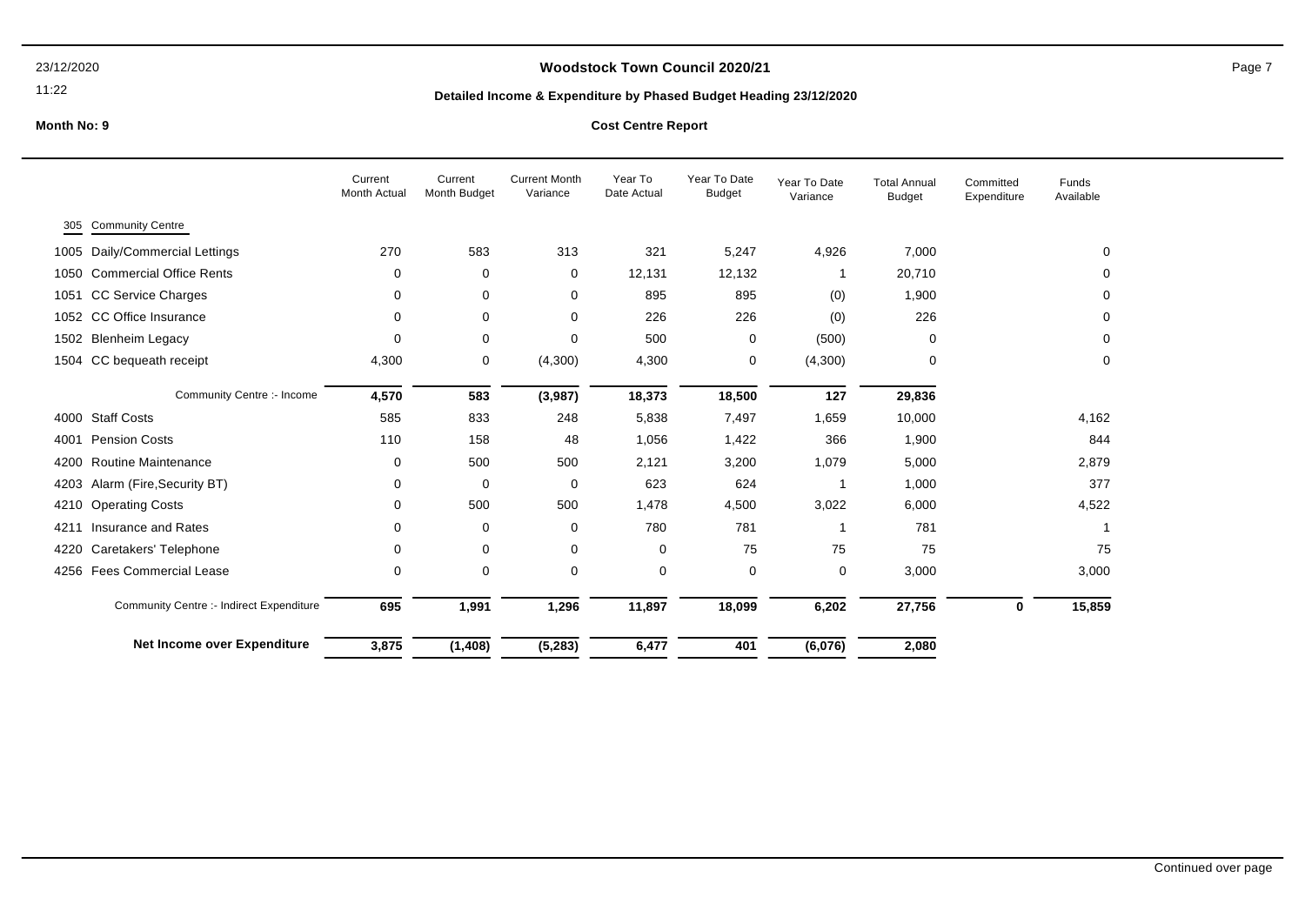#### 11:22

### **Woodstock Town Council 2020/21** Page 8

#### **Detailed Income & Expenditure by Phased Budget Heading 23/12/2020**

|                                  | Current<br>Month Actual | Current<br>Month Budget | <b>Current Month</b><br>Variance | Year To<br>Date Actual | Year To Date<br><b>Budget</b> | Year To Date<br>Variance | <b>Total Annual</b><br><b>Budget</b> | Committed<br>Expenditure | Funds<br>Available |
|----------------------------------|-------------------------|-------------------------|----------------------------------|------------------------|-------------------------------|--------------------------|--------------------------------------|--------------------------|--------------------|
| 310 Corporate Property           |                         |                         |                                  |                        |                               |                          |                                      |                          |                    |
| 1100 Rent 2 Market Street        | 0                       | 1,833                   | 1,833                            | 3,117                  | 3,819                         | 702                      | 9,320                                |                          | 0                  |
| 1105 Rent 4 Market Street        | $\Omega$                | 0                       | 0                                | 8,740                  | 8,740                         | 0                        | 17,328                               |                          | ∩                  |
| 1110 Rent 2 Park Street          | 0                       | 5,125                   | 5,125                            | 10,154                 | 15,949                        | 5,795                    | 21,074                               |                          |                    |
| 1115 Rent 4 Park Street          | 0                       | 1,250                   | 1,250                            | 10,000                 | 11,250                        | 1,250                    | 15,000                               |                          |                    |
| 1120 Rent 6 Park Street          | O                       | 1,167                   | 1,167                            | 5,979                  | 5,981                         | $\overline{2}$           | 9,471                                |                          | <sup>0</sup>       |
| 1125 Rent 8 Park Street          | O                       | 1,000                   | 1,000                            | 8,000                  | 9,000                         | 1,000                    | 12,000                               |                          |                    |
| 1135 La Galleria: Cobbles        | $\Omega$                | 0                       | 0                                | 750                    | 0                             | (750)                    | 0                                    |                          | 0                  |
| Corporate Property :- Income     | 0                       | 10,375                  | 10,375                           | 46,740                 | 54,739                        | 7,999                    | 84,193                               |                          |                    |
| 4300 Insurance 2 Market Street   | $\Omega$                | 0                       | 0                                | 152                    | 153                           |                          | 153                                  |                          |                    |
| 4301 Maintenance 2 Market Street | $\Omega$                | 0                       | 0                                | 1,226                  | 0                             | (1,226)                  | 0                                    |                          | (1,226)            |
| 4303 Fees - 2 Market st          | (518)                   | 0                       | 518                              | 319                    | 0                             | (319)                    | 0                                    |                          | (319)              |
| 4305 Insurance 4 Market Street   | $\Omega$                | 0                       | 0                                | 152                    | 153                           |                          | 153                                  |                          |                    |
| Insurance 2 Park Street<br>4310  | O                       | 0                       | 0                                | 574                    | 574                           | 0                        | 574                                  |                          | 0                  |
| 4315 Insurance 4 Park Street     | ∩                       | 0                       | 0                                | 225                    | 225                           | (0)                      | 225                                  |                          | (0)                |
| 4316 Maintenance 4 Park Street   | O                       | 0                       | 0                                | 85                     | 0                             | (85)                     | 0                                    |                          | (85)               |
| 4320 Insurance 6 Park Street     | ∩                       | 0                       | 0                                | 135                    | 135                           | (0)                      | 135                                  |                          | (0)                |
| 4321 Maintenance 6 Park Street   | ∩                       | 0                       | 0                                | 414                    | 0                             | (414)                    | 0                                    |                          | (414)              |
| 4322 Fees 6 Park Street          |                         | 0                       | 0                                | 3,582                  | 0                             | (3, 582)                 | 0                                    |                          | (3, 582)           |
| 4325 Insurance 8 Park Street     |                         | 0                       | $\Omega$                         | 191                    | 192                           |                          | 192                                  |                          |                    |
| 4326 Maintenance 8 Park Street   |                         | 0                       | 0                                | 85                     | 0                             | (85)                     | 0                                    |                          | (85)               |
| 4334 Provision for Zero Tenancy  | n                       | 0                       | $\Omega$                         | 0                      | 0                             | 0                        | 1,200                                |                          | 1,200              |
| 4335 24 Market Place insurance   | ∩                       | $\mathbf 0$             | 0                                | 46                     | 47                            |                          | 47                                   |                          |                    |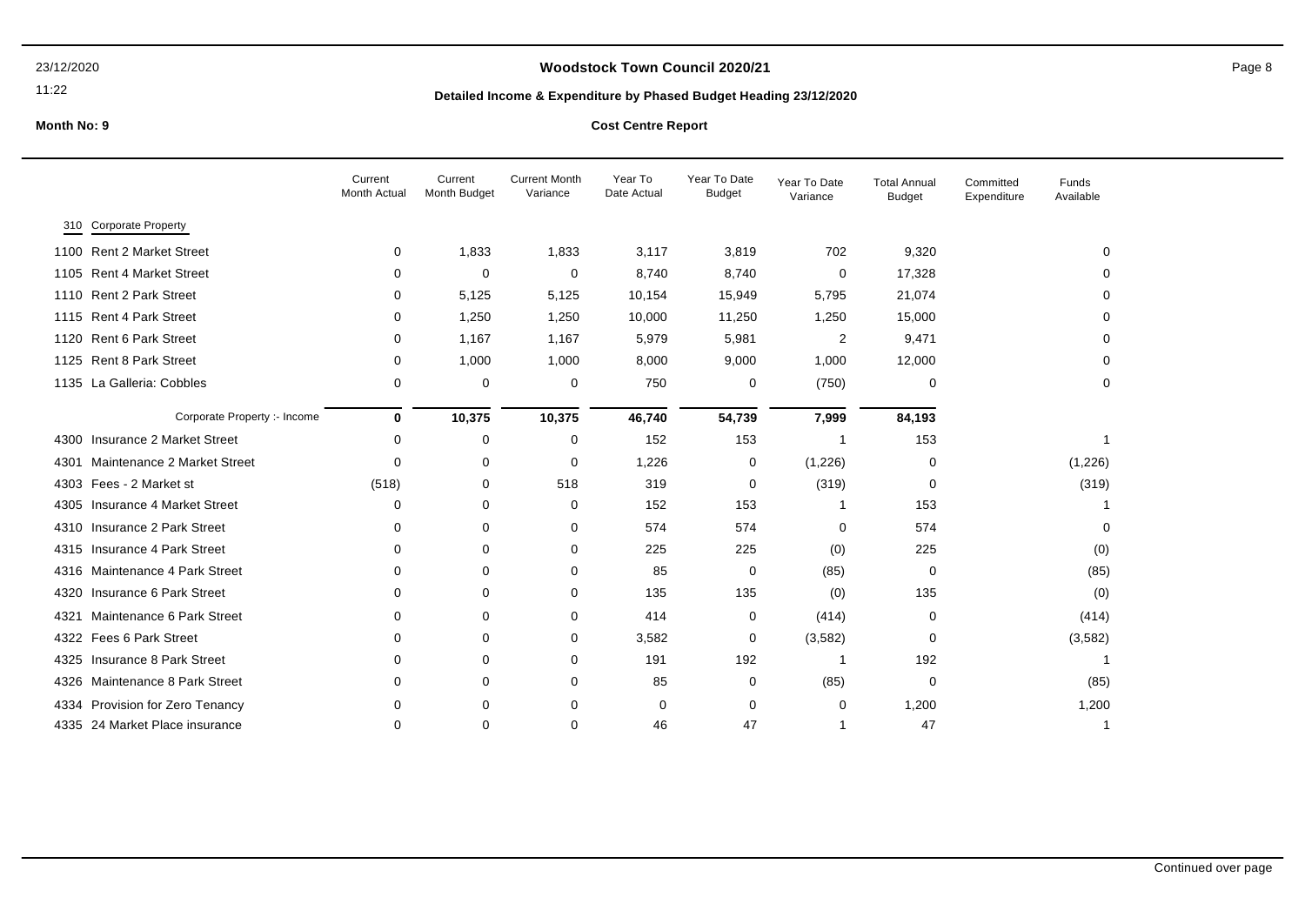### **Woodstock Town Council 2020/21** Page 9

11:22

#### **Detailed Income & Expenditure by Phased Budget Heading 23/12/2020**

|                                            | Current<br><b>Month Actual</b> | Current<br>Month Budget | <b>Current Month</b><br>Variance | Year To<br>Date Actual | Year To Date<br>Budget | Year To Date<br>Variance | <b>Total Annual</b><br><b>Budget</b> | Committed<br>Expenditure | Funds<br>Available |
|--------------------------------------------|--------------------------------|-------------------------|----------------------------------|------------------------|------------------------|--------------------------|--------------------------------------|--------------------------|--------------------|
| 4342 Unspecified Property Repairs          | 0                              | 0                       | 0                                | 0                      | 0                      | 0                        | 4,000                                |                          | 4,000              |
| 4343 Unspecified Lease Fees                | 0                              | 0                       | 0                                | 0                      | 1,852                  | 1,852                    | 4,000                                |                          | 4,000              |
| 4344 Breckon & Breckon CP Mgt              | 0                              | 1,333                   | 1,333                            | 9.872                  | 11.997                 | 2,125                    | 16,000                               |                          | 6,128              |
| 4346 CP Fixed wiring checks                | 0                              | 0                       | 0                                | 0                      | 0                      | 0                        | 900                                  |                          | 900                |
| Corporate Property :- Indirect Expenditure | (518)                          | 1,333                   | 1,851                            | 17.060                 | 15,328                 | (1,732)                  | 27,579                               | 0                        | 10,519             |
| Net Income over Expenditure                | 518                            | 9,042                   | 8,524                            | 29.680                 | 39,411                 | 9,731                    | 56,614                               |                          |                    |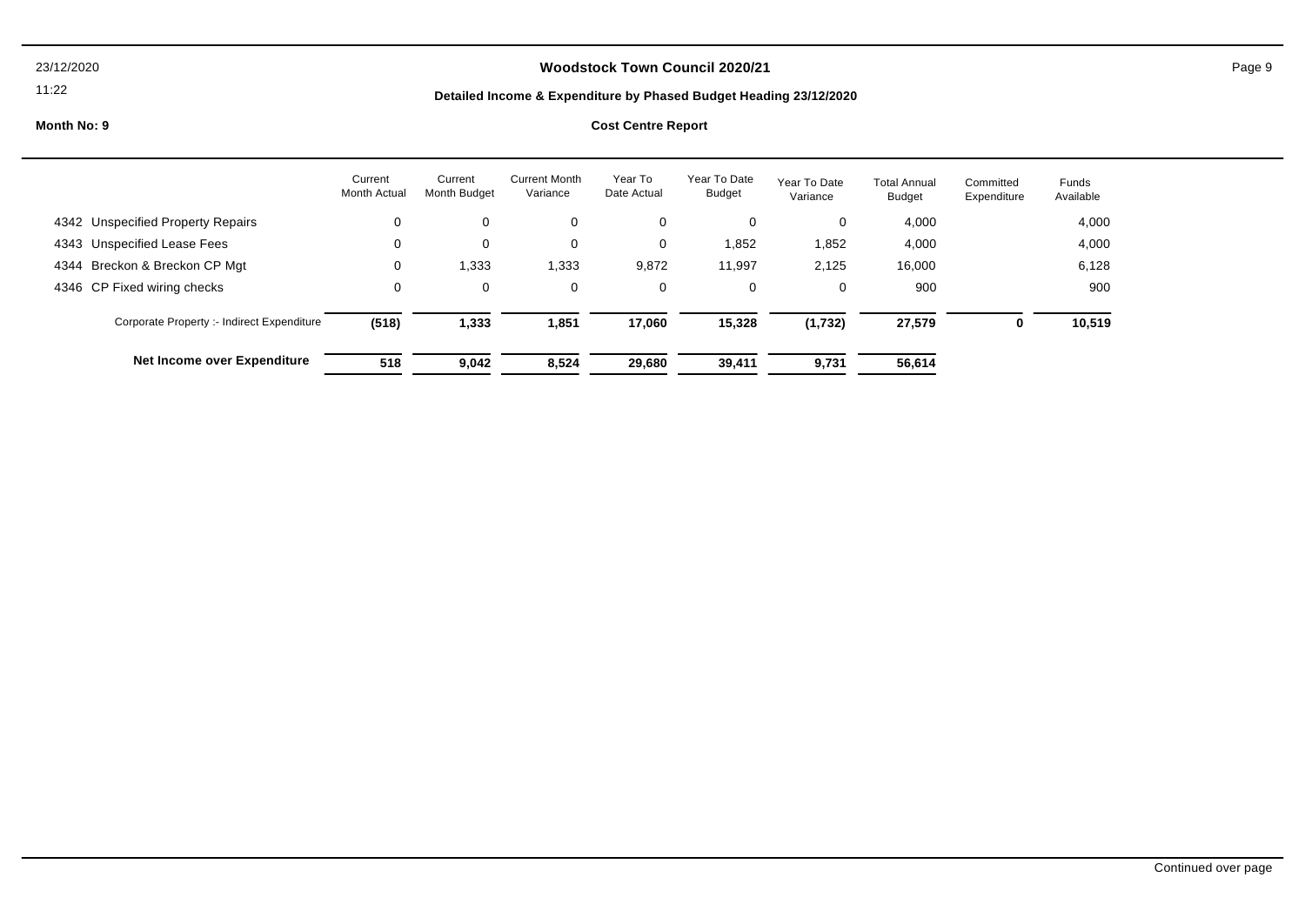### **Woodstock Town Council 2020/21** Page 10

11:22

#### **Detailed Income & Expenditure by Phased Budget Heading 23/12/2020**

|                                  | Current<br><b>Month Actual</b> | Current<br>Month Budget | <b>Current Month</b><br>Variance | Year To<br>Date Actual | Year To Date<br><b>Budget</b> | Year To Date<br>Variance | <b>Total Annual</b><br><b>Budget</b> | Committed<br>Expenditure | Funds<br>Available |  |
|----------------------------------|--------------------------------|-------------------------|----------------------------------|------------------------|-------------------------------|--------------------------|--------------------------------------|--------------------------|--------------------|--|
| Weddings<br>401                  |                                |                         |                                  |                        |                               |                          |                                      |                          |                    |  |
| Wedding Income<br>1000           | 110                            | 375                     | 265                              | 8,130                  | 3,375                         | (4, 755)                 | 4,500                                |                          | 0                  |  |
| Weddings :- Income               | 110                            | 375                     | 265                              | 8,130                  | 3,375                         | (4, 755)                 | 4,500                                |                          |                    |  |
| <b>Staff Costs</b><br>4000       | 30                             | 30                      | 0                                | 330                    | 240                           | (90)                     | 450                                  |                          | 120                |  |
| Weddings :- Indirect Expenditure | 30                             | 30                      | $\mathbf 0$                      | 330                    | 240                           | (90)                     | 450                                  | 0                        | 120                |  |
| Net Income over Expenditure      | 80                             | 345                     | 265                              | 7,800                  | 3,135                         | (4,665)                  | 4,050                                |                          |                    |  |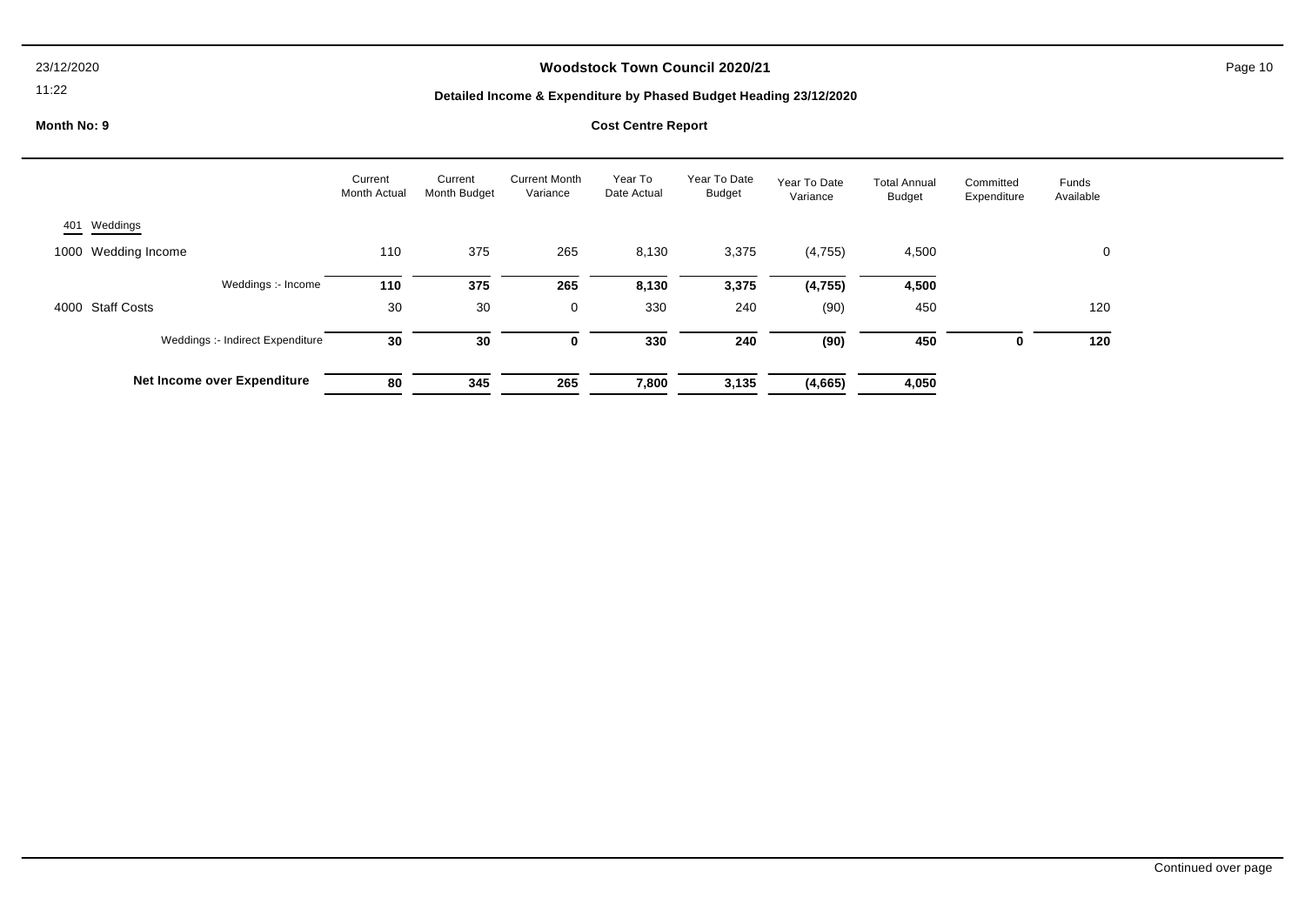### 11:22

### **Woodstock Town Council 2020/21 Page 11**

#### **Detailed Income & Expenditure by Phased Budget Heading 23/12/2020**

|      |                                          | Current<br>Month Actual | Current<br>Month Budget | <b>Current Month</b><br>Variance | Year To<br>Date Actual | Year To Date<br>Budget | Year To Date<br>Variance | <b>Total Annual</b><br><b>Budget</b> | Committed<br>Expenditure | Funds<br>Available |  |
|------|------------------------------------------|-------------------------|-------------------------|----------------------------------|------------------------|------------------------|--------------------------|--------------------------------------|--------------------------|--------------------|--|
| 601  | Capital Projects                         |                         |                         |                                  |                        |                        |                          |                                      |                          |                    |  |
| 4929 | PA - Outdoor events                      | $\mathbf 0$             | 0                       | 0                                | $\mathbf 0$            | 0                      | $\mathbf 0$              | 300                                  |                          | 300                |  |
| 4938 | 2 Market Street Upgrade                  | 0                       | 0                       | 0                                | 29,428                 | 29,429                 |                          | 40,661                               |                          | 11,233             |  |
| 4939 | 4 Market Street works                    | 0                       | 0                       | 0                                | 12,999                 | 12,999                 | (0)                      | 12,999                               |                          | (0)                |  |
|      | 4963 Lawn Cemetery Ext Works             | 0                       | 0                       | 0                                | 0                      | 0                      | 0                        | 45,000                               |                          | 45,000             |  |
| 4970 | T/H & C/C Marketing                      | 0                       | 0                       | 0                                | 0                      | 0                      | $\mathbf 0$              | 400                                  |                          | 400                |  |
| 4977 | New Boiler at TH                         | 0                       | 0                       | 0                                | 0                      | 0                      | $\mathbf 0$              | 10,000                               |                          | 10,000             |  |
| 4980 | TH - Disabled Access + Toilets           | $\Omega$                | 0                       | 0                                | $\mathbf 0$            | 0                      | $\mathbf 0$              | 26,500                               |                          | 26,500             |  |
| 4981 | Website Upgrade                          | 0                       | 0                       | 0                                | 930                    | 930                    | 0                        | 1,400                                |                          | 470                |  |
|      | Capital Projects :- Indirect Expenditure | $\bf{0}$                | 0                       | 0                                | 43,357                 | 43,358                 |                          | 137,260                              | 0                        | 93,903             |  |
|      | <b>Net Expenditure</b>                   | 0                       | 0                       | 0                                | (43, 357)              | (43, 358)              | (1)                      | (137, 260)                           |                          |                    |  |
|      | <b>Grand Totals:- Income</b>             | 4,977                   | 12,207                  | 7,230                            | 250,239                | 249,466                | (773)                    | 294,057                              |                          |                    |  |
|      | Expenditure                              | 13,851                  | 14,288                  | 437                              | 181,067                | 188,155                | 7,088                    | 392,786                              | 0                        | 211,719            |  |
|      | Net Income over Expenditure              | (8, 874)                | (2,081)                 | 6,793                            | 69,172                 | 61,311                 | (7, 861)                 | (98, 729)                            |                          |                    |  |
|      | <b>Movement to/(from) Gen Reserve</b>    | (8, 874)                |                         |                                  | 69,172                 |                        |                          |                                      |                          |                    |  |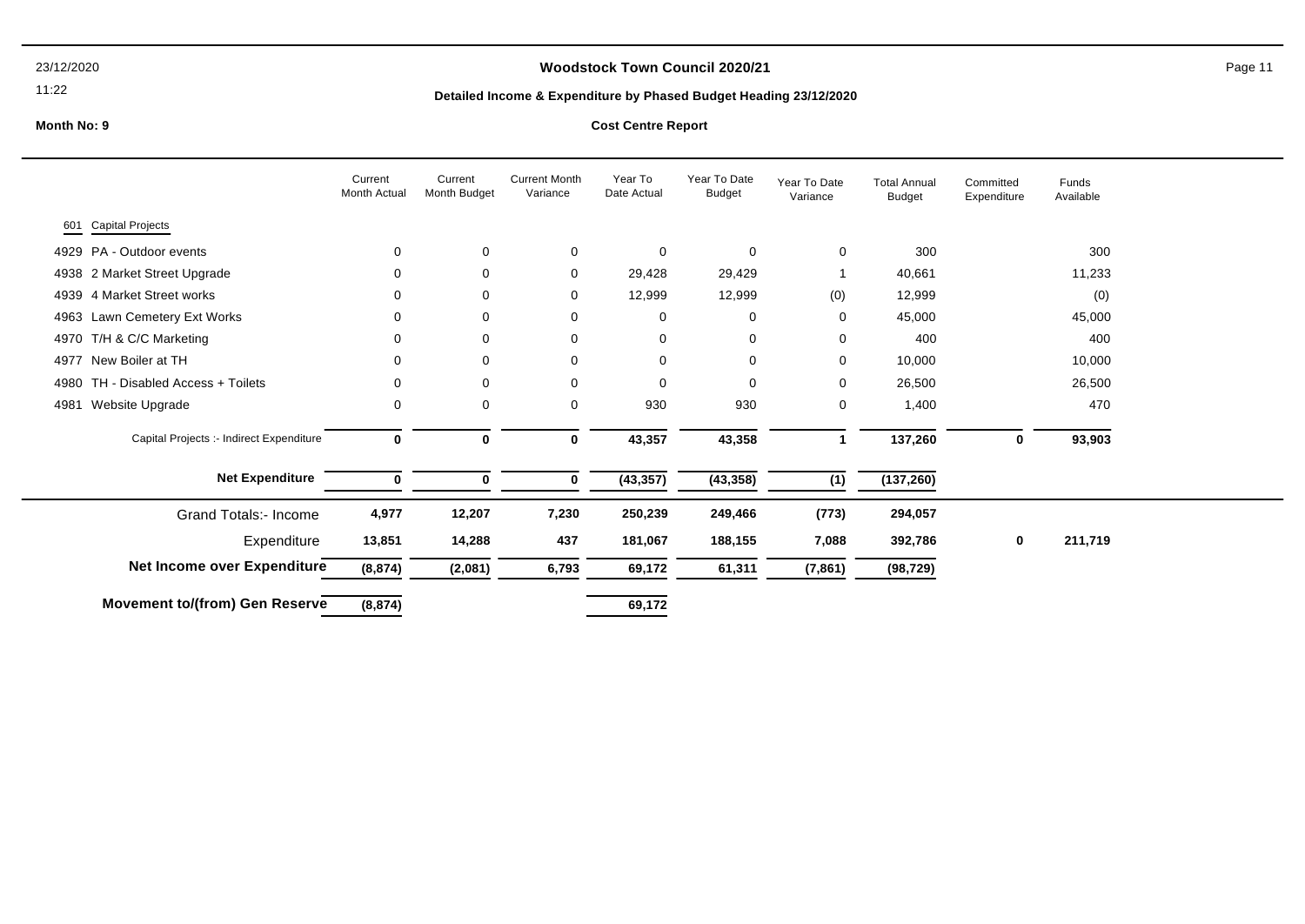# *Report to Woodstock Town Council*

# **12th January 2021**

# **PROJECTED BUDGET OUTTURN 2020/21**

This report provides an estimate of the final expenditure for 2020/21 relative to the council's revised budget for 2020/21 agreed in September 2020. The expected end of year position is based on the actual income and expenditure as of 8th December 2020 and predictions for the last 4 months of the financial year. A summary is shown in the table below based on the cost centre net budgets. That is expenditure less income.

| <b>Cost Centre</b>        | Revised Budget 2020/21 | Est.Outturn    | <b>Under / Over Spend</b> |  |
|---------------------------|------------------------|----------------|---------------------------|--|
|                           | (Exp.less Income)      |                |                           |  |
| General Admin*            | £56,376 credit         | £65,704 credit | £9,328 underspend         |  |
| Grants                    | £3,000                 | £2,500         | £500 underspend           |  |
| Environment               | £56,424                | £34,306        | £22,118 underspend        |  |
| Town Hall                 | £21,165                | £19,689        | £1,476 underspend         |  |
| <b>Community Centre</b>   | £2,080 credit          | £2,971 Credit  | £891 underspend           |  |
| <b>Corporate Property</b> | £56,614 credit         | £52,934 credit | £3,680 overspend          |  |
| Capital Projects          | £137,260               | £93,060        | £44,200 underspend        |  |
| £4,050 credit<br>Weddings |                        | £4,340 credit  | £290 underspend           |  |
| <b>TOTAL</b>              | £98,729                | £23,606        | £75,123 underspend        |  |

# **Notes on above table**:

(\* The General Admin expenditure less income figure includes the precept)

This predicted underspend increases the predicted Cash in bank carried forward to next financial year from £44,736 to £119,859

The underspend this financial year is mainly due to a lot of the projects not being able to be progressed due to the Pandemic and it being a year like no other. Hopefully a lot of the projects can be progressed next financial year, if we are able to carry the expenditure into the 2021/22 Budget, following the year end analysis in May 2021.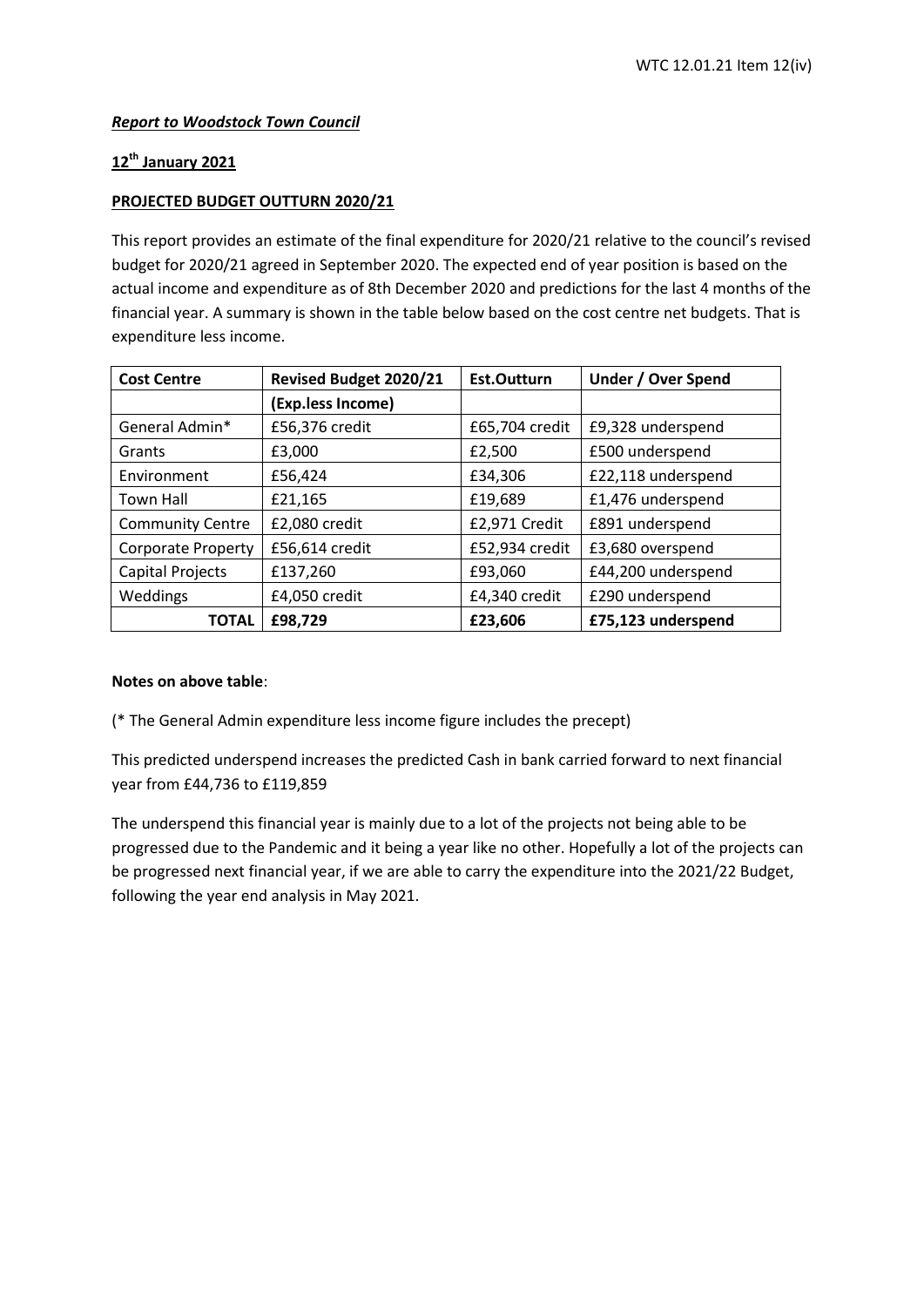The main areas that make up the underspend are shown in the table below and then discussed in more detail in the notes following

| <b>Summary of Underspend</b>           |                 |                                             |
|----------------------------------------|-----------------|---------------------------------------------|
|                                        | Amount of under | <b>Reason for</b>                           |
|                                        | spend           | underspend                                  |
| <b>Town Pictorial Maps</b>             | £5,500          | No progress due to<br>Pandemic              |
|                                        |                 |                                             |
| Communications -<br><b>Newsletters</b> | £2,000          | No newsletters this<br>year due to pandemic |
| Lawn Cemetery - Extension              |                 | Loan repayments start                       |
| - Loan repayments                      | £4,982          | April 2021                                  |
| Water meadows -                        |                 |                                             |
| additional £5000 carried               |                 |                                             |
| forward from last financial            |                 | Maintenance at WM                           |
| year                                   | £5,000          | not progressed                              |
| Mill steam Bank Repairs                | £5,000          | Not progressed                              |
|                                        |                 |                                             |
| Legal Liability - Millstream           | £600            | Contingency only                            |
|                                        |                 | No replacements                             |
| Noticeboards                           | £1,850          | required                                    |
|                                        |                 | Underspend mainly                           |
|                                        |                 | due to Disabled access                      |
|                                        |                 | and toilet refurb                           |
|                                        |                 | postponed and new                           |
| Capital Projects                       | £44,200         | boiler not required                         |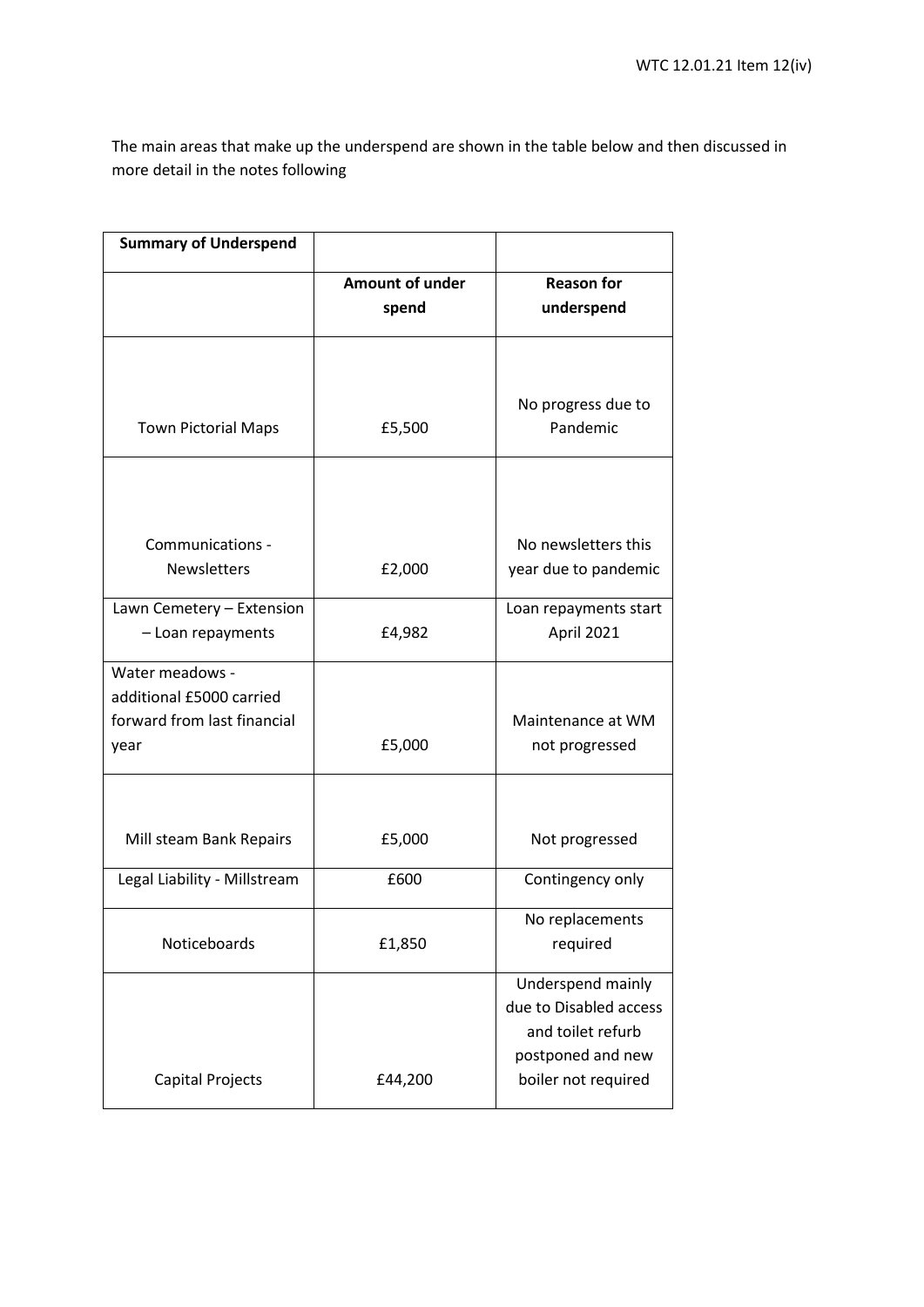# **General Admin - £9,328 underspend**

**Income** – only £88 down on budget due to reduction in interest received on investments

**Expenditure –** £9,416 underspend predicted **-** mainly due to the following areas: £5,500 not spent on the Town Pictorial maps and community plans, £500 not spent on training,

£2,000 not spent on Communications as no newsletters this year,

£4,982 not spent on the Loan cemetery loan, repayments start in April 2021 There is predicted to be an over spend on the Staff costs, approximately £3,800, due to Clerk overtime and payroll overlap of the new and outgoing Clerk.

### **Environment - £22,118 underspend**

**Income** – £6,553 predicted increase - £6,330 predicted increase to Cemetery Income plus £223 increase to the WB & T Club annual rent.

**Expenditure** – £15,565 predicted underspend mainly due to the following areas:

£5,500 at the Water meadows - £5,000 carried forward from last year for additional environmental work not predicted to be spent

- £5,000 Millstream bank repairs no expenditure this year predicted
- £500 New Road play area contingency for extra grass cuts etc not predicted to be spent
- £500 Budds close play area contingency not predicted to be spent
- £200 Bus shelters not spent
- £600 Legal Liability for Millstream contingency budget
- £1,850 Noticeboards no expenditure planned

#### **Town Hall - £1,476 underspend**

**Income -** predicted to be down by £3,609 due to the Pandemic and loss of lettings income

**Expenditure -** predicted to be down by £5,085 mainly due to the following areas:

£2,000 – Routine maintenance underspend – unpredictable expenditure and Town hall empty a lot of the year and not used for classes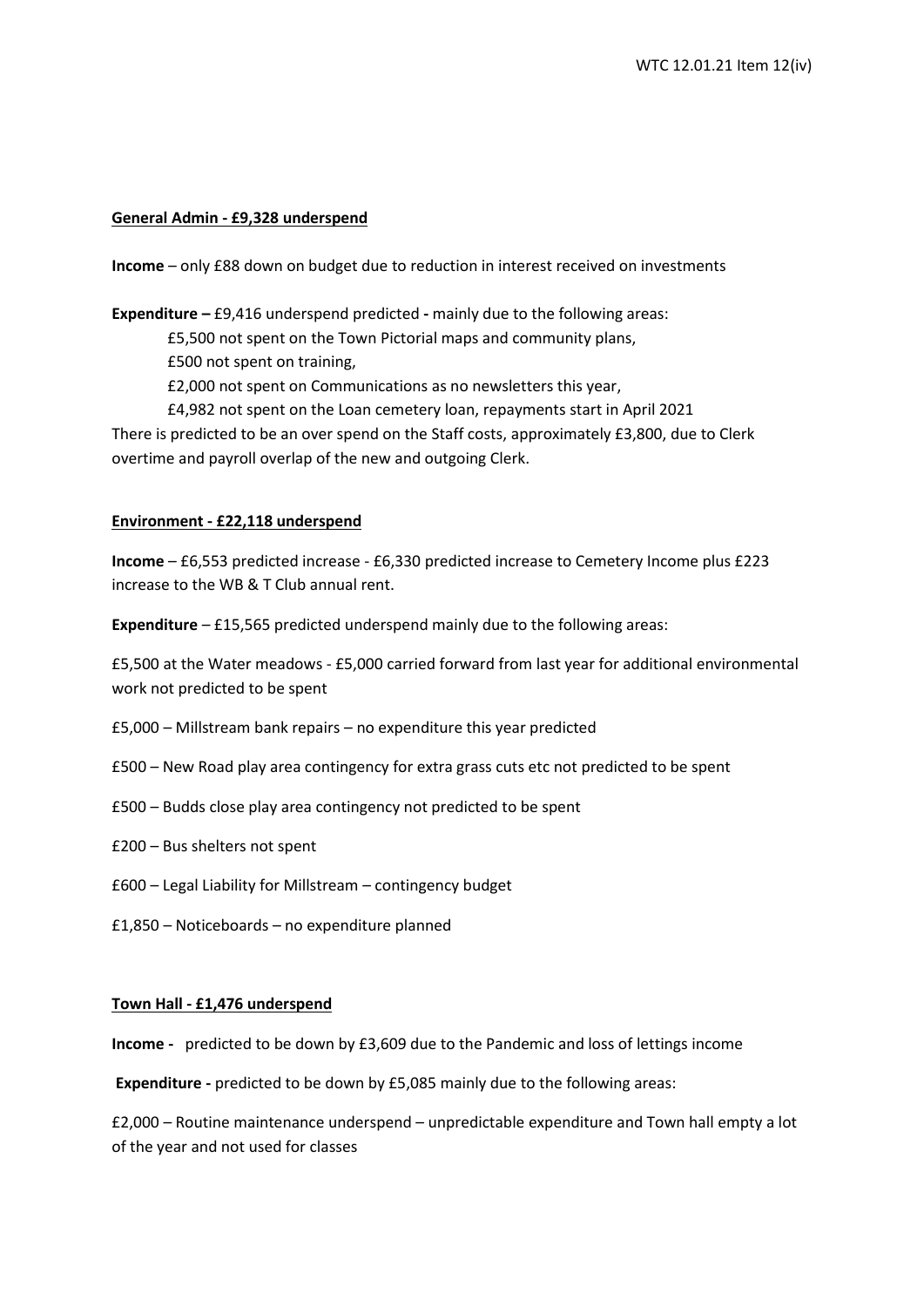£1,300 underspent on staff costs due to minimum lettings

£1,000 – Operating costs underspend – due to reduced usage of Town hall

#### **Community Centre - £891 underspend**

**Income -** predicted to be £6,233 down due to the pandemic and loss of lettings income

**Expenditure** - predicted to be down by £7,124 mainly due to the following areas:

£2,600 – predicted underspend on staff costs due to minimum lettings

£2,000 – Operating costs underspend – due to reduced usage of Community Centre

£2,000 – Routine maintenance underspend - unpredictable expenditure and Community Centre empty a lot of the year and not used for classes.

# **Corporate Property - £3,680 overspend**

**Income** - predicted to be £1,653 down

One of the corporate properties still remains unlet and so is predicted to be £4,588 down on budget in this financial year. One property will be £1,175 up on rental income due to a rent rise. The prediction is for £1,500 income from the Cobbles this year (2 x rental of £750)

**Expenditure -** predicted to be up by £2,027 to be spent on property maintenance that was not budgeted for.

# **Capital Projects - £44,200 underspend**

#### **Due to:**

£300 not spent on PA for outdoor events

£10,000 not spent on new boiler –as not required in this financial year

£7,000 estimated underspend on Market Street upgrade

£400 not spent on TH marketing as not needed due to Pandemic

£26,500 not spent on TH Disabled Access and Toilets due to pandemic

**Rachel Johnson – Responsible Financial Officer – 23rd December 2020**